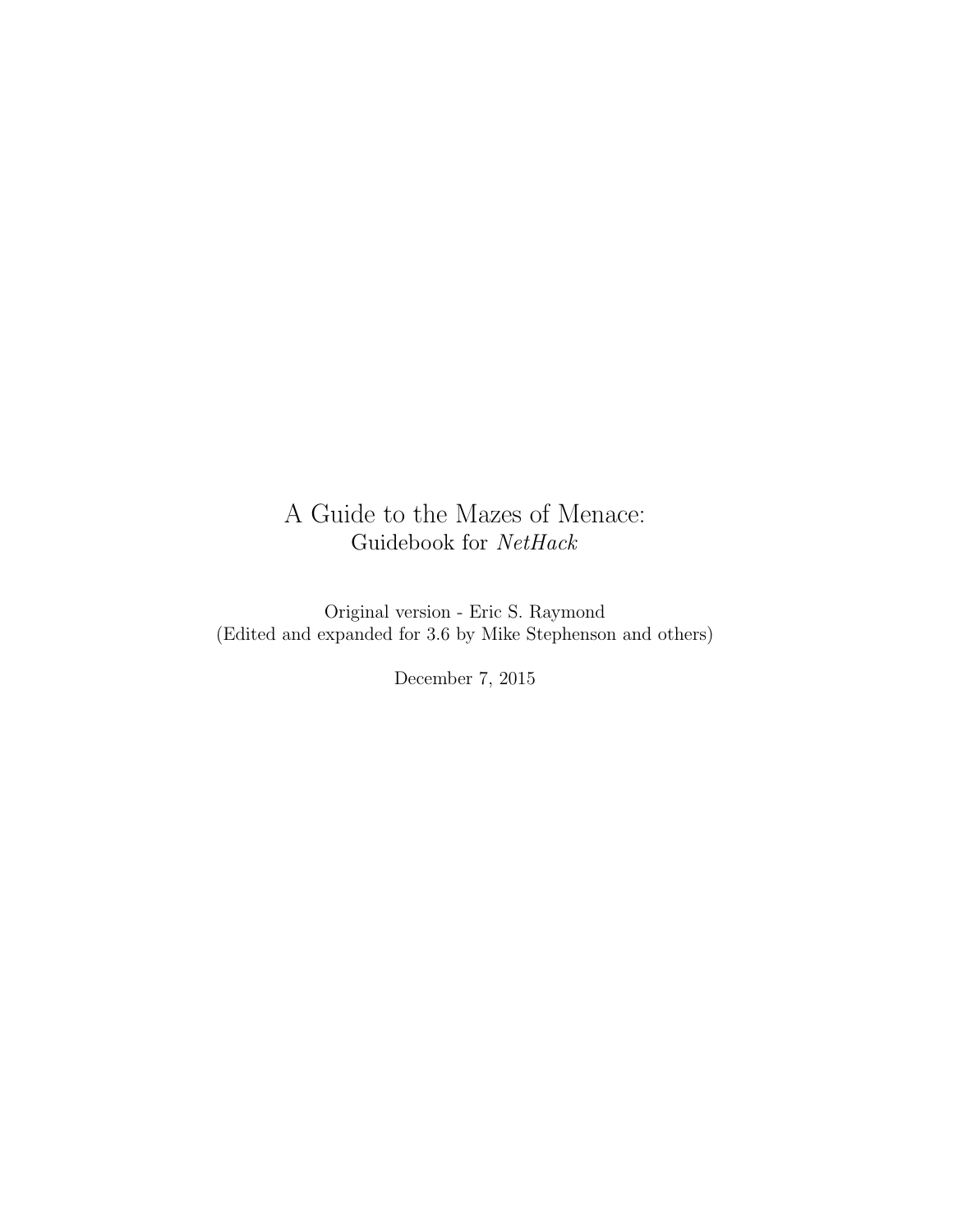## 1 Preface - Version 3.6

This version of the game is special in a particular way. Near the end of the development of 3.6, one of the significant inspirations for many of the humorous and fun features found in the game, author Terry Pratchett, passed away. We have dedicated this version of the game in his memory.

## 2 Introduction

Recently, you have begun to find yourself unfulfilled and distant in your daily occupation. Strange dreams of prospecting, stealing, crusading, and combat have haunted you in your sleep for many months, but you aren't sure of the reason. You wonder whether you have in fact been having those dreams all your life, and somehow managed to forget about them until now. Some nights you awaken suddenly and cry out, terrified at the vivid recollection of the strange and powerful creatures that seem to be lurking behind every corner of the dungeon in your dream. Could these details haunting your dreams be real? As each night passes, you feel the desire to enter the mysterious caverns near the ruins grow stronger. Each morning, however, you quickly put the idea out of your head as you recall the tales of those who entered the caverns before you and did not return. Eventually you can resist the yearning to seek out the fantastic place in your dreams no longer. After all, when other adventurers came back this way after spending time in the caverns, they usually seemed better off than when they passed through the first time. And who was to say that all of those who did not return had not just kept going?

Asking around, you hear about a bauble, called the Amulet of Yendor by some, which, if you can find it, will bring you great wealth. One legend you were told even mentioned that the one who finds the amulet will be granted immortality by the gods. The amulet is rumored to be somewhere beyond the Valley of Gehennom, deep within the Mazes of Menace. Upon hearing the legends, you immediately realize that there is some profound and undiscovered reason that you are to descend into the caverns and seek out that amulet of which they spoke. Even if the rumors of the amulet's powers are untrue, you decide that you should at least be able to sell the tales of your adventures to the local minstrels for a tidy sum, especially if you encounter any of the terrifying and magical creatures of your dreams along the way. You spend one last night fortifying yourself at the local inn, becoming more and more depressed as you watch the odds of your success being posted on the inn's walls getting lower and lower.

In the morning you awake, collect your belongings, and set off for the dungeon. After several days of uneventful travel, you see the ancient ruins that mark the entrance to the Mazes of Menace. It is late at night, so you make camp at the entrance and spend the night sleeping under the open skies. In the morning, you gather your gear, eat what may be your last meal outside, and enter the dungeon...

## 3 What is going on here?

You have just begun a game of *NetHack*. Your goal is to grab as much treasure as you can, retrieve the Amulet of Yendor, and escape the Mazes of Menace alive.

Your abilities and strengths for dealing with the hazards of adventure will vary with your background and training:

Archeologists understand dungeons pretty well; this enables them to move quickly and sneak up on the local nasties. They start equipped with the tools for a proper scientific expedition. Barbarians are warriors out of the hinterland, hardened to battle. They begin their quests with

naught but uncommon strength, a trusty hauberk, and a great two-handed sword. Cavemen and Cavewomen start with exceptional strength, but unfortunately, neolithic weapons.

Healers are wise in medicine and apothecary. They know the herbs and simples that can restore vitality, ease pain, anesthetize, and neutralize poisons; and with their instruments, they can divine a being's state of health or sickness. Their medical practice earns them quite reasonable amounts of money, with which they enter the dungeon.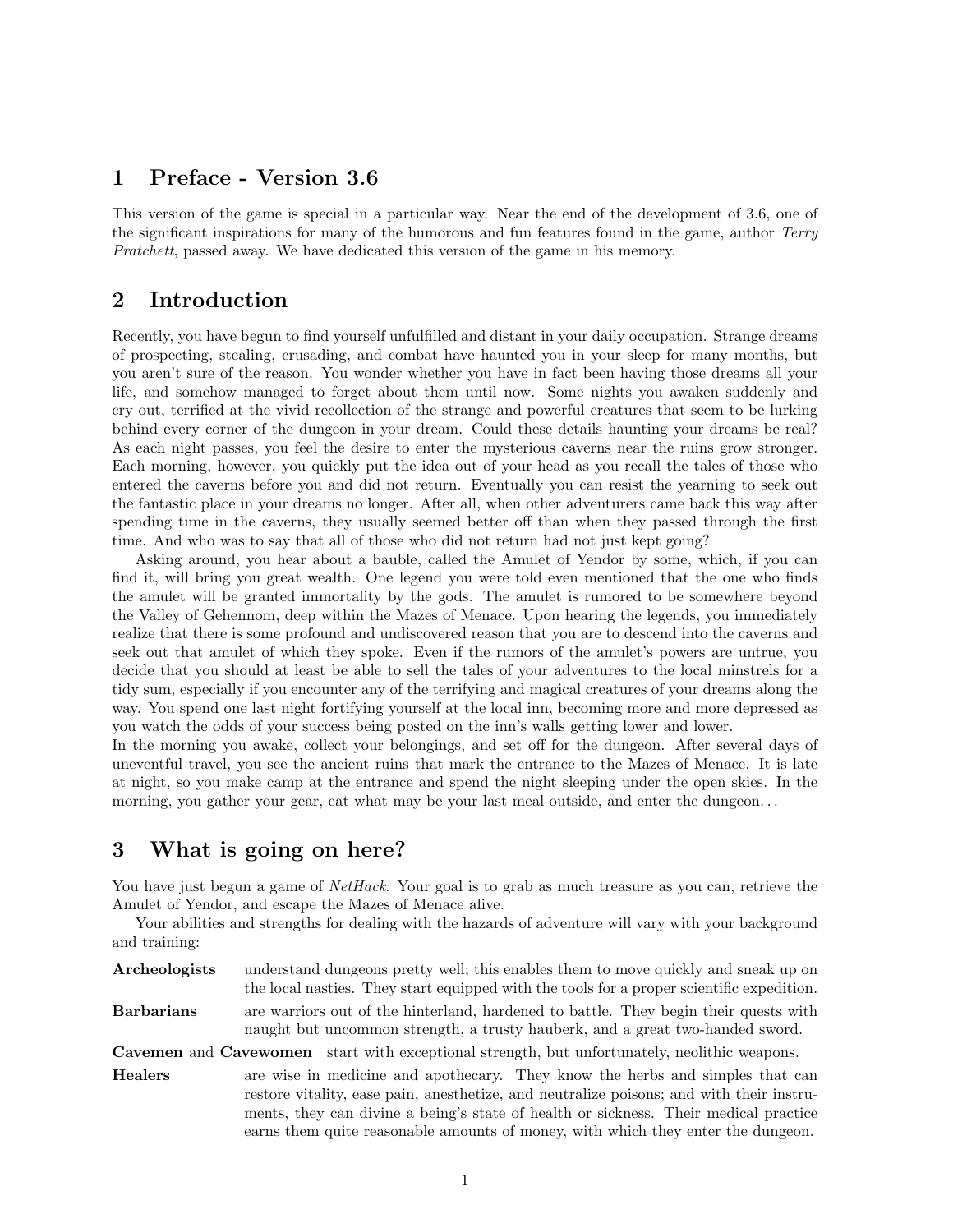| Knights                                         | are distinguished from the common skirmisher by their devotion to the ideals of<br>chivalry and by the surpassing excellence of their armor.                                                                                                                                     |
|-------------------------------------------------|----------------------------------------------------------------------------------------------------------------------------------------------------------------------------------------------------------------------------------------------------------------------------------|
| <b>Monks</b>                                    | are ascetics, who by rigorous practice of physical and mental disciplines have become<br>capable of fighting as effectively without weapons as with. They wear no armor but<br>make up for it with increased mobility.                                                           |
|                                                 | <b>Priests</b> and <b>Priestesses</b> are clerics militant, crusaders advancing the cause of righteousness with arms,<br>armor, and arts thaumaturgic. Their ability to commune with deities via prayer<br>occasionally extricates them from peril, but can also put them in it. |
| Rangers                                         | are most at home in the woods, and some say slightly out of place in a dungeon. They<br>are, however, experts in archery as well as tracking and stealthy movement.                                                                                                              |
| Rogues                                          | are agile and stealthy thieves, with knowledge of locks, traps, and poisons. Their<br>advantage lies in surprise, which they employ to great advantage.                                                                                                                          |
| Samurai                                         | are the elite warriors of feudal Nippon. They are lightly armored and quick, and wear<br>the <i>dai-sho</i> , two swords of the deadliest keenness.                                                                                                                              |
| <b>Tourists</b>                                 | start out with lots of gold (suitable for shopping with), a credit card, lots of food,<br>some maps, and an expensive camera. Most monsters don't like being photographed.                                                                                                       |
| <b>Valkyries</b>                                | are hardy warrior women. Their upbringing in the harsh Northlands makes them<br>strong, inures them to extremes of cold, and instills in them stealth and cunning.                                                                                                               |
| Wizards                                         | start out with a knowledge of magic, a selection of magical items, and a particular<br>affinity for dweomercraft. Although seemingly weak and easy to overcome at first<br>sight, an experienced Wizard is a deadly foe.                                                         |
| You may also choose the race of your character: |                                                                                                                                                                                                                                                                                  |

| ${\rm Dwarves}$ | are smaller than humans or elves, but are stocky and solid individuals. Dwarves'    |
|-----------------|-------------------------------------------------------------------------------------|
|                 | most notable trait is their great expertise in mining and metalwork. Dwarvish armor |
|                 | is said to be second in quality not even to the mithril armor of the Elves.         |

- Elves are agile, quick, and perceptive; very little of what goes on will escape an Elf. The quality of Elven craftsmanship often gives them an advantage in arms and armor.
- Gnomes are smaller than but generally similar to dwarves. Gnomes are known to be expert miners, and it is known that a secret underground mine complex built by this race exists within the Mazes of Menace, filled with both riches and danger.
- Humans are by far the most common race of the surface world, and are thus the norm to which other races are often compared. Although they have no special abilities, they can succeed in any role.
- Orcs are a cruel and barbaric race that hate every living thing (including other orcs). Above all others, Orcs hate Elves with a passion unequalled, and will go out of their way to kill one at any opportunity. The armor and weapons fashioned by the Orcs are typically of inferior quality.

## 4 What do all those things on the screen mean?

On the screen is kept a map of where you have been and what you have seen on the current dungeon level; as you explore more of the level, it appears on the screen in front of you.

When NetHack's ancestor rogue first appeared, its screen orientation was almost unique among computer fantasy games. Since then, screen orientation has become the norm rather than the exception; NetHack continues this fine tradition. Unlike text adventure games that accept commands in pseudo-English sentences and explain the results in words, NetHack commands are all one or two keystrokes and the results are displayed graphically on the screen. A minimum screen size of 24 lines by 80 columns is recommended; if the screen is larger, only a  $21 \times 80$  section will be used for the map.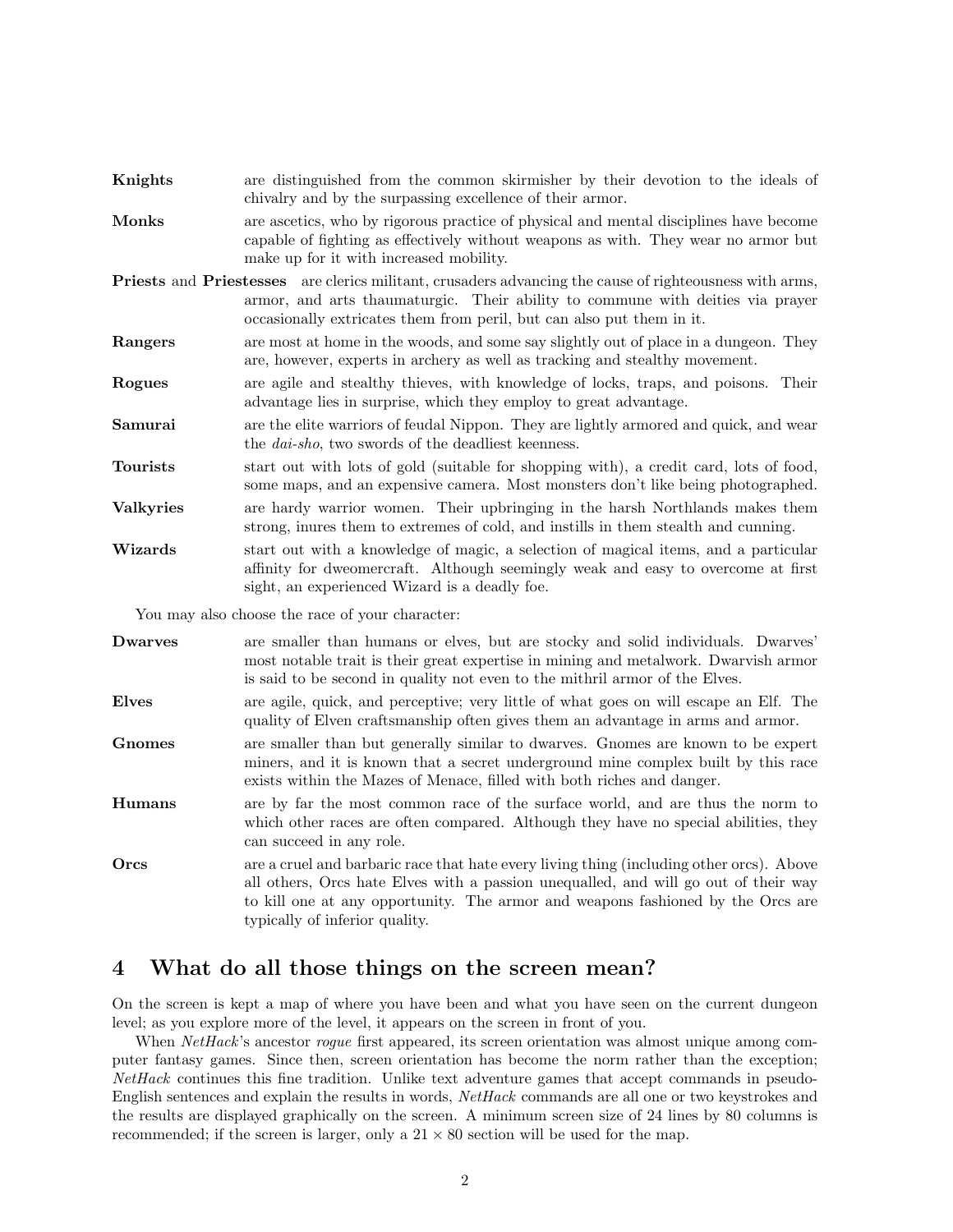NetHack can even be played by blind players, with the assistance of Braille readers or speech synthesisers. Instructions for configuring NetHack for the blind are included later in this document.

NetHack generates a new dungeon every time you play it; even the authors still find it an entertaining and exciting game despite having won several times.

NetHack offers a variety of display options. The options available to you will vary from port to port, depending on the capabilities of your hardware and software, and whether various compile-time options were enabled when your executable was created. The three possible display options are: a monochrome character interface, a color character interface, and a graphical interface using small pictures called tiles. The two character interfaces allow fonts with other characters to be substituted, but the default assignments use standard ASCII characters to represent everything. There is no difference between the various display options with respect to game play. Because we cannot reproduce the tiles or colors in the Guidebook, and because it is common to all ports, we will use the default ASCII characters from the monochrome character display when referring to things you might see on the screen during your game. In order to understand what is going on in NetHack, first you must understand what NetHack is doing with the screen. The NetHack screen replaces the "You see ..." descriptions of text adventure games. Figure 1 is a sample of what a NetHack screen might look like. The way the screen looks for you depends on your platform.

The bat bites!

| 1. 1                                                              |                       |
|-------------------------------------------------------------------|-----------------------|
| $  \cdot \leq   \cdot  $ #### $  \cdot   \cdot   \cdot   \cdot  $ |                       |
| $1. -#$                                                           | $1 \ldots B \ldots +$ |
| 1.1.1                                                             | $1.d. \ldots$ .       |
|                                                                   | --------   --         |

Player the Rambler St:12 Dx:7 Co:18 In:11 Wi:9 Ch:15 Neutral Dlvl:1 \$:0 HP:9(12) Pw:3(3) AC:10 Exp:1/19 T:257 Weak

#### Figure 1

### The status lines (bottom)

The bottom two lines of the screen contain several cryptic pieces of information describing your current status. If either status line becomes longer than the width of the screen, you might not see all of it. Here are explanations of what the various status items mean (though your configuration may not have all the status items listed below):

- Rank Your character's name and professional ranking (based on the experience level, see below). **Strength** A measure of your character's strength; one of your six basic attributes. A human character's attributes can range from 3 to 18 inclusive; non-humans may exceed these limits (occasionally you may get super-strengths of the form 18/xx, and magic can also cause attributes to exceed the normal limits). The higher your strength, the stronger you are. Strength affects how successfully you perform physical tasks, how much damage you do in combat, and how much loot you can carry. Dexterity Dexterity affects your chances to hit in combat, to avoid traps, and do other tasks
	- requiring agility or manipulation of objects.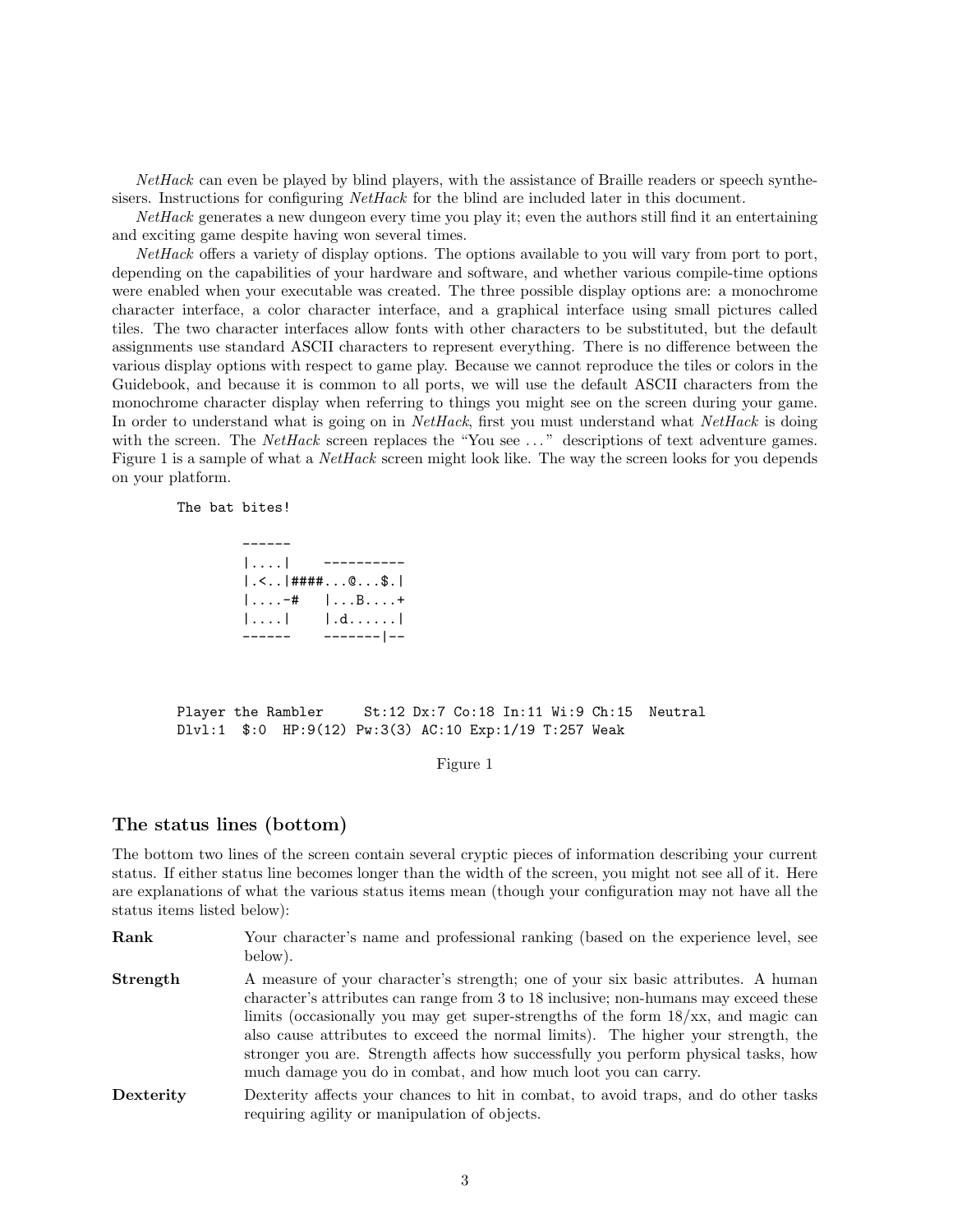| Constitution         | Constitution affects your ability to recover from injuries and other strains on your<br>stamina.                                                                                                                                                                                                                                                                              |  |
|----------------------|-------------------------------------------------------------------------------------------------------------------------------------------------------------------------------------------------------------------------------------------------------------------------------------------------------------------------------------------------------------------------------|--|
| Intelligence         | Intelligence affects your ability to cast spells and read spellbooks.                                                                                                                                                                                                                                                                                                         |  |
| Wisdom               | Wisdom comes from your practical experience (especially when dealing with magic).<br>It affects your magical energy.                                                                                                                                                                                                                                                          |  |
| Charisma             | Charisma affects how certain creatures react toward you. In particular, it can affect<br>the prices shopkeepers offer you.                                                                                                                                                                                                                                                    |  |
| Alignment            | Lawful, Neutral or Chaotic. Often, Lawful is taken as good and Chaotic is evil, but le-<br>gal and ethical do not always coincide. Your alignment influences how other monsters<br>react toward you. Monsters of a like alignment are more likely to be non-aggressive,<br>while those of an opposing alignment are more likely to be seriously offended at your<br>presence. |  |
| Dungeon Level        | How deep you are in the dungeon. You start at level one and the number increases<br>as you go deeper into the dungeon. Some levels are special, and are identified by a<br>name and not a number. The Amulet of Yendor is reputed to be somewhere beneath<br>the twentieth level.                                                                                             |  |
| Gold                 | The number of gold pieces you are openly carrying. Gold which you have concealed<br>in containers is not counted.                                                                                                                                                                                                                                                             |  |
| <b>Hit Points</b>    | Your current and maximum hit points. Hit points indicate how much damage you<br>can take before you die. The more you get hit in a fight, the lower they get. You can<br>regain hit points by resting, or by using certain magical items or spells. The number<br>in parentheses is the maximum number your hit points can reach.                                             |  |
| Power                | Spell points. This tells you how much mystic energy (mana) you have available for<br>spell casting. Again, resting will regenerate the amount available.                                                                                                                                                                                                                      |  |
| <b>Armor Class</b>   | A measure of how effectively your armor stops blows from unfriendly creatures. The<br>lower this number is, the more effective the armor; it is quite possible to have negative<br>armor class.                                                                                                                                                                               |  |
| Experience           | Your current experience level and experience points. As you adventure, you gain<br>experience points. At certain experience point totals, you gain an experience level.<br>The more experienced you are, the better you fight and withstand magical attacks.<br>Many dungeons show only your experience level here.                                                           |  |
| Time                 | The number of turns elapsed so far, displayed if you have the <i>time</i> option set.                                                                                                                                                                                                                                                                                         |  |
| <b>Hunger Status</b> | Your current hunger status, ranging from Satiated down to Fainting. If your hunger<br>status is normal, it is not displayed. Additional status flags may appear after the<br>hunger status: Conf when you're confused, FoodPois or Ill when sick, Blind when<br>you can't see, <i>Stun</i> when stunned, and <i>Hallu</i> when hallucinating.                                 |  |

## The message line (top)

The top line of the screen is reserved for messages that describe things that are impossible to represent visually. If you see a "--More--" on the top line, this means that NetHack has another message to display on the screen, but it wants to make certain that you've read the one that is there first. To read the next message, just press the space bar.

To change how and what messages are shown on the message line, see "Configuring Message Types" and the verbose option.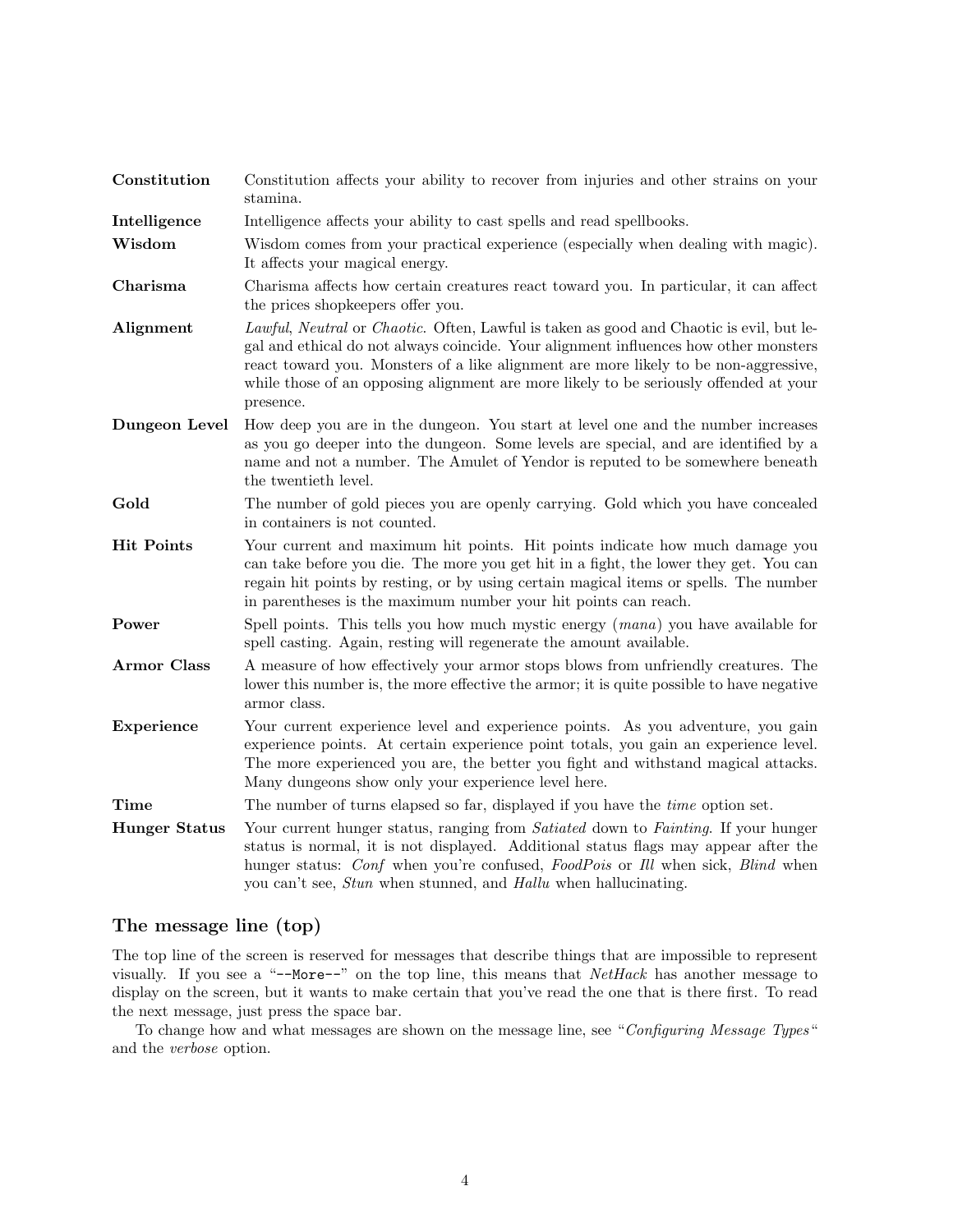### The map (rest of the screen)

The rest of the screen is the map of the level as you have explored it so far. Each symbol on the screen represents something. You can set various graphics options to change some of the symbols the game uses; otherwise, the game will use default symbols. Here is a list of what the default symbols mean:

| $-$ and $\vert$          | The walls of a room, or an open door. Or a grave $(1)$ .                                                                                                                                                      |
|--------------------------|---------------------------------------------------------------------------------------------------------------------------------------------------------------------------------------------------------------|
|                          | The floor of a room, ice, or a doorless doorway.                                                                                                                                                              |
| #                        | A corridor, or iron bars, or a tree, or possibly a kitchen sink (if your dungeon has<br>sinks), or a drawbridge.                                                                                              |
| >                        | Stairs down: a way to the next level.                                                                                                                                                                         |
| ≺                        | Stairs up: a way to the previous level.                                                                                                                                                                       |
| +                        | A closed door, or a spellbook containing a spell you may be able to learn.                                                                                                                                    |
| Q                        | Your character or a human.                                                                                                                                                                                    |
| \$                       | A pile of gold.                                                                                                                                                                                               |
|                          | A trap (once you have detected it).                                                                                                                                                                           |
| $\mathcal{C}$            | A weapon.                                                                                                                                                                                                     |
| L                        | A suit or piece of armor.                                                                                                                                                                                     |
| %                        | Something edible (not necessarily healthy).                                                                                                                                                                   |
| ?                        | A scroll.                                                                                                                                                                                                     |
| Τ                        | A wand.                                                                                                                                                                                                       |
| $=$                      | A ring.                                                                                                                                                                                                       |
| Ţ                        | A potion.                                                                                                                                                                                                     |
| $\overline{\mathcal{L}}$ | A useful item (pick-axe, key, $\text{lamp} \dots$ ).                                                                                                                                                          |
| $\mathbf{H}$             | An amulet or a spider web.                                                                                                                                                                                    |
| ∗                        | A gem or rock (possibly valuable, possibly worthless).                                                                                                                                                        |
|                          | A boulder or statue.                                                                                                                                                                                          |
| 0                        | An iron ball.                                                                                                                                                                                                 |
|                          | An altar, or an iron chain.                                                                                                                                                                                   |
| $\{$                     | A fountain.                                                                                                                                                                                                   |
| $\}$                     | A pool of water or moat or a pool of lava.                                                                                                                                                                    |
|                          | An opulent throne.                                                                                                                                                                                            |
|                          | $a-zA-Z$ & other symbols Letters and certain other symbols represent the various inhabitants of the<br>Mazes of Menace. Watch out, they can be nasty and vicious. Sometimes, however,<br>they can be helpful. |
| I                        | This marks the last known location of an invisible or otherwise unseen monster. Note<br>that the monster could have moved. The 'F' and 'm' commands may be useful here.                                       |

You need not memorize all these symbols; you can ask the game what any symbol represents with the '/' command (see the next section for more info).

## 5 Commands

Commands are initiated by typing one or two characters. Some commands, like "search", do not require that any more information be collected by NetHack. Other commands might require additional information, for example a direction, or an object to be used. For those commands that require additional information, NetHack will present you with either a menu of choices, or with a command line prompt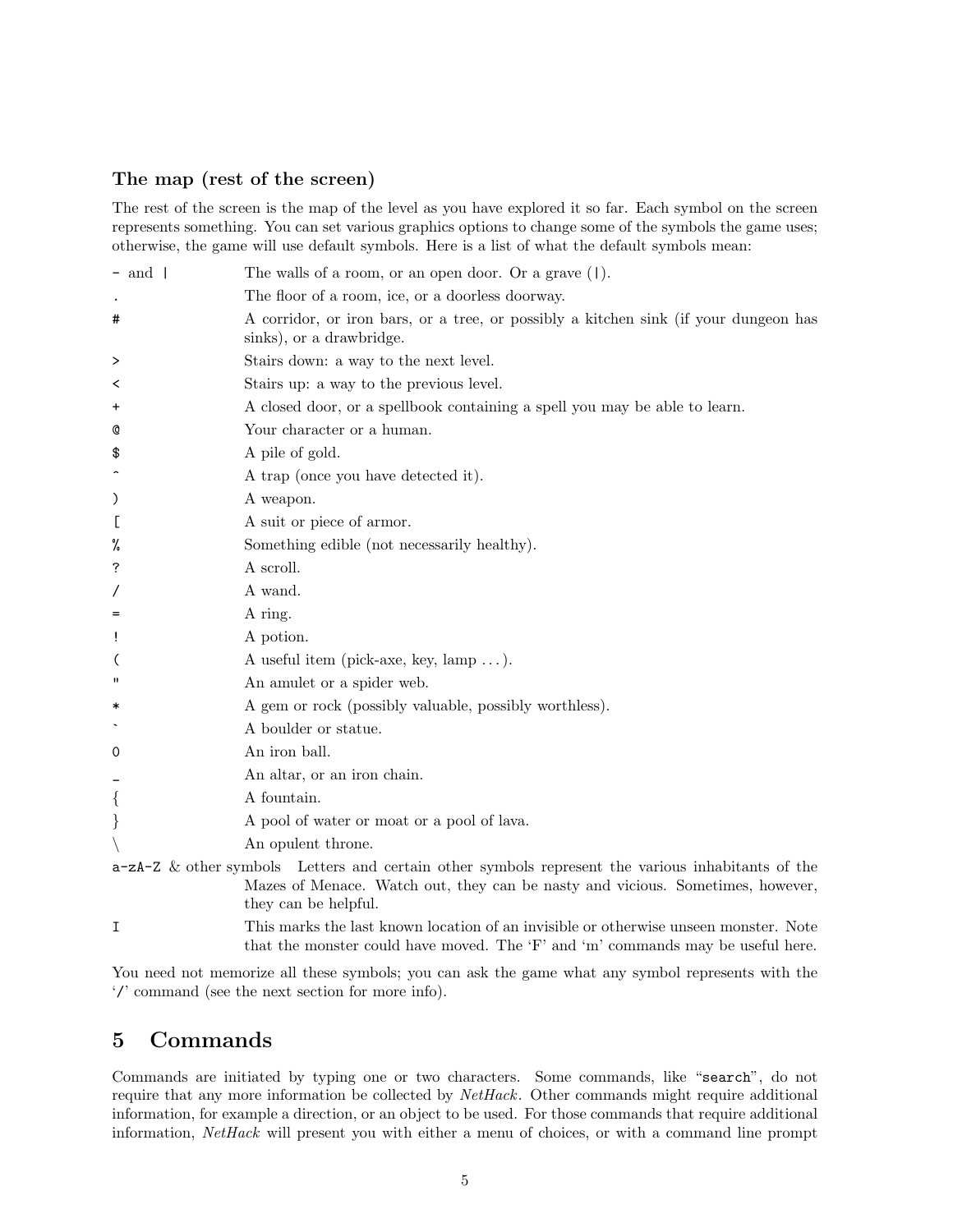requesting information. Which you are presented with will depend chiefly on how you have set the 'menustyle' option.

For example, a common question in the form "What do you want to use?  $[a-zA-Z$  ?\*]", asks you to choose an object you are carrying. Here, "a-zA-Z" are the inventory letters of your possible choices. Typing '?' gives you an inventory list of these items, so you can see what each letter refers to. In this example, there is also a '\*' indicating that you may choose an object not on the list, if you wanted to use something unexpected. Typing a '\*' lists your entire inventory, so you can see the inventory letters of every object you're carrying. Finally, if you change your mind and decide you don't want to do this command after all, you can press the 'ESC' key to abort the command.

You can put a number before some commands to repeat them that many times; for example, "10s" will search ten times. If you have the *number\_pad* option set, you must type 'n' to prefix a count, so the example above would be typed "n10s" instead. Commands for which counts make no sense ignore them. In addition, movement commands can be prefixed for greater control (see below). To cancel a count or a prefix, press the 'ESC' key.

The list of commands is rather long, but it can be read at any time during the game through the '?' command, which accesses a menu of helpful texts. Here are the commands for your reference:

? Help menu: display one of several help texts available.

/ Tell what a symbol represents. You may choose to specify a location or type a symbol (or even a whole word) to explain. Specifying a location is done by moving the cursor to a particular spot on the map and then pressing one of '.', ',', ';', or ':'. '.' will explain the symbol at the chosen location, conditionally check for "More info?" depending upon whether the help option is on, and then you will be asked to pick another location; ',' will explain the symbol but skip any additional information; ';' will skip additional info and also not bother asking you to choose another location to examine; ':' will show additional info, if any, without asking for confirmation. When picking a location, pressing the ESC key will terminate this command, or pressing '?' will give a brief reminder about how it works.

> Specifying a name rather than a location always gives any additional information available about that name.

- & Tell what a command does.
- < Go up to the previous level (if you are on a staircase or ladder).
- > Go down to the next level (if you are on a staircase or ladder).
- [yuhjklbn] Go one step in the direction indicated (see Figure 2). If you sense or remember a monster there, you will fight the monster instead. Only these one-step movement commands cause you to fight monsters; the others (below) are "safe."

| y k u           | 7 8 9                   |
|-----------------|-------------------------|
| $\setminus$   / | $\setminus$ 1 /         |
| $h- . -1$       | $4- -6$                 |
| /   \           | /   \                   |
| b j n           | $1 \t2 \t3$             |
|                 | $(if\ number\_pad$ set) |

#### Figure 2

| [YUHJKLBN]  | Go in that direction until you hit a wall or run into something.                              |
|-------------|-----------------------------------------------------------------------------------------------|
| m[yuhjklbn] | Prefix: move without picking up objects or fighting (even if you remember a monster<br>there) |
| F[yuhjklbn] | Prefix: fight a monster (even if you only guess one is there)                                 |
| M[yuhjklbn] | Prefix: Move far, no pickup.                                                                  |
| g[yuhjklbn] | Prefix: Move until something interesting is found.                                            |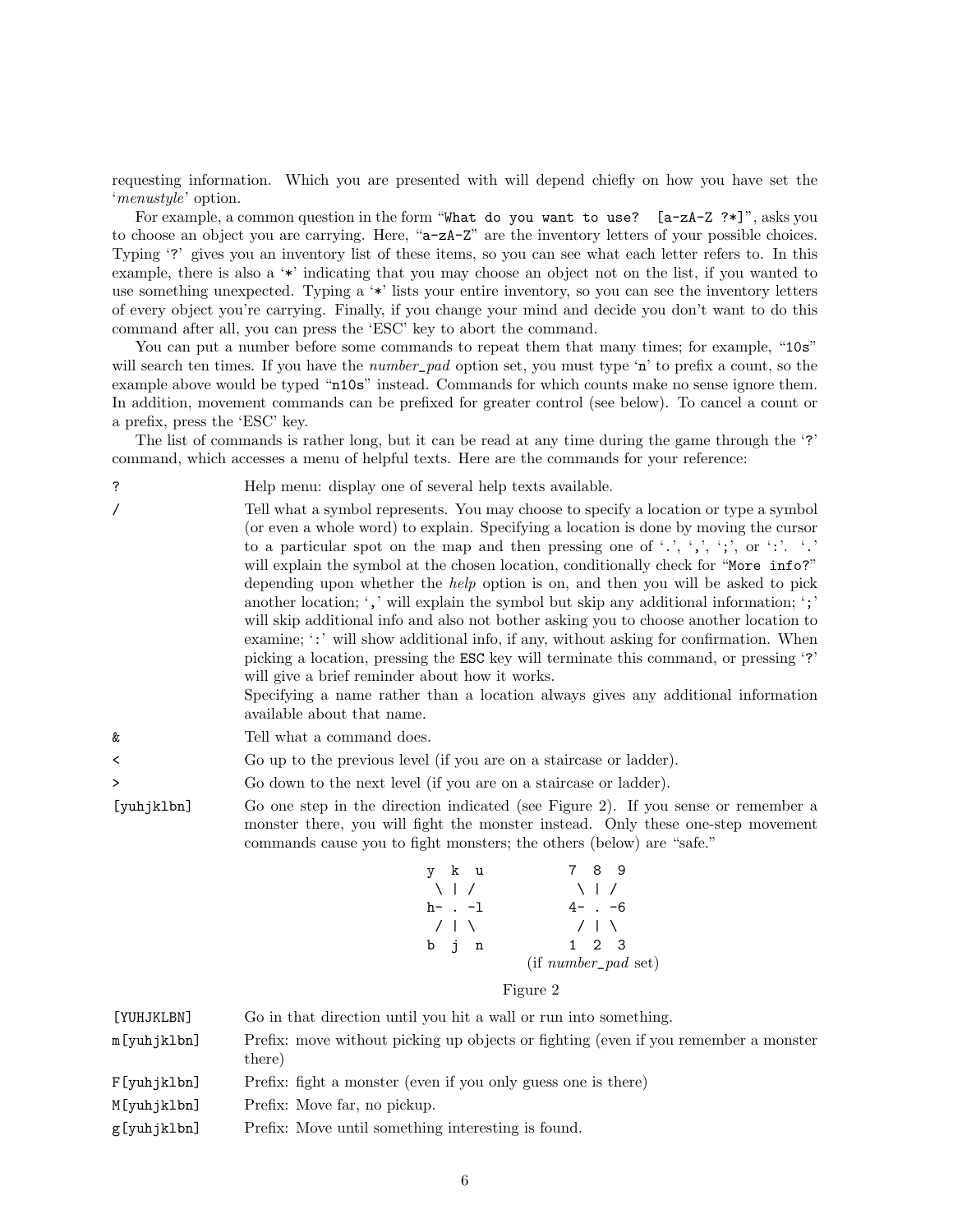|            | $G[yuhjklbn]$ or $\leq$ CONTROL $\geq$ [yuhjk1bn] Prefix: Same as 'g', but forking of corridors is not considered<br>interesting.                                                                                                                                                                                                                                                                                                                                                                                                                                                                                                                                                                                                                                                                   |
|------------|-----------------------------------------------------------------------------------------------------------------------------------------------------------------------------------------------------------------------------------------------------------------------------------------------------------------------------------------------------------------------------------------------------------------------------------------------------------------------------------------------------------------------------------------------------------------------------------------------------------------------------------------------------------------------------------------------------------------------------------------------------------------------------------------------------|
|            | Travel to a map location via a shortest-path algorithm.<br>The shortest path is computed over map locations the hero knows about (e.g. seen<br>or previously traversed). If there is no known path, a guess is made instead. Stops<br>on most of the same conditions as the 'G' command, but without picking up objects,<br>similar to the 'M' command. For ports with mouse support, the command is also<br>invoked when a mouse-click takes place on a location other than the current position.                                                                                                                                                                                                                                                                                                  |
|            | Rest, do nothing for one turn.                                                                                                                                                                                                                                                                                                                                                                                                                                                                                                                                                                                                                                                                                                                                                                      |
| a          | Apply (use) a tool (pick-axe, key, lamp ).                                                                                                                                                                                                                                                                                                                                                                                                                                                                                                                                                                                                                                                                                                                                                          |
| A          | Remove one or more worn items, such as armor.<br>Use $T'$ (take off) to take off only one piece of armor or $R'$ (remove) to take off only<br>one accessory.                                                                                                                                                                                                                                                                                                                                                                                                                                                                                                                                                                                                                                        |
| $\hat{}$ A | Redo the previous command.                                                                                                                                                                                                                                                                                                                                                                                                                                                                                                                                                                                                                                                                                                                                                                          |
| с          | Close a door.                                                                                                                                                                                                                                                                                                                                                                                                                                                                                                                                                                                                                                                                                                                                                                                       |
| C          | Call (name) a monster, an individual object, or an object type.<br>Same as extended command "#name".                                                                                                                                                                                                                                                                                                                                                                                                                                                                                                                                                                                                                                                                                                |
| $\hat{C}$  | Panic button. Quit the game.                                                                                                                                                                                                                                                                                                                                                                                                                                                                                                                                                                                                                                                                                                                                                                        |
| d          | Drop something.<br>$d7a$ – drop seven items of object a.                                                                                                                                                                                                                                                                                                                                                                                                                                                                                                                                                                                                                                                                                                                                            |
| D          | Drop several things.<br>In answer to the question<br>"What kinds of things do you want to drop? [!%= BUCXaium]"<br>you should type zero or more object symbols possibly followed by 'a' and/or 'i' and/or<br>'u' and/or 'm'. In addition, one or more of the blessed/uncursed/cursed groups may<br>be typed.<br>$DB$ — drop all objects known to be blessed.<br>$\texttt{DU}$ — drop all objects known to be uncursed.<br>$DC$ — drop all objects known to be cursed.<br>$DX$ — drop all objects of unknown $B/U/C$ status.<br>$Da$ — drop all objects, without asking for confirmation.<br>$Di$ — examine your inventory before dropping anything.<br>$Du$ — drop only unpaid objects (when in a shop).<br>$Dm$ — use a menu to pick which object(s) to drop.<br>$D''_0u$ — drop only unpaid food. |
| $\hat{D}$  | Kick something (usually a door).                                                                                                                                                                                                                                                                                                                                                                                                                                                                                                                                                                                                                                                                                                                                                                    |
| e          | Eat food.                                                                                                                                                                                                                                                                                                                                                                                                                                                                                                                                                                                                                                                                                                                                                                                           |
| Ε          | Engrave a message on the floor.<br>$E$ - write in the dust with your fingers.<br>Engraving the word "Elbereth" will cause most monsters to not attack you hand-<br>to-hand (but if you attack, you will rub it out); this is often useful to give yourself a<br>breather. (This feature may be compiled out of the game, so your version might not<br>have it.)                                                                                                                                                                                                                                                                                                                                                                                                                                     |
| f          | Fire one of the objects placed in your quiver (or quiver sack, or that you have at the<br>ready). You may select ammunition with a previous 'Q' command, or let the computer<br>pick something appropriate if <i>autoquiver</i> is true.                                                                                                                                                                                                                                                                                                                                                                                                                                                                                                                                                            |
| i          | List your inventory (everything you're carrying).                                                                                                                                                                                                                                                                                                                                                                                                                                                                                                                                                                                                                                                                                                                                                   |
|            |                                                                                                                                                                                                                                                                                                                                                                                                                                                                                                                                                                                                                                                                                                                                                                                                     |

I List selected parts of your inventory, usually be specifying the character for a partic-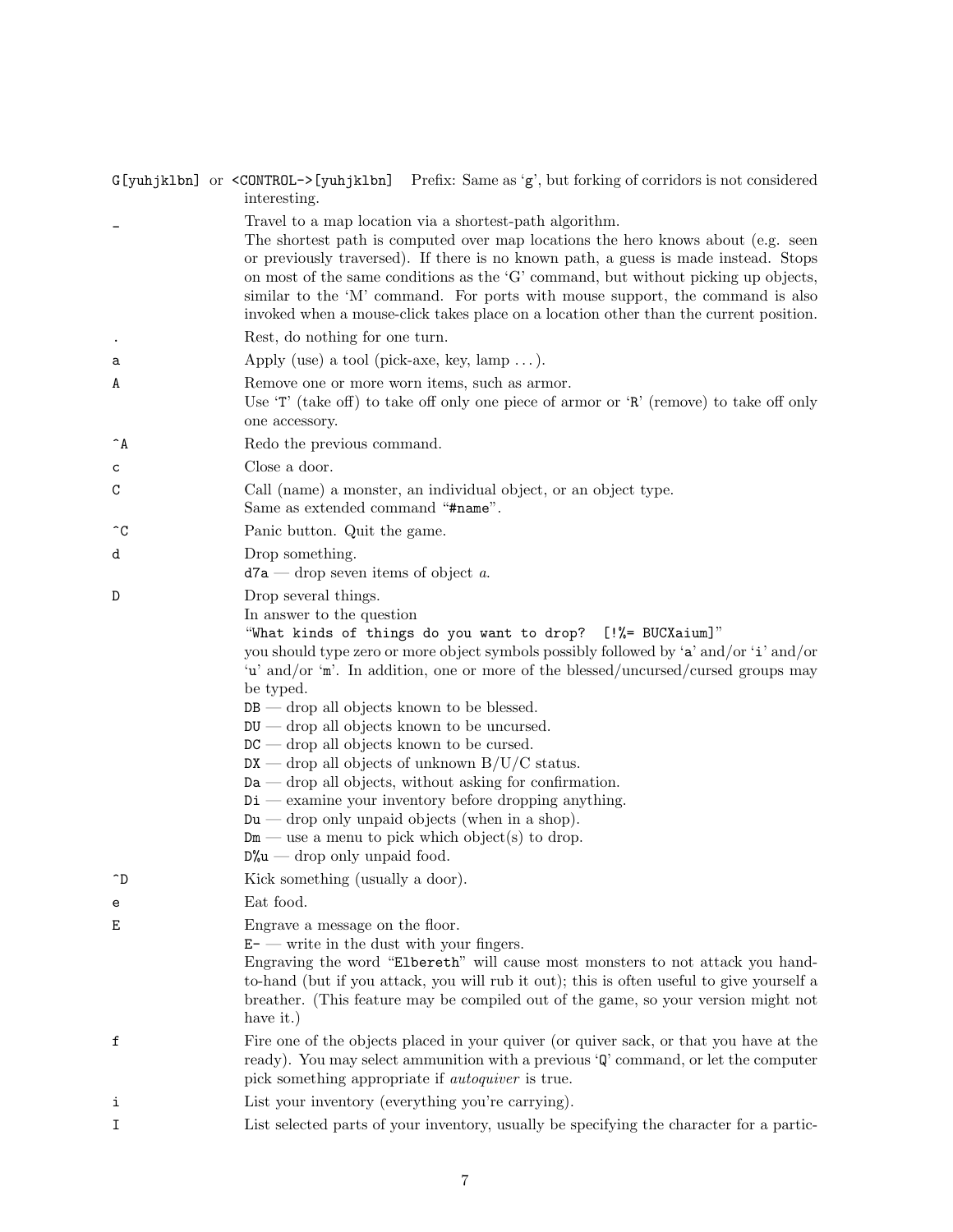|              | ular set of objects, like '[' for armor or '!' for potions.<br>$I^*$ — list all gems in inventory;<br>$Iu$ — list all unpaid items;<br>$Ix$ — list all used up items that are on your shopping bill;<br>$IB$ — list all items known to be blessed;<br>$IU$ — list all items known to be uncursed;<br>$IC$ — list all items known to be cursed;<br>$IX$ — list all items whose bless/curse status is unknown;<br>$I$ \$ — count your money.                                                                                                                                                                             |
|--------------|------------------------------------------------------------------------------------------------------------------------------------------------------------------------------------------------------------------------------------------------------------------------------------------------------------------------------------------------------------------------------------------------------------------------------------------------------------------------------------------------------------------------------------------------------------------------------------------------------------------------|
| $\circ$      | Open a door.                                                                                                                                                                                                                                                                                                                                                                                                                                                                                                                                                                                                           |
| 0            | Set options.<br>A menu showing the current option values will be displayed. You can change most<br>values simply by selecting the menu entry for the given option (ie, by typing its letter<br>or clicking upon it, depending on your user interface). For the non-boolean choices,<br>a further menu or prompt will appear once you've closed this menu. The available<br>options are listed later in this Guidebook. Options are usually set before the game<br>rather than with the $\mathcal O'$ command; see the section on options below.                                                                        |
| p            | Pay your shopping bill.                                                                                                                                                                                                                                                                                                                                                                                                                                                                                                                                                                                                |
| P            | Put on an accessory (ring, amulet, blindfold).<br>This command may also be used to wear armor. The prompt for which inventory item<br>to use will only list accessories, but choosing an unlisted item of armor will attempt<br>to wear it. (See the 'W' command below. It lists armor as the inventory choices but<br>will accept an accessory and attempt to put that on.)                                                                                                                                                                                                                                           |
| $\mathsf{P}$ | Repeat previous message.<br>Subsequent ~P's repeat earlier messages. The behavior can be varied via the msg_window<br>option.                                                                                                                                                                                                                                                                                                                                                                                                                                                                                          |
| q            | Quaff (drink) something (potion, water, etc).                                                                                                                                                                                                                                                                                                                                                                                                                                                                                                                                                                          |
| Q            | Select an object for your quiver, quiver sack, or just generally at the ready (only one<br>of these is available at a time). You can then throw this (or one of these) using the<br>'f' command.<br>(In versions prior to 3.3 this was the command to quit the game, which has been<br>moved to " $#quit$ ".)                                                                                                                                                                                                                                                                                                          |
| r            | Read a scroll or spellbook.                                                                                                                                                                                                                                                                                                                                                                                                                                                                                                                                                                                            |
| R            | Remove a worn accessory (ring, amulet, or blindfold).<br>If you're wearing more than one, you'll be prompted for which one to remove. When<br>you're only wearing one, then by default it will be removed without asking, but you<br>can set the <i>paranoid_confirmation</i> option to require a prompt.<br>This command may also be used to take off armor. The prompt for which inventory<br>item to remove only lists worn accessories, but an item of worn armor can be chosen.<br>(See the 'T' command below. It lists armor as the inventory choices but will accept<br>an accessory and attempt to remove it.) |
| ^R           | Redraw the screen.                                                                                                                                                                                                                                                                                                                                                                                                                                                                                                                                                                                                     |
| s            | Search for secret doors and traps around you. It usually takes several tries to find<br>something.                                                                                                                                                                                                                                                                                                                                                                                                                                                                                                                     |
| S            | Save (and suspend) the game. The game will be restored automatically the next time<br>you play.                                                                                                                                                                                                                                                                                                                                                                                                                                                                                                                        |
| t            | Throw an object or shoot a projectile.                                                                                                                                                                                                                                                                                                                                                                                                                                                                                                                                                                                 |
| T            | Take off armor.<br>If you're wearing more than one piece, you'll be prompted for which one to take off.                                                                                                                                                                                                                                                                                                                                                                                                                                                                                                                |
|              |                                                                                                                                                                                                                                                                                                                                                                                                                                                                                                                                                                                                                        |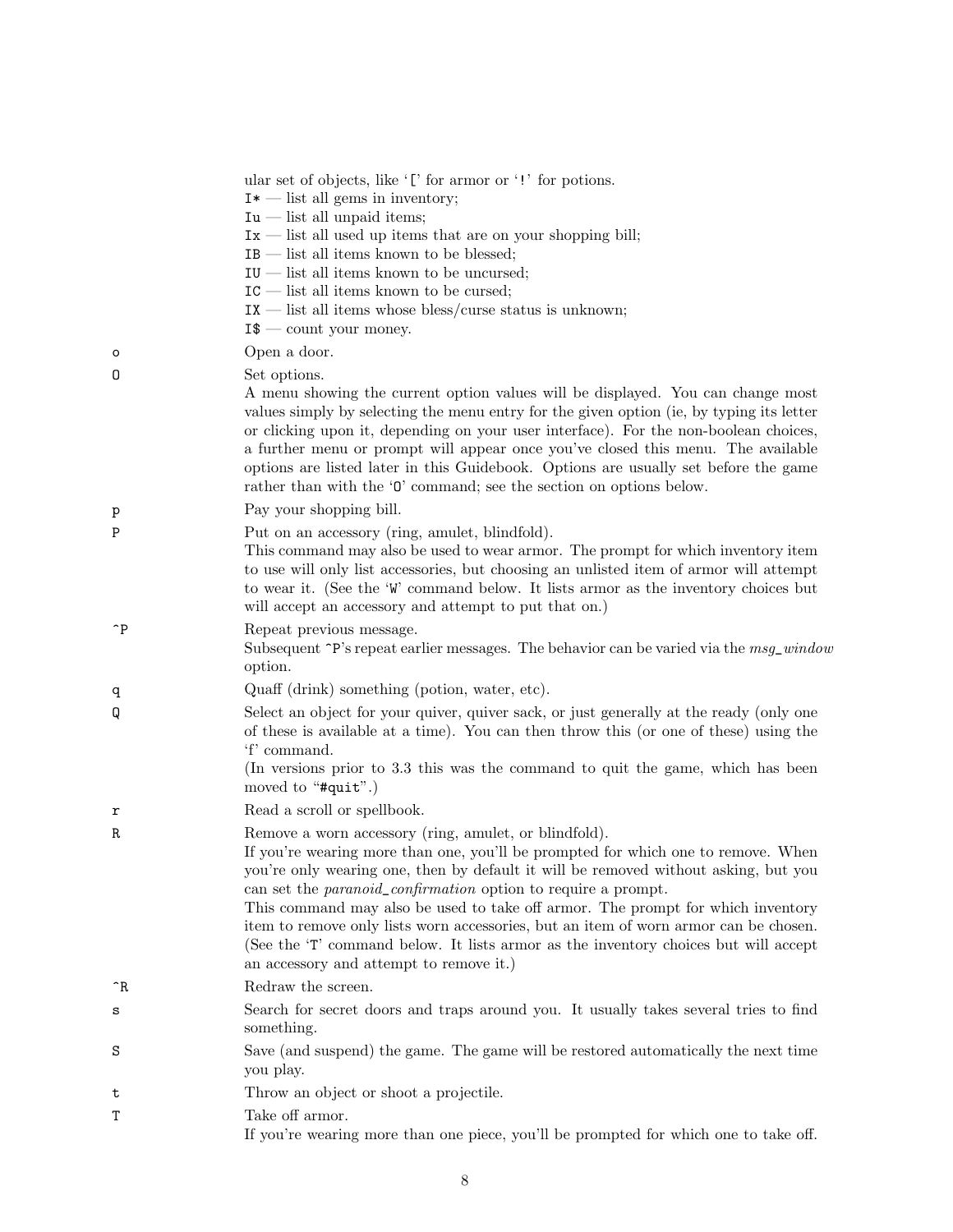|                       | (Note that this treats a cloak covering a suit and/or a shirt, or a suit covering a shirt,<br>as if the underlying items weren't there.) When you're only wearing one, then by<br>default it will be taken off without asking, but you can set the <i>paranoid_confirmation</i><br>option to require a prompt.<br>This command may also be used to remove accessories. The prompt for which inven-<br>tory item to take off only lists worn armor, but a worn accessory can be chosen. (See<br>the 'R' command above. It lists accessories as the inventory choices but will accept<br>an item of armor and attempt to take it off.) |
|-----------------------|--------------------------------------------------------------------------------------------------------------------------------------------------------------------------------------------------------------------------------------------------------------------------------------------------------------------------------------------------------------------------------------------------------------------------------------------------------------------------------------------------------------------------------------------------------------------------------------------------------------------------------------|
| $\mathcal{T}$         | Teleport, if you have the ability.                                                                                                                                                                                                                                                                                                                                                                                                                                                                                                                                                                                                   |
| v                     | Display version number.                                                                                                                                                                                                                                                                                                                                                                                                                                                                                                                                                                                                              |
| V                     | Display the game history.                                                                                                                                                                                                                                                                                                                                                                                                                                                                                                                                                                                                            |
| W                     | Wield weapon.<br>$w$ - wield nothing, use your bare hands.<br>Some characters can wield two weapons at once; use the 'X' command (or the "#twoweapon"<br>extended command) to do so.                                                                                                                                                                                                                                                                                                                                                                                                                                                 |
| W                     | Wear armor.<br>This command may also be used to put on an accessory (ring, amulet, or blindfold).<br>The prompt for which inventory item to use will only list armor, but choosing an<br>unlisted accessory will attempt to put it on. (See the 'P' command above. It lists<br>accessories as the inventory choices but will accept an item of armor and attempt to<br>wear it.)                                                                                                                                                                                                                                                     |
| х                     | Exchange your wielded weapon with the item in your alternate weapon slot.<br>The latter is used as your secondary weapon when engaging in two-weapon combat.<br>Note that if one of these slots is empty, the exchange still takes place.                                                                                                                                                                                                                                                                                                                                                                                            |
| Χ                     | Toggle two-weapon combat, if your character can do it. Also available via the<br>"#twoweapon" extended command.<br>$+$ .lp"" $+$ (In versions prior to 3.6 this was the command to switch from normal $+$ play<br>to "explore mode", also known as "discovery mode", which has now +been moved to<br>"#explore".)                                                                                                                                                                                                                                                                                                                    |
| $\mathbf{X}$          | Display basic information about your character.<br>Displays name, role, race, gender (unless role name makes that redundant, such as<br>Caveman or Priestess), and alignment, along with your patron deity and his or her<br>opposition. It also shows most of the various items of information from the status<br>line(s) in a less terse form, including several additional things which don't appear in<br>the normal status display due to space considerations.                                                                                                                                                                 |
| z                     | Zap a wand.<br>$z.$ — to aim at yourself, use '.' for the direction.                                                                                                                                                                                                                                                                                                                                                                                                                                                                                                                                                                 |
| Ζ                     | Zap $(cast)$ a spell.<br>$Z.$ — to aim at yourself, use '.' for the direction.                                                                                                                                                                                                                                                                                                                                                                                                                                                                                                                                                       |
| $\mathbin{\char`\^}Z$ | Suspend the game (UNIX versions with job control only).                                                                                                                                                                                                                                                                                                                                                                                                                                                                                                                                                                              |
| :                     | Look at what is here.                                                                                                                                                                                                                                                                                                                                                                                                                                                                                                                                                                                                                |
| ;                     | Show what type of thing a visible symbol corresponds to.                                                                                                                                                                                                                                                                                                                                                                                                                                                                                                                                                                             |
| ,                     | Pick up some things.<br>May be preceded by 'm' to force a selection menu.                                                                                                                                                                                                                                                                                                                                                                                                                                                                                                                                                            |
| Q                     | Toggle the <i>autopickup</i> option on and off.                                                                                                                                                                                                                                                                                                                                                                                                                                                                                                                                                                                      |
|                       | Ask for the type of a trap you found earlier.                                                                                                                                                                                                                                                                                                                                                                                                                                                                                                                                                                                        |
| $\mathcal{C}$         | Tell what weapon you are wielding.                                                                                                                                                                                                                                                                                                                                                                                                                                                                                                                                                                                                   |
|                       | Tell what armor you are wearing.                                                                                                                                                                                                                                                                                                                                                                                                                                                                                                                                                                                                     |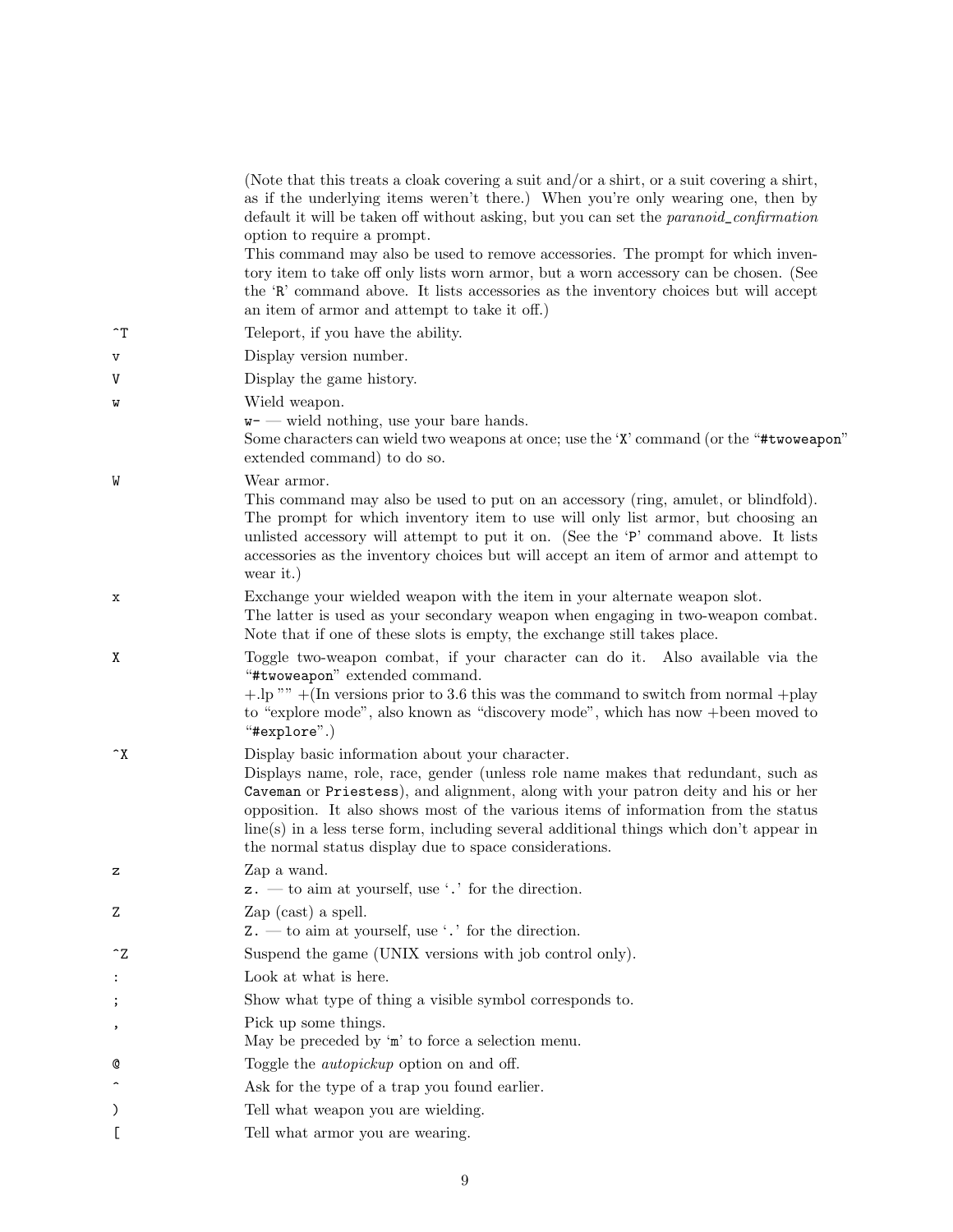| $=$                      | Tell what rings you are wearing.                                                                                                                                                                                                                                                                                                                                                                                                                                                                                                                                                                                                                                                               |
|--------------------------|------------------------------------------------------------------------------------------------------------------------------------------------------------------------------------------------------------------------------------------------------------------------------------------------------------------------------------------------------------------------------------------------------------------------------------------------------------------------------------------------------------------------------------------------------------------------------------------------------------------------------------------------------------------------------------------------|
| $\mathbf{H}$             | Tell what a mulet you are wearing.                                                                                                                                                                                                                                                                                                                                                                                                                                                                                                                                                                                                                                                             |
| $\overline{\mathcal{L}}$ | Tell what tools you are using.                                                                                                                                                                                                                                                                                                                                                                                                                                                                                                                                                                                                                                                                 |
| ∗                        | Tell what equipment you are using.                                                                                                                                                                                                                                                                                                                                                                                                                                                                                                                                                                                                                                                             |
|                          | Combines the preceding five type-specific commands into one.                                                                                                                                                                                                                                                                                                                                                                                                                                                                                                                                                                                                                                   |
| \$                       | Count your gold pieces.                                                                                                                                                                                                                                                                                                                                                                                                                                                                                                                                                                                                                                                                        |
| $\ddot{}$                | List the spells you know.<br>Using this command, you can also rearrange the order in which your spells are listed,<br>either by sorting the entire list or by picking one spell from the menu then picking<br>another to swap places with it. Swapping pairs of spells changes their casting letters,<br>so the change lasts after the current '+' command finishes. Sorting the whole list<br>is temporary. To make the most recent sort order persist beyond the current '+'<br>command, choose the sort option again and then pick "reassign casting letters". (Any<br>spells learned after that will be added to the end of the list rather than be inserted<br>into the sorted ordering.) |
|                          | Show what types of objects have been discovered.                                                                                                                                                                                                                                                                                                                                                                                                                                                                                                                                                                                                                                               |
|                          | Show discovered types for one class of objects.                                                                                                                                                                                                                                                                                                                                                                                                                                                                                                                                                                                                                                                |
| Ţ                        | Escape to a shell.                                                                                                                                                                                                                                                                                                                                                                                                                                                                                                                                                                                                                                                                             |
| #                        | Perform an extended command.<br>As you can see, the authors of <i>NetHack</i> used up all the letters, so this is a way to<br>introduce the less frequently used commands. What extended commands are available<br>depends on what features the game was compiled with.                                                                                                                                                                                                                                                                                                                                                                                                                        |
| #adjust                  | Adjust inventory letters (most useful when the <i>fixinv</i> option is "on").<br>This command allows you to move an item from one particular inventory slot to<br>another so that it has a letter which is more meaningful for you or that it will appear<br>in a particular location when inventory listings are displayed. "#adjust" can also be<br>used to split a stack of objects; when choosing the item to adjust, enter a count prior<br>to its letter.                                                                                                                                                                                                                                |
| #annotate                | Allows you to specify one line of text to associate with the current dungeon level. All<br>levels with annotations are displayed by the "#overview" command.                                                                                                                                                                                                                                                                                                                                                                                                                                                                                                                                   |
| #chat                    | Talk to someone.                                                                                                                                                                                                                                                                                                                                                                                                                                                                                                                                                                                                                                                                               |
| #conduct                 | List voluntary challenges you have maintained.<br>See the section below entitled "Conduct" for details.                                                                                                                                                                                                                                                                                                                                                                                                                                                                                                                                                                                        |
| #dip                     | Dip an object into something.                                                                                                                                                                                                                                                                                                                                                                                                                                                                                                                                                                                                                                                                  |
| #enhance                 | Advance or check weapon and spell skills.                                                                                                                                                                                                                                                                                                                                                                                                                                                                                                                                                                                                                                                      |
| #force                   | Force a lock.                                                                                                                                                                                                                                                                                                                                                                                                                                                                                                                                                                                                                                                                                  |
| #invoke                  | Invoke an object's special powers.                                                                                                                                                                                                                                                                                                                                                                                                                                                                                                                                                                                                                                                             |
| #jump                    | Jump to another location.                                                                                                                                                                                                                                                                                                                                                                                                                                                                                                                                                                                                                                                                      |
| #loot                    | Loot a box or bag on the floor beneath you, or the saddle from a steed standing next<br>to you.                                                                                                                                                                                                                                                                                                                                                                                                                                                                                                                                                                                                |
| #monster                 | Use a monster's special ability (when polymorphed into monster form).                                                                                                                                                                                                                                                                                                                                                                                                                                                                                                                                                                                                                          |
| #name                    | Name a monster, an individual object, or a type of object. Same as 'C'.                                                                                                                                                                                                                                                                                                                                                                                                                                                                                                                                                                                                                        |
| #offer                   | Offer a sacrifice to the gods.<br>You'll need to find an altar to have any chance at success. Corpses of recently killed<br>monsters are the fodder of choice.                                                                                                                                                                                                                                                                                                                                                                                                                                                                                                                                 |
| #overview                | Display information you've discovered about the dungeon. Any visited level (unless                                                                                                                                                                                                                                                                                                                                                                                                                                                                                                                                                                                                             |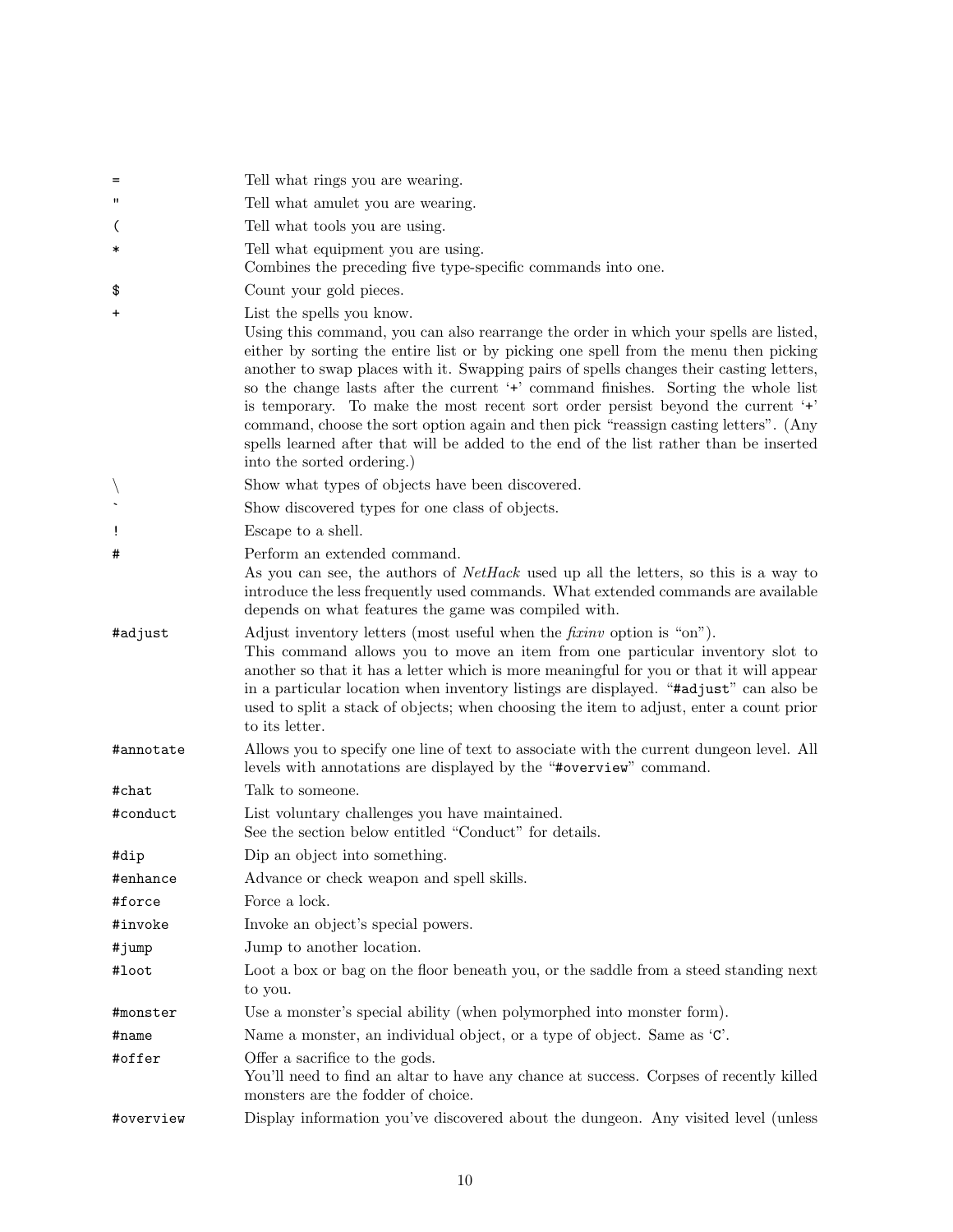|            | forgotten due to amnesia) with an annotation is included, and many things (altars,<br>thrones, fountains, and so on; extra stairs leading to another dungeon branch) trigger<br>an automatic annotation. If dungeon overview is chosen during end-of-game disclo-<br>sure, every visited level will be included regardless of annotations.                                                                                                                                   |
|------------|------------------------------------------------------------------------------------------------------------------------------------------------------------------------------------------------------------------------------------------------------------------------------------------------------------------------------------------------------------------------------------------------------------------------------------------------------------------------------|
| #pray      | Pray to the gods for help.<br>Praying too soon after receiving prior help is a bad idea. (Hint: entering the dungeon<br>alive is treated as having received help. You probably shouldn't start off a new game<br>by praying right away.) Since using this command by accident can cause trouble,<br>there is an option to make you confirm your intent before praying. It is enabled by<br>default, and you can reset the <i>paranoid_confirmation</i> option to disable it. |
| #quit      | Quit the program without saving your game.<br>Since using this command by accident would throw away the current game, you are<br>asked to confirm your intent before quitting. By default a response of 'y' acknowledges<br>that intent. You can set the <i>paranoid_confirmation</i> option to require a response of<br>"yes" instead.                                                                                                                                      |
| #ride      | Ride (or stop riding) a saddled creature.                                                                                                                                                                                                                                                                                                                                                                                                                                    |
| #rub       | Rub a lamp or a stone.                                                                                                                                                                                                                                                                                                                                                                                                                                                       |
| #sit       | Sit down.                                                                                                                                                                                                                                                                                                                                                                                                                                                                    |
| #terrain   | Show bare map without displaying monsters, objects, or traps.                                                                                                                                                                                                                                                                                                                                                                                                                |
| #tip       | Tip over a container (bag or box) to pour out its contents.                                                                                                                                                                                                                                                                                                                                                                                                                  |
| #turn      | Turn undead.                                                                                                                                                                                                                                                                                                                                                                                                                                                                 |
| #twoweapon | Toggle two-weapon combat on or off.<br>Note that you must use suitable weapons for this type of combat, or it will be auto-<br>matically turned off.                                                                                                                                                                                                                                                                                                                         |
| #untrap    | Untrap something (trap, door, or chest).<br>In some circumstancs it can also be used to rescue trapped monsters.                                                                                                                                                                                                                                                                                                                                                             |
| #version   | Print compile time options for this version of <i>NetHack</i> .                                                                                                                                                                                                                                                                                                                                                                                                              |
| #wipe      | Wipe off your face.                                                                                                                                                                                                                                                                                                                                                                                                                                                          |
| #?         | Help menu: get the list of available extended commands.                                                                                                                                                                                                                                                                                                                                                                                                                      |

If your keyboard has a meta key (which, when pressed in combination with another key, modifies it by setting the 'meta' [8th, or 'high'] bit), you can invoke many extended commands by meta-ing the first letter of the command. In NT, OS/2, PC and ST NetHack, the 'Alt' key can be used in this fashion; on the Amiga, set the altmeta option to get this behavior. On other systems, if typing 'Alt' plus another key transmits a two character sequence consisting of an Escape followed by the other key, you may set the altmeta option to have nethack combine them into metakey.

| $M-?$   | #? (not supported by all platforms)                         |
|---------|-------------------------------------------------------------|
| $M-2$   | #twoweapon (unless the <i>number_pad</i> option is enabled) |
| M-a     | #adjust                                                     |
| $M - A$ | #annotate                                                   |
| $M-c$   | #chat                                                       |
| $M-C$   | #conduct                                                    |
| M-d     | #dip                                                        |
| $M-e$   | $#$ enhance                                                 |
| $M-f$   | #force                                                      |
| M-i     | #invoke                                                     |
|         |                                                             |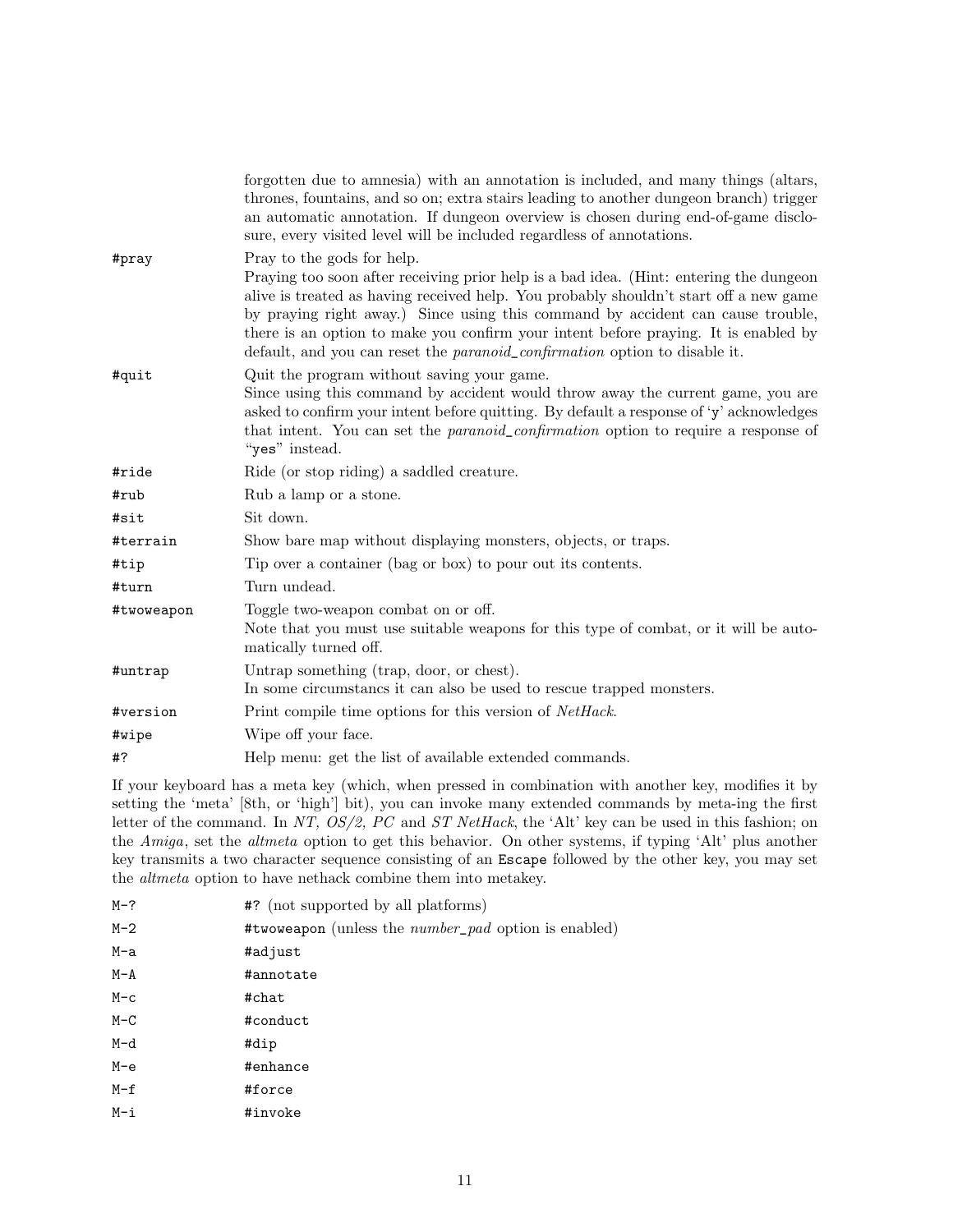| M-j   | #jump     |
|-------|-----------|
| M-l   | #loot     |
| M-m   | #monster  |
| M-n   | #name     |
| M-o   | #offer    |
| М-О   | #overview |
| M-p   | #pray     |
| M-q   | #quit     |
| M-r   | #rub      |
| M-R   | #ride     |
| M-s   | #sit      |
| M-t   | #turn     |
| $M-T$ | #tip      |
| M-u   | #untrap   |
| M-v   | #version  |
| M-w   | #wipe     |

If the number\_pad option is on, some additional letter commands are available:

| h            | Help menu: display one of several help texts available, like "?".                                                                                                                             |
|--------------|-----------------------------------------------------------------------------------------------------------------------------------------------------------------------------------------------|
| j            | Jump to another location. Same as "#jump" or " $M-j$ ".                                                                                                                                       |
| k            | Kick something (usually a door). Same as $\infty$ .                                                                                                                                           |
| $\mathbf{1}$ | Loot a box or bag on the floor beneath you, or the saddle from a steed standing next<br>to you. Same as "#loot" or "M-1".                                                                     |
| N            | Name an object or type of object. Same as "#name" or "M-n". Name a monster, an<br>individual object, or a type of object. Same as "#name" (or "M-n") which is the same<br>as the 'C' command. |
| u            | Untrap a trap, door, or chest. Same as "#untrap" or "M-u".                                                                                                                                    |

## 6 Rooms and corridors

Rooms and corridors in the dungeon are either lit or dark. Any lit areas within your line of sight will be displayed; dark areas are only displayed if they are within one space of you. Walls and corridors remain on the map as you explore them.

Secret corridors are hidden. You can find them with the 's' (search) command.

### Doorways

Doorways connect rooms and corridors. Some doorways have no doors; you can walk right through. Others have doors in them, which may be open, closed, or locked. To open a closed door, use the 'o' (open) command; to close it again, use the 'c' (close) command.

You can get through a locked door by using a tool to pick the lock with the 'a' (apply) command, or by kicking it open with the '^D' (kick) command.

Open doors cannot be entered diagonally; you must approach them straight on, horizontally or vertically. Doorways without doors are not restricted in this fashion.

Doors can be useful for shutting out monsters. Most monsters cannot open doors, although a few don't need to (ex. ghosts can walk through doors).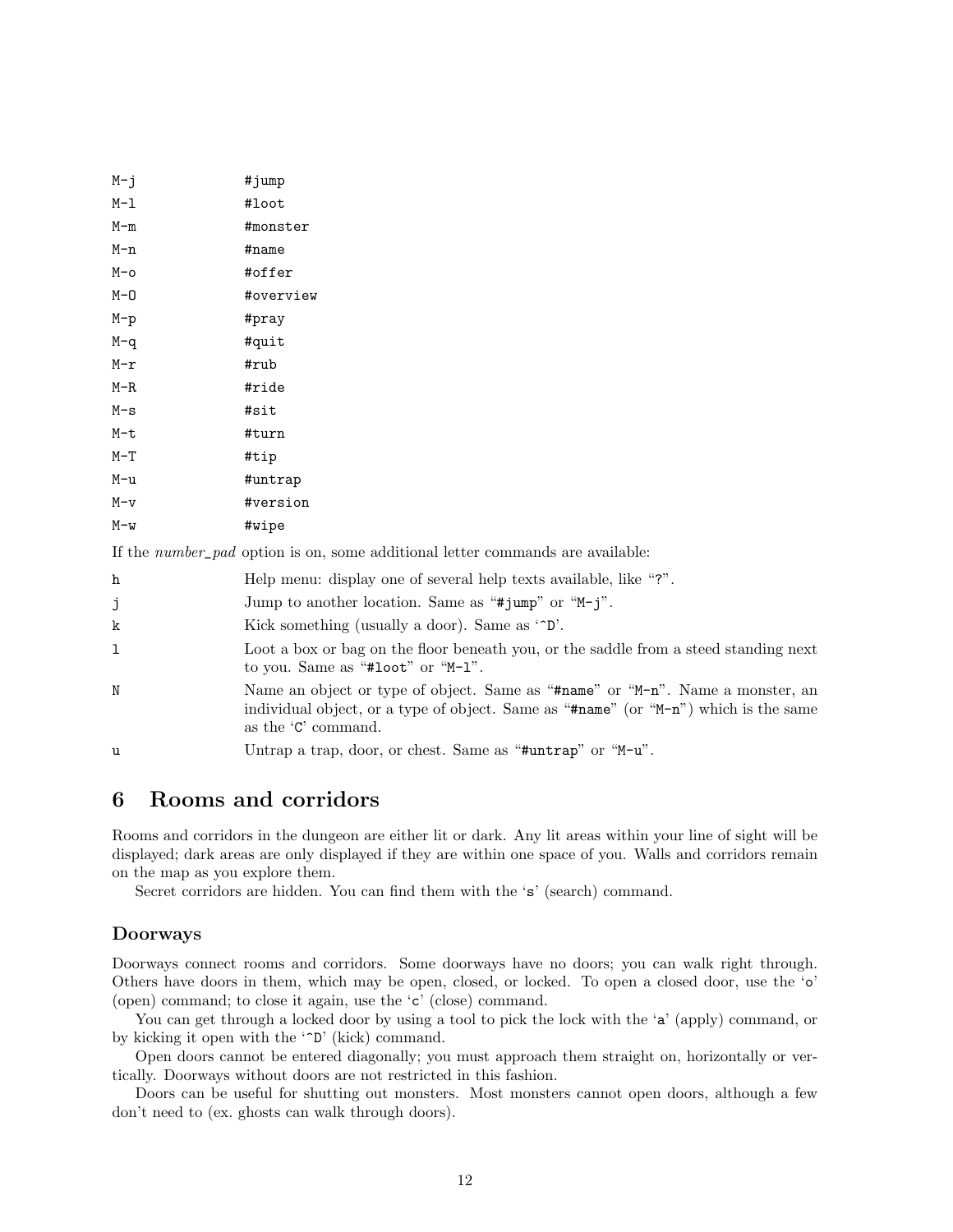Secret doors are hidden. You can find them with the 's' (search) command. Once found they are in all ways equivalent to normal doors.

### Traps  $($ ...' $)$

There are traps throughout the dungeon to snare the unwary delver. For example, you may suddenly fall into a pit and be stuck for a few turns trying to climb out. Traps don't appear on your map until you see one triggered by moving onto it, see something fall into it, or you discover it with the 's' (search) command. Monsters can fall prey to traps, too, which can be a very useful defensive strategy.

There is a special pre-mapped branch of the dungeon based on the classic computer game "Sokoban." The goal is to push the boulders into the pits or holes. With careful foresight, it is possible to complete all of the levels according to the traditional rules of Sokoban. Some allowances are permitted in case the player gets stuck; however, they will lower your luck.

## Stairs  $(\langle \cdot, \cdot \rangle)$

In general, each level in the dungeon will have a staircase going up  $(\leq)$  to the previous level and another going down ('>') to the next level. There are some exceptions though. For instance, fairly early in the dungeon you will find a level with two down staircases, one continuing into the dungeon and the other branching into an area known as the Gnomish Mines. Those mines eventually hit a dead end, so after exploring them (if you choose to do so), you'll need to climb back up to the main dungeon.

When you traverse a set of stairs, or trigger a trap which sends you to another level, the level you're leaving will be deactivated and stored in a file on disk. If you're moving to a previously visited level, it will be loaded from its file on disk and reactivated. If you're moving to a level which has not yet been visited, it will be created (from scratch for most random levels, from a template for some "special" levels, or loaded from the remains of an earlier game for a "bones" level as briefly described below). Monsters are only active on the current level; those on other levels are essentially placed into stasis.

Ordinarily when you climb a set of stairs, you will arrive on the corresponding staircase at your destination. However, pets (see below) and some other monsters will follow along if they're close enough when you travel up or down stairs, and occasionally one of these creatures will displace you during the climb. When that occurs, the pet or other monster will arrive on the staircase and you will end up nearby.

## Ladders  $(\langle \cdot, \cdot \rangle)$

Ladders serve the same purpose as staircases, and the two types of inter-level connections are nearly indistinguishable during game play.

### Shops and shopping

Occasionally you will run across a room with a shopkeeper near the door and many items lying on the floor. You can buy items by picking them up and then using the 'p' command. You can inquire about the price of an item prior to picking it up by using the "#chat" command while standing on it. Using an item prior to paying for it will incur a charge, and the shopkeeper won't allow you to leave the shop until you have paid any debt you owe.

You can sell items to a shopkeeper by dropping them to the floor while inside a shop. You will either be offered an amount of gold and asked whether you're willing to sell, or you'll be told that the shopkeeper isn't interested (generally, your item needs to be compatible with the type of merchandise carried by the shop).

If you drop something in a shop by accident, the shopkeeper will usually claim ownership without offering any compensation. You'll have to buy it back if you want to reclaim it.

Shopkeepers sometimes run out of money. When that happens, you'll be offered credit instead of gold when you try to sell something. Credit can be used to pay for purchases, but it is only good in the shop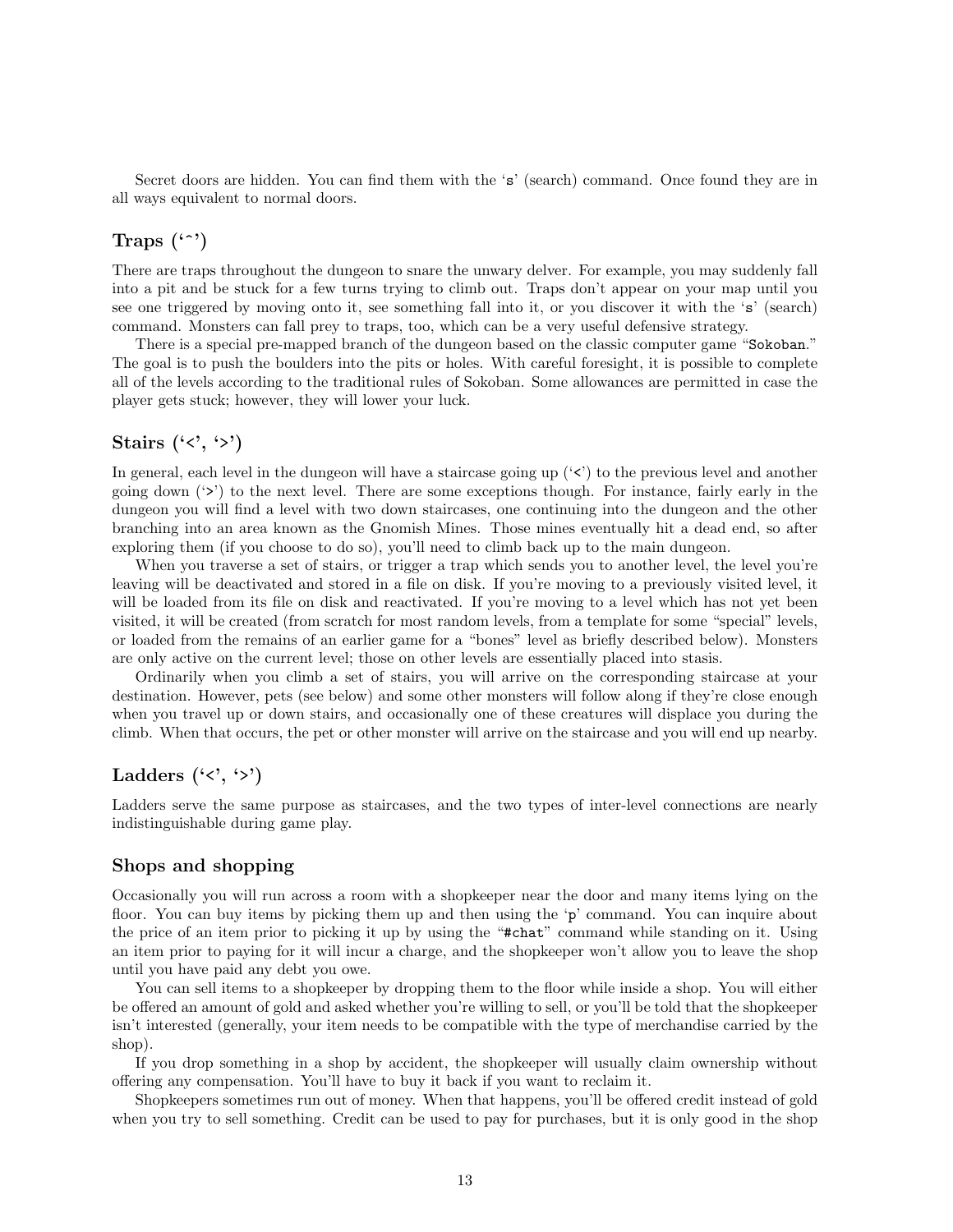where it was obtained; other shopkeepers won't honor it. (If you happen to find a "credit card" in the dungeon, don't bother trying to use it in shops; shopkeepers will not accept it.)

The \$ command, which reports the amount of gold you are carrying (in inventory, not inside bags or boxes), will also show current shop debt or credit, if any. The Iu command lists unpaid items (those which still belong to the shop) if you are carrying any. The Ix command shows an inventory-like display of any unpaid items which have been used up, along with other shop fees, if any.

#### Shop idiosyncracies

Several aspects of shop behavior might be unexpected.

- The price of a given item can vary due to a variety of factors.
- A shopkeeper treats the spot immediately inside the door as if it were outside the shop.
- While the shopkeeper watches you like a hawk, he will generally ignore any other customers.
- If a shop is "closed for inventory", it will not open of its own accord.
- Shops do not get restocked with new items, regardless of inventory depletion.

## 7 Monsters

Monsters you cannot see are not displayed on the screen. Beware! You may suddenly come upon one in a dark place. Some magic items can help you locate them before they locate you (which some monsters can do very well).

The commands '/' and ';' may be used to obtain information about those monsters who are displayed on the screen. The command "#name", or its synonym 'C', allows you to assign a name to a monster, which may be useful to help distinguish one from another when multiple monsters are present. Assigning a name which is just a space will remove any prior name.

The extended command "#chat" can be used to interact with an adjacent monster. There is no actual dialog (in other words, you don't get to choose what you'll say), but chatting with some monsters such as a shopkeeper or the Oracle of Delphi can produce useful results.

### Fighting

If you see a monster and you wish to fight it, just attempt to walk into it. Many monsters you find will mind their own business unless you attack them. Some of them are very dangerous when angered. Remember: discretion is the better part of valor.

In most circumstances, if you attempt to attack a peaceful monster by moving into its location, you'll be asked to confirm your intent. By default an answer of 'y' acknowledges that intent, which can be error prone if you're using 'y' to move. You can set the paranoid\_confirmation option to require a response of "yes" instead.

If you can't see a monster (if it is invisible, or if you are blinded), the symbol 'I' will be shown when you learn of its presence. If you attempt to walk into it, you will try to fight it just like a monster that you can see; of course, if the monster has moved, you will attack empty air. If you guess that the monster has moved and you don't wish to fight, you can use the 'm' command to move without fighting; likewise, if you don't remember a monster but want to try fighting anyway, you can use the 'F' command.

#### Your pet

You start the game with a little dog  $(d')$ , cat  $(f')$ , or pony  $(u')$ , which follows you about the dungeon and fights monsters with you. Like you, your pet needs food to survive. It usually feeds itself on fresh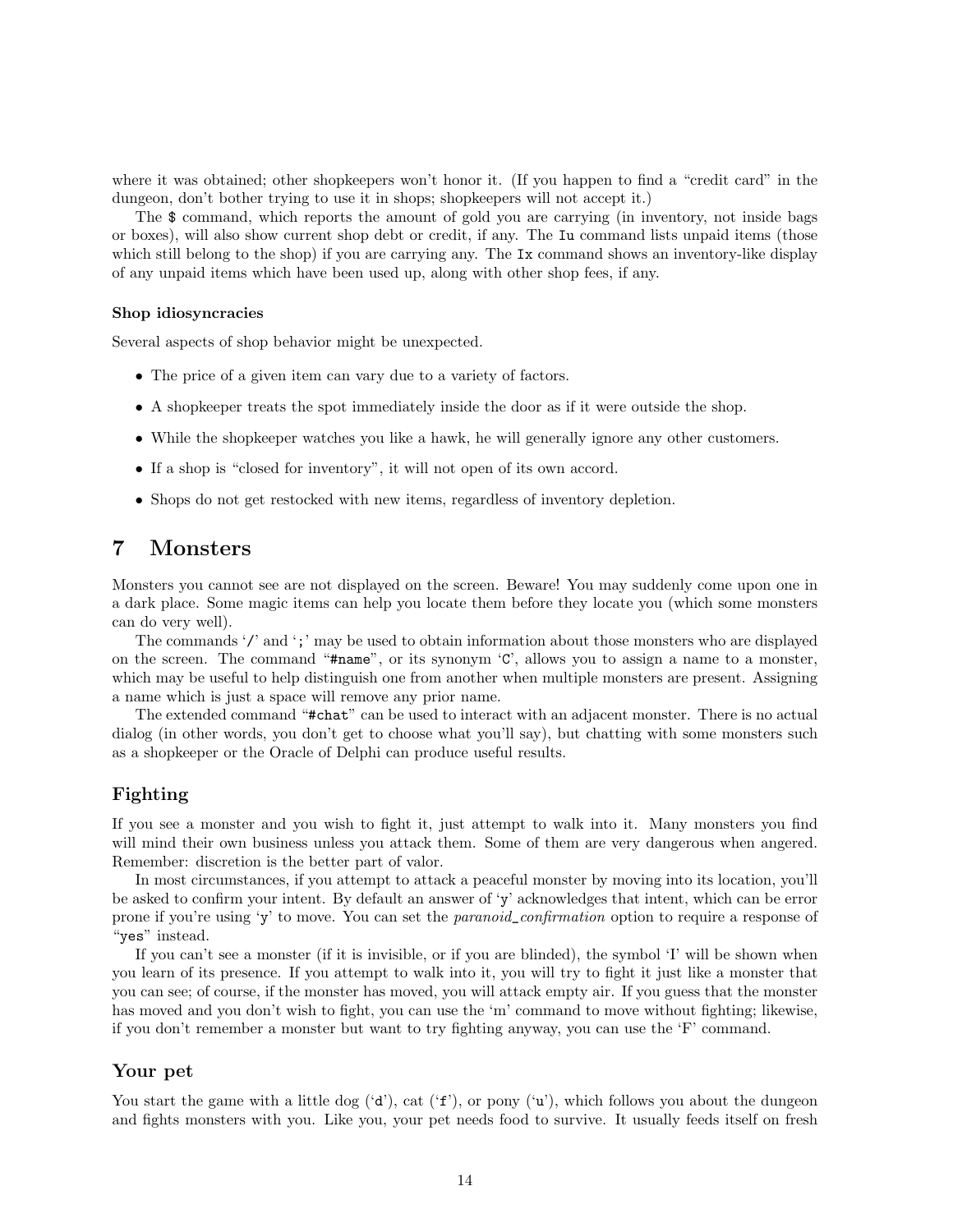carrion and other meats. If you're worried about it or want to train it, you can feed it, too, by throwing it food. A properly trained pet can be very useful under certain circumstances.

Your pet also gains experience from killing monsters, and can grow over time, gaining hit points and doing more damage. Initially, your pet may even be better at killing things than you, which makes pets useful for low-level characters.

Your pet will follow you up and down staircases if it is next to you when you move. Otherwise your pet will be stranded and may become wild. Similarly, when you trigger certain types of traps which alter your location (for instance, a trap door which drops you to a lower dungeon level), any adjacent pet will accompany you and any non-adjacent pet will be left behind. Your pet may trigger such traps itself; you will not be carried along with it even if adjacent at the time.

#### Steeds

Some types of creatures in the dungeon can actually be ridden if you have the right equipment and skill. Convincing a wild beast to let you saddle it up is difficult to say the least. Many a dungeoneer has had to resort to magic and wizardry in order to forge the alliance. Once you do have the beast under your control however, you can easily climb in and out of the saddle with the '#ride' command. Lead the beast around the dungeon when riding, in the same manner as you would move yourself. It is the beast that you will see displayed on the map.

Riding skill is managed by the '#enhance' command. See the section on Weapon proficiency for more information about that.

#### Bones levels

You may encounter the shades and corpses of other adventurers (or even former incarnations of yourself!) and their personal effects. Ghosts are hard to kill, but easy to avoid, since they're slow and do little damage. You can plunder the deceased adventurer's possessions; however, they are likely to be cursed. Beware of whatever killed the former player; it is probably still lurking around, gloating over its last victory.

## 8 Objects

When you find something in the dungeon, it is common to want to pick it up. In NetHack, this is accomplished automatically by walking over the object (unless you turn off the autopickup option (see below), or move with the 'm' prefix (see above)), or manually by using the ',' command. If you're carrying too many items, NetHack will tell you so and you won't be able to pick up anything more. Otherwise, it will add the object(s) to your pack and tell you what you just picked up. As you add items to your inventory, you also add the weight of that object to your load. The amount that you can carry depends on your strength and your constitution. The stronger you are, the less the additional load will affect you. There comes a point, though, when the weight of all of that stuff you are carrying around with you through the dungeon will encumber you. Your reactions will get slower and you'll burn calories faster, requiring food more frequently to cope with it. Eventually, you'll be so overloaded that you'll either have to discard some of what you're carrying or collapse under its weight. NetHack will tell you how badly you have loaded yourself. The symbols 'Burdened', 'Stressed', 'Strained', 'Overtaxed' and 'Overloaded' are displayed on the bottom line display to indicate your condition.

When you pick up an object, it is assigned an inventory letter. Many commands that operate on objects must ask you to find out which object you want to use. When NetHack asks you to choose a particular object you are carrying, you are usually presented with a list of inventory letters to choose from (see Commands, above).

Some objects, such as weapons, are easily differentiated. Others, like scrolls and potions, are given descriptions which vary according to type. During a game, any two objects with the same description are the same type. However, the descriptions will vary from game to game.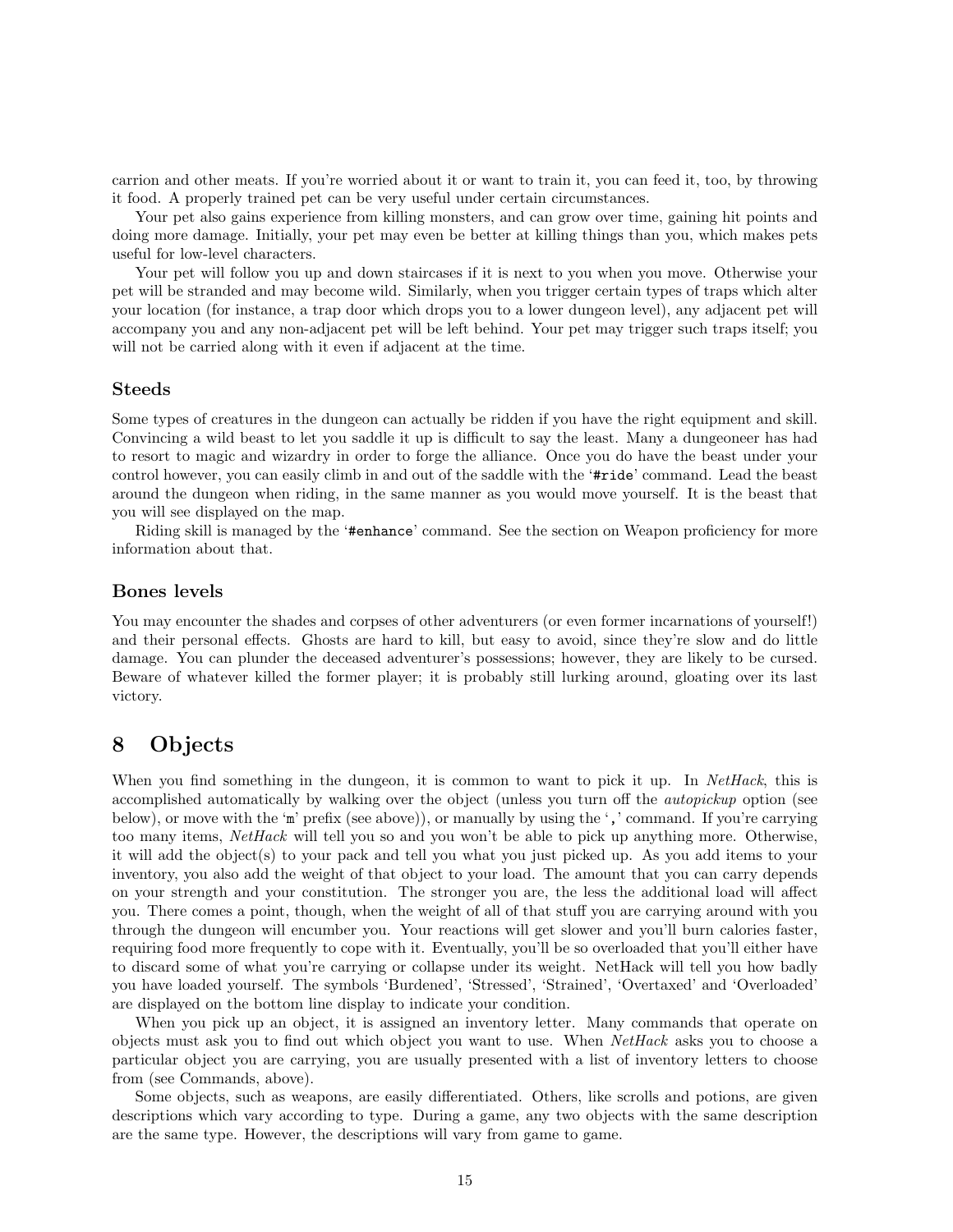When you use one of these objects, if its effect is obvious,  $NetHack$  will remember what it is for you. If its effect isn't extremely obvious, you will be asked what you want to call this type of object so you will recognize it later. You can also use the "#name" command, or its synonym 'C', for the same purpose at any time, to name all objects of a particular type or just an individual object. When you use "#name" on an object which has already been named, specifying a space as the value will remove the prior name instead of assigning a new one.

#### Curses and Blessings

Any object that you find may be cursed, even if the object is otherwise helpful. The most common effect of a curse is being stuck with (and to) the item. Cursed weapons weld themselves to your hand when wielded, so you cannot unwield them. Any cursed item you wear is not removable by ordinary means. In addition, cursed arms and armor usually, but not always, bear negative enchantments that make them less effective in combat. Other cursed objects may act poorly or detrimentally in other ways.

Objects can also be blessed. Blessed items usually work better or more beneficially than normal uncursed items. For example, a blessed weapon will do more damage against demons.

Objects which are neither cursed nor blessed are referred to as uncursed. They could just as easily have been described as unblessed, but the uncursed designation is what you will see within the game. A "glass half full versus glass half empty" situation; make of that what you will.

There are magical means of bestowing or removing curses upon objects, so even if you are stuck with one, you can still have the curse lifted and the item removed. Priests and Priestesses have an innate sensitivity to this property in any object, so they can more easily avoid cursed objects than other character roles.

An item with unknown status will be reported in your inventory with no prefix. An item which you know the state of will be distinguished in your inventory by the presence of the word "cursed", "uncursed" or "blessed" in the description of the item. In some cases "uncursed" will be omitted as being redundant when enough other information is displayed. The *implicit\_uncursed* option can be used to control this; toggle it off to have "uncursed" be displayed even when that can be deduced from other attributes.

### Weapons (')')

Given a chance, most monsters in the Mazes of Menace will gratuitously try to kill you. You need weapons for self-defense (killing them first). Without a weapon, you do only 1–2 hit points of damage (plus bonuses, if any). Monk characters are an exception; they normally do much more damage with bare hands than they do with weapons.

There are wielded weapons, like maces and swords, and thrown weapons, like arrows and spears. To hit monsters with a weapon, you must wield it and attack them, or throw it at them. You can simply elect to throw a spear. To shoot an arrow, you should first wield a bow, then throw the arrow. Crossbows shoot crossbow bolts. Slings hurl rocks and (other) stones (like gems).

Enchanted weapons have a "plus" (or "to hit enhancement" which can be either positive or negative) that adds to your chance to hit and the damage you do to a monster. The only way to determine a weapon's enchantment is to have it magically identified somehow. Most weapons are subject to some type of damage like rust. Such "erosion" damage can be repaired.

The chance that an attack will successfully hit a monster, and the amount of damage such a hit will do, depends upon many factors. Among them are: type of weapon, quality of weapon (enchantment and/or erosion), experience level, strength, dexterity, encumbrance, and proficiency (see below). The monster's armor class—a general defense rating, not necessarily due to wearing of armor—is a factor too; also, some monsters are particularly vulnerable to certain types of weapons.

Many weapons can be wielded in one hand; some require both hands. When wielding a two-handed weapon, you can not wear a shield, and vice versa. When wielding a one-handed weapon, you can have another weapon ready to use by setting things up with the 'x' command, which exchanges your primary (the one being wielded) and alternate weapons. And if you have proficiency in the "two weapon combat"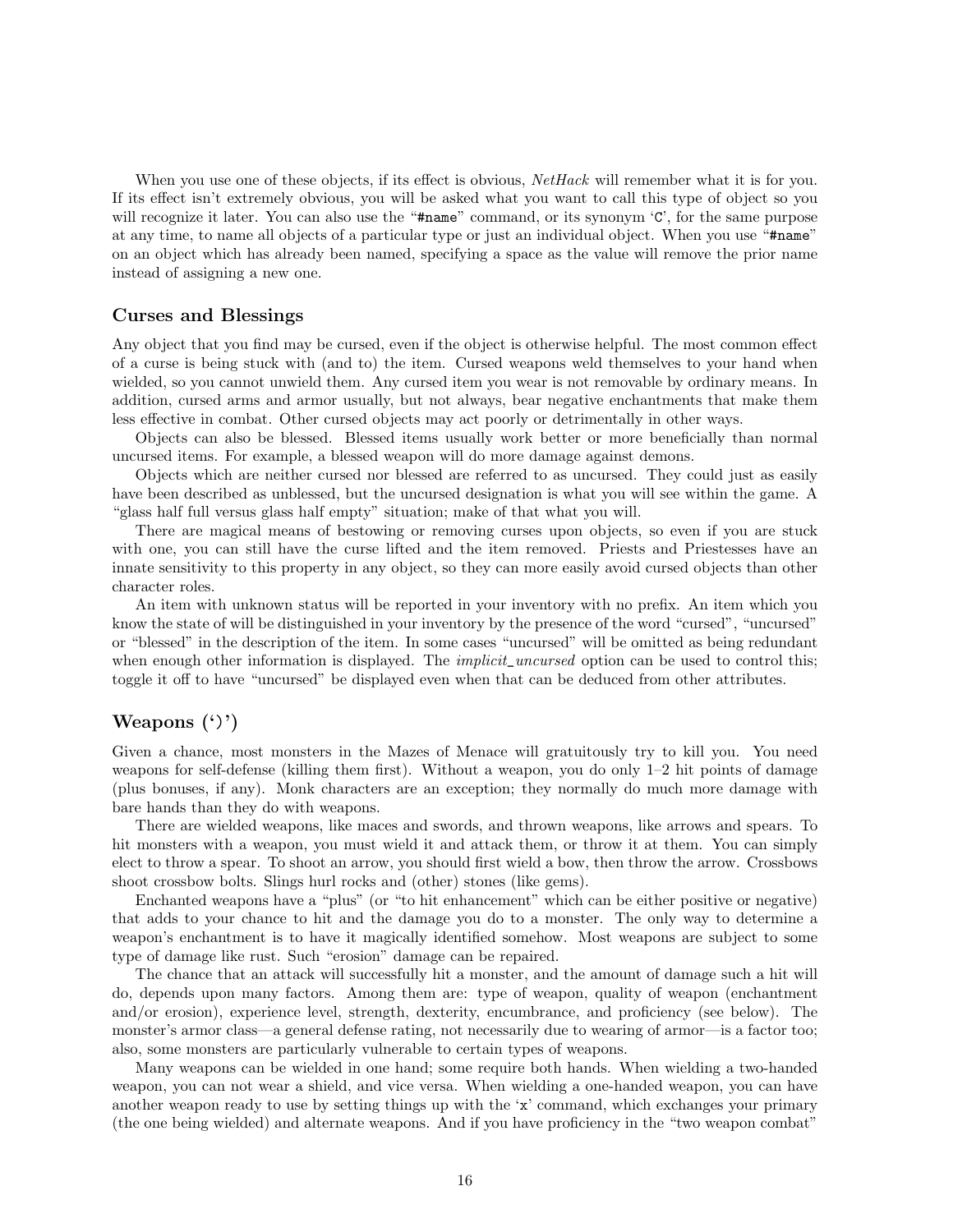skill, you may wield both weapons simultaneously as primary and secondary; use the '#twoweapon' extended command to engage or disengage that. Only some types of characters (barbarians, for instance) have the necessary skill available. Even with that skill, using two weapons at once incurs a penalty in the chance to hit your target compared to using just one weapon at a time.

There might be times when you'd rather not wield any weapon at all. To accomplish that, wield  $\dot{\ }$ -', or else use the 'A' command which allows you to unwield the current weapon in addition to taking off other worn items.

Those of you in the audience who are AD&D players, be aware that each weapon which existed in AD&D does roughly the same damage to monsters in *NetHack*. Some of the more obscure weapons (such as the aklys, lucern hammer, and bec-de-corbin) are defined in an appendix to Unearthed Arcana, an AD&D supplement.

The commands to use weapons are 'w' (wield), 't' (throw), 'f' (fire, an alternative way of throwing), 'Q' (quiver), 'x' (exchange), '#twoweapon', and '#enhance' (see below).

#### Throwing and shooting

You can throw just about anything via the 't' command. It will prompt for the item to throw; picking '?' will list things in your inventory which are considered likely to be thrown, or picking '\*' will list your entire inventory. After you've chosen what to throw, you will be prompted for a direction rather than for a specific target. The distance something can be thrown depends mainly on the type of object and your strength. Arrows can be thrown by hand, but can be thrown much farther and will be more likely to hit when thrown while you are wielding a bow.

You can simplify the throwing operation by using the 'Q' command to select your preferred "missile". then using the 'f' command to throw it. You'll be prompted for a direction as above, but you don't have to specify which item to throw each time you use 'f'. There is also an option, *autoquiver*, which has NetHack choose another item to automatically fill your quiver (or quiver sack, or have at the ready) when the inventory slot used for 'Q' runs out.

Some characters have the ability to fire a volley of multiple items in a single turn. Knowing how to load several rounds of ammunition at once—or hold several missiles in your hand—and still hit a target is not an easy task. Rangers are among those who are adept at this task, as are those with a high level of proficiency in the relevant weapon skill (in bow skill if you're wielding one to shoot arrows, in crossbow skill if you're wielding one to shoot bolts, or in sling skill if you're wielding one to shoot stones). The number of items that the character has a chance to fire varies from turn to turn. You can explicitly limit the number of shots by using a numeric prefix before the 't' or 'f' command. For example, "2f" (or "n2f" if using *number\_pad* mode) would ensure that at most 2 arrows are shot even if you could have fired 3. If you specify a larger number than would have been shot ("4f" in this example), you'll just end up shooting the same number (3, here) as if no limit had been specified. Once the volley is in motion, all of the items will travel in the same direction; if the first ones kill a monster, the others can still continue beyond that spot.

#### Weapon proficiency

You will have varying degrees of skill in the weapons available. Weapon proficiency, or weapon skills, affect how well you can use particular types of weapons, and you'll be able to improve your skills as you progress through a game, depending on your role, your experience level, and use of the weapons.

For the purposes of proficiency, weapons have been divided up into various groups such as daggers, broadswords, and polearms. Each role has a limit on what level of proficiency a character can achieve for each group. For instance, wizards can become highly skilled in daggers or staves but not in swords or bows.

The '#enhance' extended command is used to review current weapons proficiency (also spell proficiency) and to choose which skill(s) to improve when you've used one or more skills enough to become eligible to do so. The skill rankings are "none" (sometimes also referred to as "restricted", because you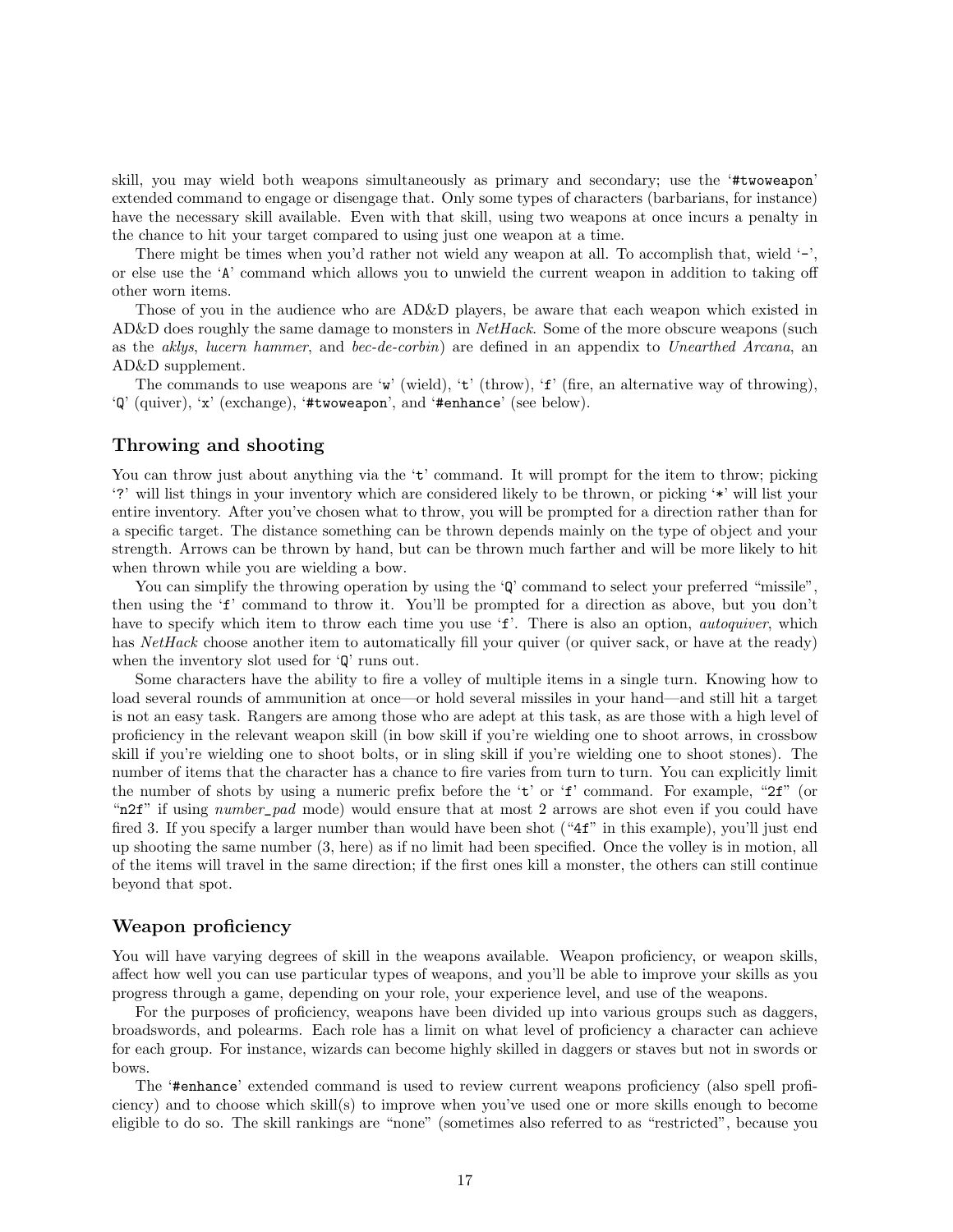won't be able to advance), "unskilled", "basic", "skilled", and "expert". Restricted skills simply will not appear in the list shown by '#enhance'. (Divine intervention might unrestrict a particular skill, in which case it will start at unskilled and be limited to basic.) Some characters can enhance their barehanded combat or martial arts skill beyond expert to "master" or "grand master".

Use of a weapon in which you're restricted or unskilled will incur a modest penalty in the chance to hit a monster and also in the amount of damage done when you do hit; at basic level, there is no penalty or bonus; at skilled level, you receive a modest bonus in the chance to hit and amount of damage done; at expert level, the bonus is higher. A successful hit has a chance to boost your training towards the next skill level (unless you've already reached the limit for this skill). Once such training reaches the threshold for that next level, you'll be told that you feel more confident in your skills. At that point you can use '#enhance' to increase one or more skills. Such skills are not increased automatically because there is a limit to your total overall skills, so you need to actively choose which skills to enhance and which to ignore.

#### Two-Weapon combat

Some characters can use two weapons at once. Setting things up to do so can seem cumbersome but becomes second nature with use. To wield two weapons, you need to use the "#twoweapon" command. But first you need to have a weapon in each hand. (Note that your two weapons are not fully equal; the one in the hand you normally wield with is considered primary and the other one is considered secondary. The most noticeable difference is after you stop–or before you begin, for that matter–wielding two weapons at once. The primary is your wielded weapon and the secondary is just an item in your inventory that's been designated as alternate weapon.)

If your primary weapon is wielded but your off hand is empty or has the wrong weapon, use the sequence 'x', 'w', 'x' to first swap your primary into your off hand, wield whatever you want as secondary weapon, then swap them both back into the intended hands. If your secondary or alternate weapon is correct but your primary one is not, simply use 'w' to wield the primary. Lastly, if neither hand holds the correct weapon, use 'w', 'x', 'w' to first wield the intended secondary, swap it to off hand, and then wield the primary.

The whole process can be simplified via use of the *pushweapon* option. When it is enabled, then using 'w' to wield something causes the currently wielded weapon to become your alternate weapon. So the sequence 'w', 'w' can be used to first wield the weapon you intend to be secondary, and then wield the one you want as primary which will push the first into secondary position.

When in two-weapon combat mode, using the "#twoweapon" command toggles back to single-weapon mode. Throwing or dropping either of the weapons or having one of them be stolen or destroyed will also make you revert to single-weapon combat.

### Armor  $({}^{\mathfrak{c}}[$ ')

Lots of unfriendly things lurk about; you need armor to protect yourself from their blows. Some types of armor offer better protection than others. Your armor class is a measure of this protection. Armor class (AC) is measured as in AD&D, with 10 being the equivalent of no armor, and lower numbers meaning better armor. Each suit of armor which exists in AD&D gives the same protection in NetHack. Here is an (incomplete) list of the armor classes provided by various suits of armor: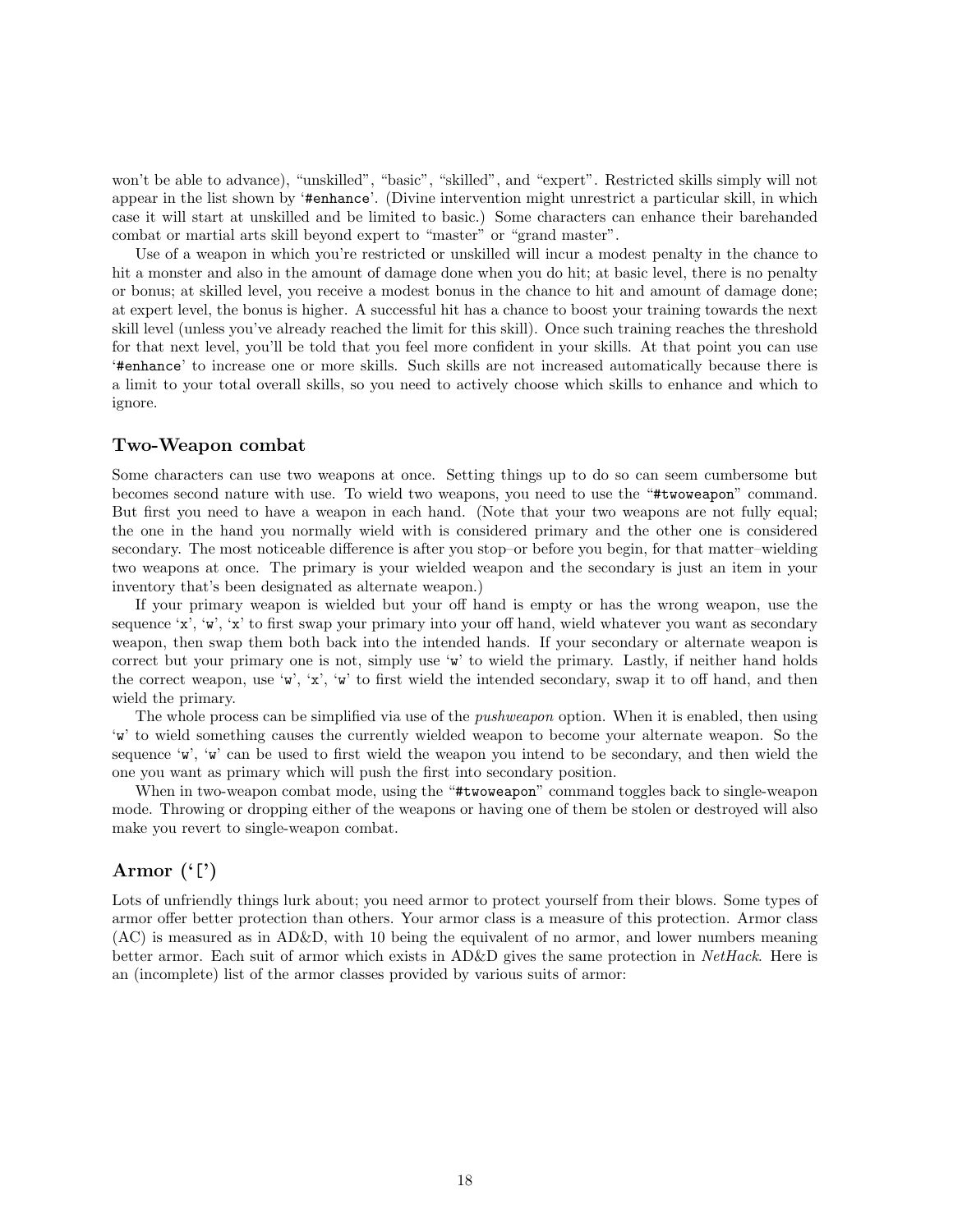| dragon scale mail     |   | plate mail            |   |
|-----------------------|---|-----------------------|---|
| crystal plate mail    | 3 | bronze plate mail     |   |
| splint mail           |   | banded mail           |   |
| dwarvish mithril-coat | 4 | elven mithril-coat    | 5 |
| chain mail            | 5 | orcish chain mail     |   |
| scale mail            | 6 | studded leather armor |   |
| ring mail             |   | orcish ring mail      |   |
| leather armor         | 8 | leather jacket        |   |
| no armor              |   |                       |   |

You can also wear other pieces of armor (ex. helmets, boots, shields, cloaks) to lower your armor class even further, but you can only wear one item of each category (one suit of armor, one cloak, one helmet, one shield, and so on) at a time.

If a piece of armor is enchanted, its armor protection will be better (or worse) than normal, and its "plus" (or minus) will subtract from your armor class. For example, a +1 chain mail would give you better protection than normal chain mail, lowering your armor class one unit further to 4. When you put on a piece of armor, you immediately find out the armor class and any "plusses" it provides. Cursed pieces of armor usually have negative enchantments (minuses) in addition to being unremovable.

Many types of armor are subject to some kind of damage like rust. Such damage can be repaired. Some types of armor may inhibit spell casting.

The commands to use armor are 'W' (wear) and 'T' (take off). The 'A' command can also be used to take off armor as well as other worn items.

### Food  $(\cdot \%)$

Food is necessary to survive. If you go too long without eating you will faint, and eventually die of starvation. Some types of food will spoil, and become unhealthy to eat, if not protected. Food stored in ice boxes or tins ("cans") will usually stay fresh, but ice boxes are heavy, and tins take a while to open.

When you kill monsters, they usually leave corpses which are also "food." Many, but not all, of these are edible; some also give you special powers when you eat them. A good rule of thumb is "you are what you eat."

Some character roles and some monsters are vegetarian. Vegetarian monsters will typically never eat animal corpses, while vegetarian players can, but with some rather unpleasant side-effects.

You can name one food item after something you like to eat with the *fruit* option.

The command to eat food is 'e'.

### Scrolls ('?')

Scrolls are labeled with various titles, probably chosen by ancient wizards for their amusement value (ex. "READ ME," or "THANX MAUD" backwards). Scrolls disappear after you read them (except for blank ones, without magic spells on them).

One of the most useful of these is the *scroll of identify*, which can be used to determine what another object is, whether it is cursed or blessed, and how many uses it has left. Some objects of subtle enchantment are difficult to identify without these.

A mail daemon may run up and deliver mail to you as a *scroll of mail* (on versions compiled with this feature). To use this feature on versions where NetHack mail delivery is triggered by electronic mail appearing in your system mailbox, you must let NetHack know where to look for new mail by setting the "MAIL" environment variable to the file name of your mailbox. You may also want to set the "MAILREADER" environment variable to the file name of your favorite reader, so NetHack can shell to it when you read the scroll. On versions of NetHack where mail is randomly generated internal to the game, these environment variables are ignored. You can disable the mail daemon by turning off the mail option.

The command to read a scroll is 'r'.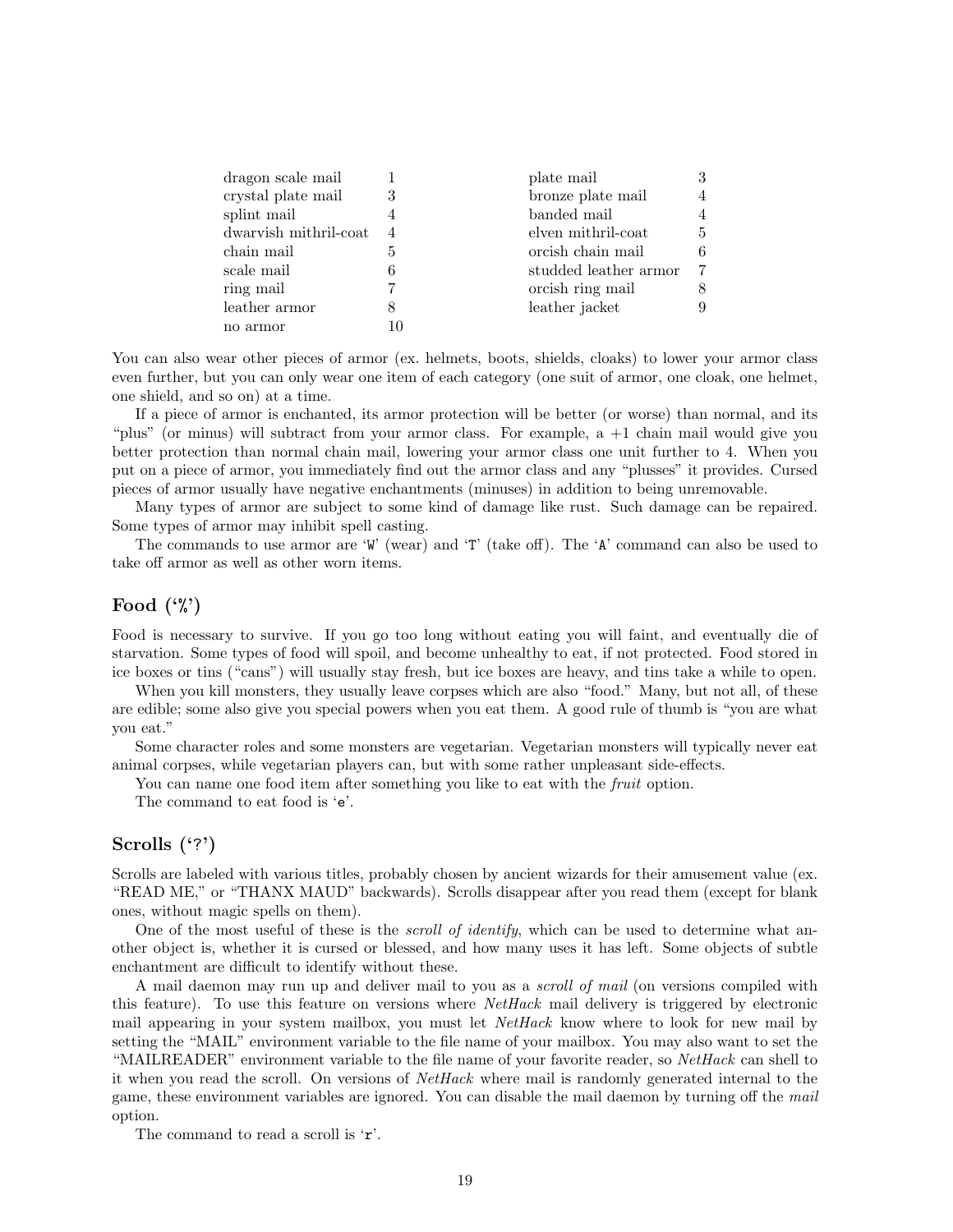### Potions  $($ '!')

Potions are distinguished by the color of the liquid inside the flask. They disappear after you quaff them.

Clear potions are potions of water. Sometimes these are blessed or cursed, resulting in holy or unholy water. Holy water is the bane of the undead, so potions of holy water are good things to throw  $(2)$  at them. It is also sometimes very useful to dip ("#dip") an object into a potion.

The command to drink a potion is 'q' (quaff).

### Wands  $(\cdot)$

Magic wands usually have multiple magical charges. Some wands are directional—you must give a direction in which to zap them. You can also zap them at yourself (just give a '.' or 's' for the direction). Be warned, however, for this is often unwise. Other wands are nondirectional—they don't require a direction. The number of charges in a wand is random and decreases by one whenever you use it.

When the number of charges left in a wand becomes zero, attempts to use the wand will usually result in nothing happening. Occasionally, however, it may be possible to squeeze the last few mana points from an otherwise spent wand, destroying it in the process. A wand may be recharged by using suitable magic, but doing so runs the risk of causing it to explode. The chance for such an explosion starts out very small and increases each time the wand is recharged.

In a truly desperate situation, when your back is up against the wall, you might decide to go for broke and break your wand. This is not for the faint of heart. Doing so will almost certainly cause a catastrophic release of magical energies.

When you have fully identified a particular wand, inventory display will include additional information in parentheses: the number of times it has been recharged followed by a colon and then by its current number of charges. A current charge count of  $-1$  is a special case indicating that the wand has been cancelled.

The command to use a wand is  $z'$  (zap). To break one, use the  $a'$  (apply) command.

### Rings  $(*)$

Rings are very useful items, since they are relatively permanent magic, unlike the usually fleeting effects of potions, scrolls, and wands.

Putting on a ring activates its magic. You can wear only two rings, one on each ring finger.

Most rings also cause you to grow hungry more rapidly, the rate varying with the type of ring.

The commands to use rings are 'P' (put on) and 'R' (remove).

## Spellbooks ('+')

Spellbooks are tomes of mighty magic. When studied with the 'r' (read) command, they transfer to the reader the knowledge of a spell (and therefore eventually become unreadable) — unless the attempt backfires. Reading a cursed spellbook or one with mystic runes beyond your ken can be harmful to your health!

A spell (even when learned) can also backfire when you cast it. If you attempt to cast a spell well above your experience level, or if you have little skill with the appropriate spell type, or cast it at a time when your luck is particularly bad, you can end up wasting both the energy and the time required in casting.

Casting a spell calls forth magical energies and focuses them with your naked mind. Some of the magical energy released comes from within you, and casting several spells in a row may tire you. Casting of spells also requires practice. With practice, your skill in each category of spell casting will improve. Over time, however, your memory of each spell will dim, and you will need to relearn it.

Some spells are directional—you must give a direction in which to cast them. You can also cast them at yourself (just give a '.' or 's' for the direction). Be warned, however, for this is often unwise. Other spells are nondirectional—they don't require a direction.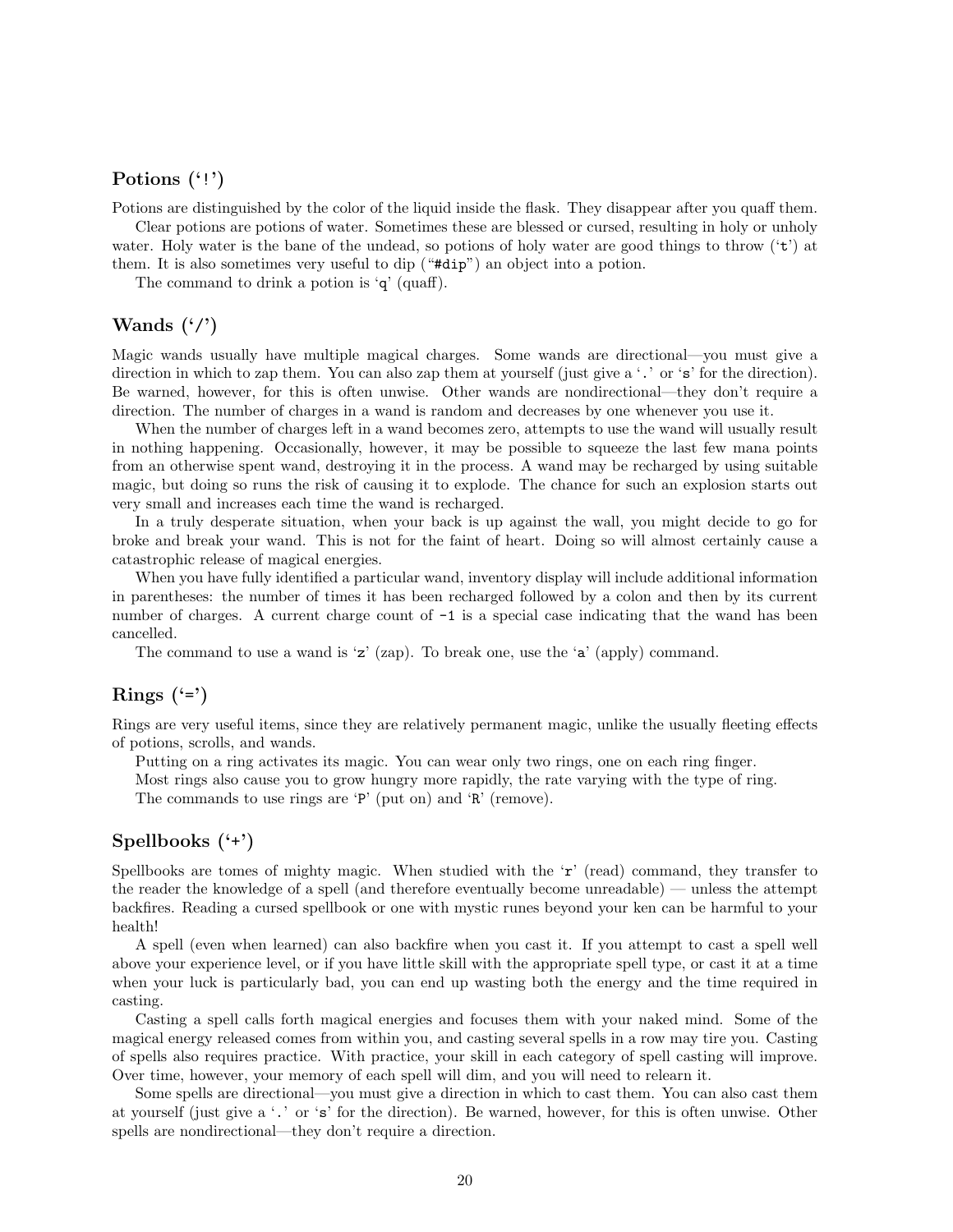Just as weapons are divided into groups in which a character can become proficient (to varying degrees), spells are similarly grouped. Successfully casting a spell exercises its skill group; using the '#enhance' command to advance a sufficiently exercised skill will affect all spells within the group. Advanced skill may increase the potency of spells, reduce their risk of failure during casting attempts, and improve the accuracy of the estimate for how much longer they will be retained in your memory. Skill slots are shared with weapons skills. (See also the section on "Weapon proficiency".)

Casting a spell also requires flexible movement, and wearing various types of armor may interfere with that.

The command to read a spellbook is the same as for scrolls,  $\mathbf{r}'$  (read). The  $\mathbf{r}'$  command lists each spell you know along with its level, skill category, chance of failure when casting, and an estimate of how strongly it is remembered. The 'Z' (cast) command casts a spell.

### Tools  $({\cal C})$

Tools are miscellaneous objects with various purposes. Some tools have a limited number of uses, akin to wand charges. For example, lamps burn out after a while. Other tools are containers, which objects can be placed into or taken out of.

The command to use tools is 'a' (apply).

#### Containers

You may encounter bags, boxes, and chests in your travels. A tool of this sort can be opened with the "#loot" extended command when you are standing on top of it (that is, on the same floor spot), or with the 'a' (apply) command when you are carrying it. However, chests are often locked, and are in any case unwieldy objects. You must set one down before unlocking it by using a key or lock-picking tool with the 'a' (apply) command, by kicking it with the ' $\mathcal{D}'$  command, or by using a weapon to force the lock with the "#force" extended command.

Some chests are trapped, causing nasty things to happen when you unlock or open them. You can check for and try to deactivate traps with the "#untrap" extended command.

### Amulets ('"')

Amulets are very similar to rings, and often more powerful. Like rings, amulets have various magical properties, some beneficial, some harmful, which are activated by putting them on.

Only one amulet may be worn at a time, around your neck.

The commands to use amulets are the same as for rings, 'P' (put on) and 'R' (remove).

### Gems  $(*")$

Some gems are valuable, and can be sold for a lot of gold. They are also a far more efficient way of carrying your riches. Valuable gems increase your score if you bring them with you when you exit.

Other small rocks are also categorized as gems, but they are much less valuable. All rocks, however, can be used as projectile weapons (if you have a sling). In the most desperate of cases, you can still throw them by hand.

### Large rocks  $($ ,  $'$

Statues and boulders are not particularly useful, and are generally heavy. It is rumored that some statues are not what they seem.

Very large humanoids (giants and their ilk) have been known to use boulders as weapons.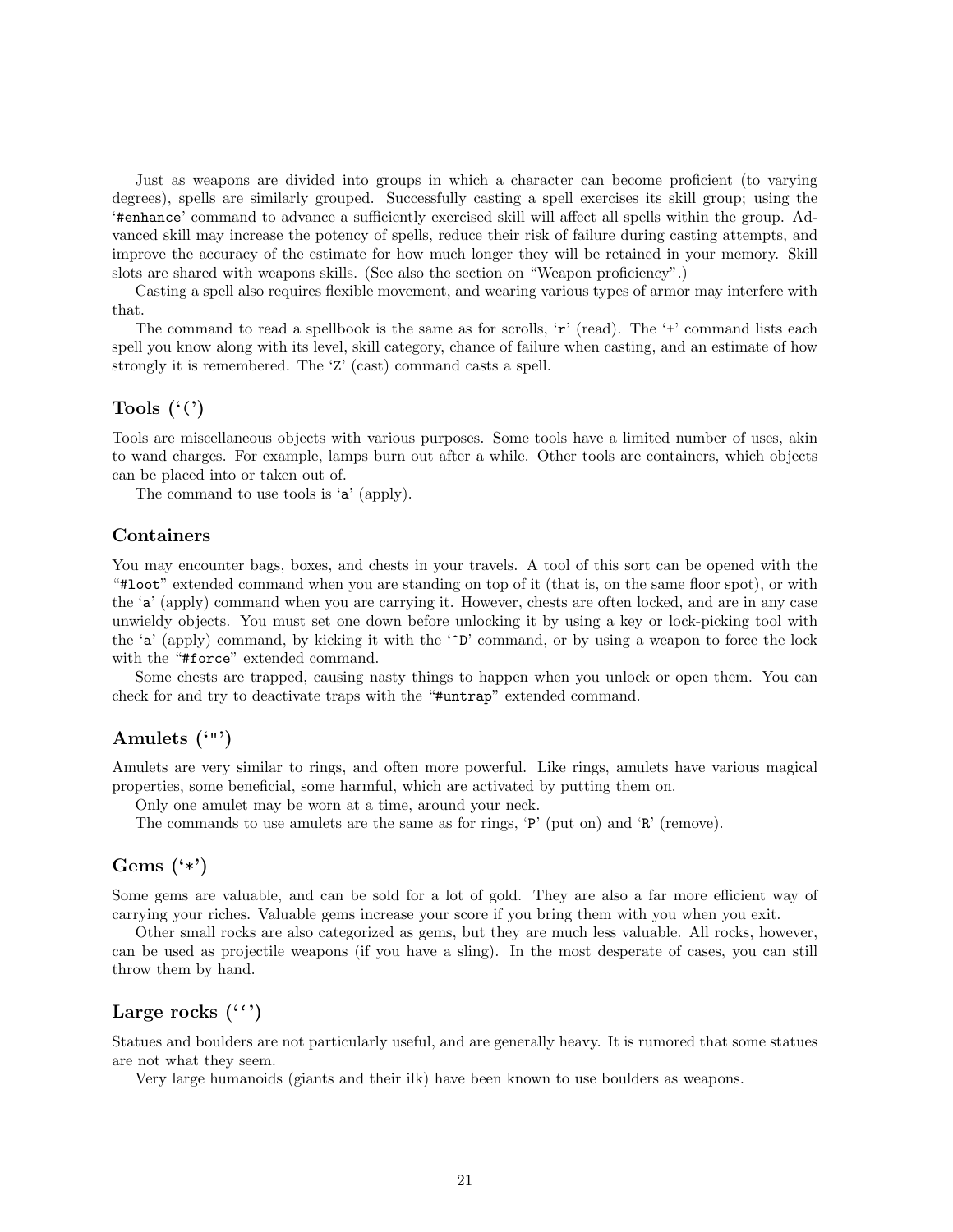### Gold ('\$')

Gold adds to your score, and you can buy things in shops with it. There are a number of monsters in the dungeon that may be influenced by the amount of gold you are carrying (shopkeepers aside).

## 9 Conduct

As if winning NetHack were not difficult enough, certain players seek to challenge themselves by imposing restrictions on the way they play the game. The game automatically tracks some of these challenges, which can be checked at any time with the #conduct command or at the end of the game. When you perform an action which breaks a challenge, it will no longer be listed. This gives players extra "bragging rights" for winning the game with these challenges. Note that it is perfectly acceptable to win the game without resorting to these restrictions and that it is unusual for players to adhere to challenges the first time they win the game.

Several of the challenges are related to eating behavior. The most difficult of these is the foodless challenge. Although creatures can survive long periods of time without food, there is a physiological need for water; thus there is no restriction on drinking beverages, even if they provide some minor food benefits. Calling upon your god for help with starvation does not violate any food challenges either.

A strict vegan diet is one which avoids any food derived from animals. The primary source of nutrition is fruits and vegetables. The corpses and tins of blobs ('b'), jellies ('j'), and fungi ('F') are also considered to be vegetable matter. Certain human food is prepared without animal products; namely, lembas wafers, cram rations, food rations (gunyoki), K-rations, and C-rations. Metal or another normally indigestible material eaten while polymorphed into a creature that can digest it is also considered vegan food. Note however that eating such items still counts against foodless conduct.

Vegetarians do not eat animals; however, they are less selective about eating animal byproducts than vegans. In addition to the vegan items listed above, they may eat any kind of pudding ('P') other than the black puddings, eggs and food made from eggs (fortune cookies and pancakes), food made with milk (cream pies and candy bars), and lumps of royal jelly. Monks are expected to observe a vegetarian diet.

Eating any kind of meat violates the vegetarian, vegan, and foodless conducts. This includes tripe rations, the corpses or tins of any monsters not mentioned above, and the various other chunks of meat found in the dungeon. Swallowing and digesting a monster while polymorphed is treated as if you ate the creature's corpse. Eating leather, dragon hide, or bone items while polymorphed into a creature that can digest it, or eating monster brains while polymorphed into a mind flayer, is considered eating an animal, although wax is only an animal byproduct.

Regardless of conduct, there will be some items which are indigestible, and others which are hazardous to eat. Using a swallow-and-digest attack against a monster is equivalent to eating the monster's corpse. Please note that the term "vegan" is used here only in the context of diet. You are still free to choose not to use or wear items derived from animals (e.g. leather, dragon hide, bone, horns, coral), but the game will not keep track of this for you. Also note that "milky" potions may be a translucent white, but they do not contain milk, so they are compatible with a vegan diet. Slime molds or player-defined "fruits", although they could be anything from "cherries" to "pork chops", are also assumed to be vegan.

An atheist is one who rejects religion. This means that you cannot  $\# \text{pray}$ ,  $\# \text{offer}$  sacrifices to any god, #turn undead, or #chat with a priest. Particularly selective readers may argue that playing Monk or Priest characters should violate this conduct; that is a choice left to the player. Offering the Amulet of Yendor to your god is necessary to win the game and is not counted against this conduct. You are also not penalized for being spoken to by an angry god, priest(ess), or other religious figure; a true atheist would hear the words but attach no special meaning to them.

Most players fight with a wielded weapon (or tool intended to be wielded as a weapon). Another challenge is to win the game without using such a wielded weapon. You are still permitted to throw, fire, and kick weapons; use a wand, spell, or other type of item; or fight with your hands and feet.

In NetHack, a pacifist refuses to cause the death of any other monster (i.e. if you would get experience for the death). This is a particularly difficult challenge, although it is still possible to gain experience by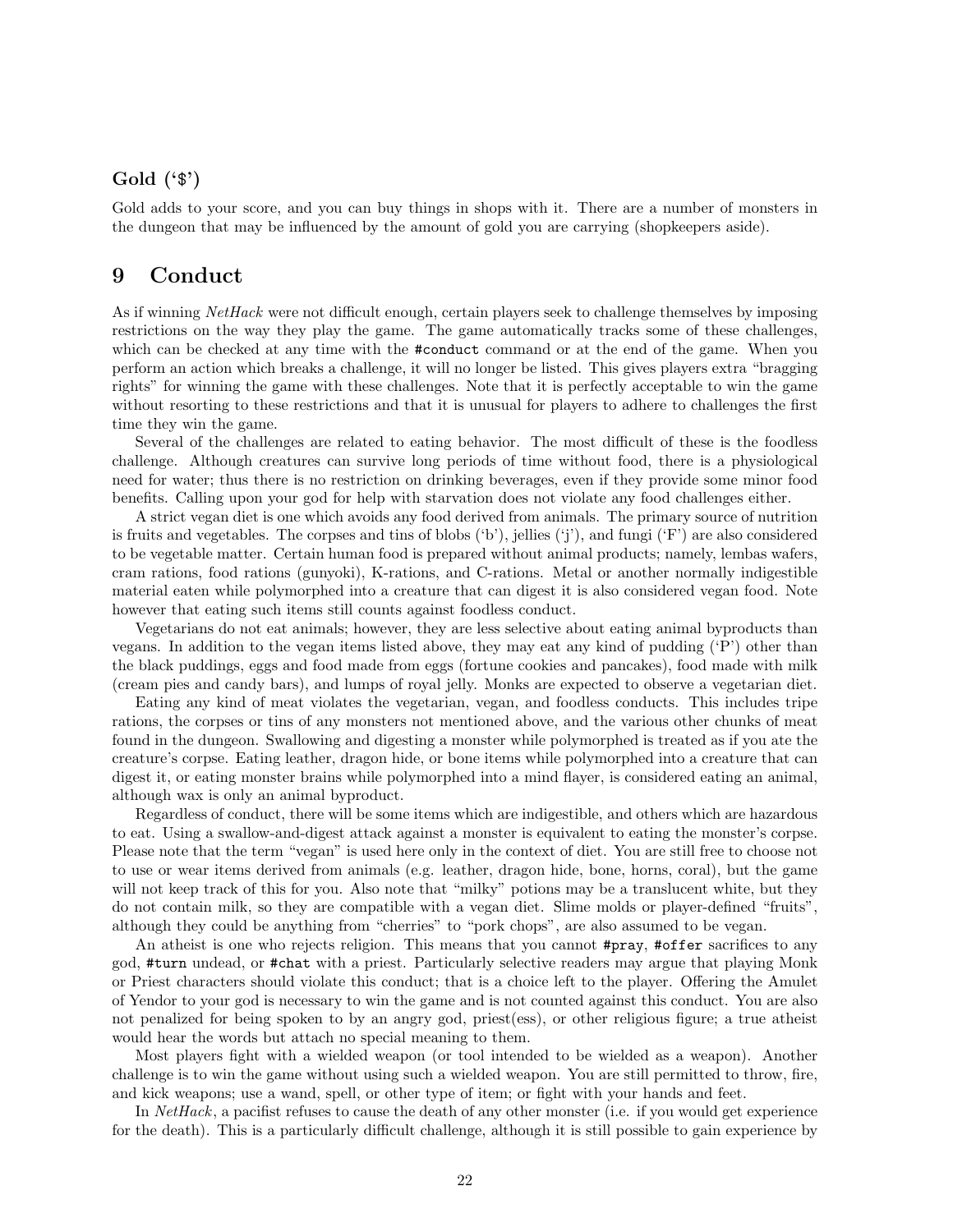other means.

An illiterate character cannot read or write. This includes reading a scroll, spellbook, fortune cookie message, or t-shirt; writing a scroll; or making an engraving of anything other than a single "x" (the traditional signature of an illiterate person). Reading an engraving, or any item that is absolutely necessary to win the game, is not counted against this conduct. The identity of scrolls and spellbooks (and knowledge of spells) in your starting inventory is assumed to be learned from your teachers prior to the start of the game and isn't counted.

There are several other challenges tracked by the game. It is possible to eliminate one or more species of monsters by genocide; playing without this feature is considered a challenge. When the game offers you an opportunity to genocide monsters, you may respond with the monster type "none" if you want to decline. You can change the form of an item into another item of the same type ("polypiling") or the form of your own body into another creature ("polyself") by wand, spell, or potion of polymorph; avoiding these effects are each considered challenges. Polymorphing monsters, including pets, does not break either of these challenges. Finally, you may sometimes receive wishes; a game without an attempt to wish for any items is a challenge, as is a game without wishing for an artifact (even if the artifact immediately disappears). When the game offers you an opportunity to make a wish for an item, you may choose "nothing" if you want to decline.

## 10 Options

Due to variations in personal tastes and conceptions of how *NetHack* should do things, there are options you can set to change how NetHack behaves.

### Setting the options

Options may be set in a number of ways. Within the game, the 'O' command allows you to view all options and change most of them. You can also set options automatically by placing them in the "NETHACKOPTIONS" environment variable or in a configuration file. Some versions of NetHack also have front-end programs that allow you to set options before starting the game or a global configuration for system administrators.

### Using the NETHACKOPTIONS environment variable

The NETHACKOPTIONS variable is a comma-separated list of initial values for the various options. Some can only be turned on or off. You turn one of these on by adding the name of the option to the list, and turn it off by typing a '!' or "no" before the name. Others take a character string as a value. You can set string options by typing the option name, a colon or equals sign, and then the value of the string. The value is terminated by the next comma or the end of string.

For example, to set up an environment variable so that *autoquiver* is on, *autopickup* is off, the *name* is set to "Blue Meanie", and the fruit is set to "papaya", you would enter the command

setenv NETHACKOPTIONS "autoquiver,\!autopickup,name:Blue Meanie,fruit:papaya"

in csh (note the need to escape the ! since it's special to the shell), or

```
NETHACKOPTIONS="autoquiver,!autopickup,name:Blue Meanie,fruit:papaya"
export NETHACKOPTIONS
```
in sh or ksh.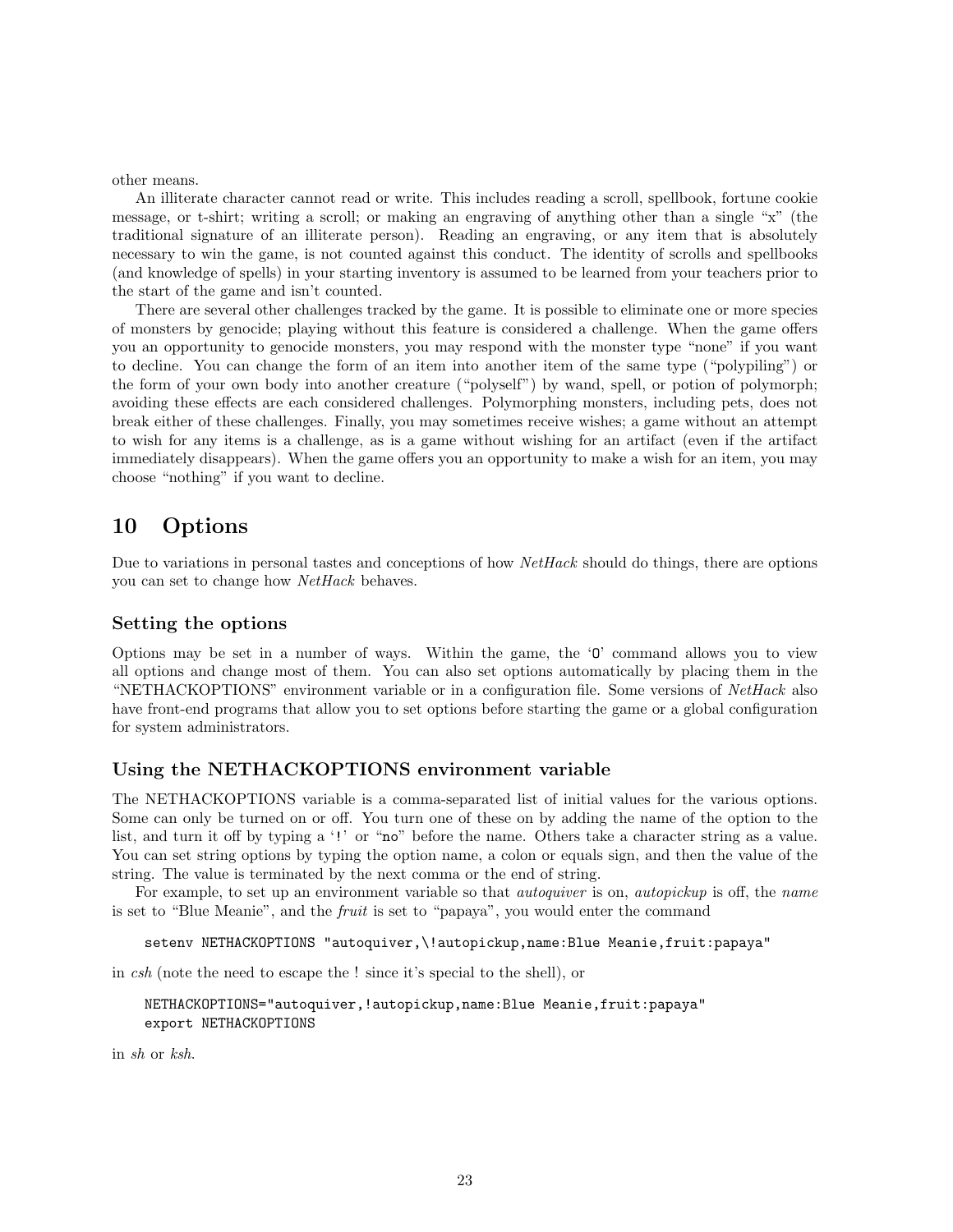### Using a configuration file

Any line in the configuration file starting with '#' is treated as a comment. Any line in the configuration file starting with "OPTIONS=" may be filled out with options in the same syntax as in NETHACKOPTIONS. Any line starting with "SYMBOLS=" is taken as defining the corresponding symbol in a different syntax, a sequence of decimal numbers giving the character position in the current font to be used in displaying each entry. Such a sequence can be continued to multiple lines by putting a '\' at the end of each line to be continued.

Any line starting with "AUTOPICKUP\_EXCEPTION=" is taken as defining an exception to the "pickup\_types" option. There is a section of this Guidebook that discusses that.

The default name of the configuration file varies on different operating systems, but NETHACKOP-TIONS can also be set to the full name of a file you want to use (possibly preceded by an '@').

#### Customization options

Here are explanations of what the various options do. Character strings that are too long may be truncated. Some of the options listed may be inactive in your dungeon.

Some options are persistent, and are saved and reloaded along with the game. Changing a persistent option in the configuration file applies only to new games.

| acoustics   | Enable messages about what your character hears (default on). Note that this has<br>nothing to do with your computer's audio capabilities. Persistent.                                                                                                                                                                                                                                                                                                                                                                                                                                                         |
|-------------|----------------------------------------------------------------------------------------------------------------------------------------------------------------------------------------------------------------------------------------------------------------------------------------------------------------------------------------------------------------------------------------------------------------------------------------------------------------------------------------------------------------------------------------------------------------------------------------------------------------|
| align       | Your starting alignment (align:lawful, align:neutral, or align:chaotic). You<br>may specify just the first letter. The default is to randomly pick an appropriate<br>alignment. If you prefix '!' or "no" to the value, you can exclude that alignment<br>from being picked randomly. Cannot be set with the '0' command. Persistent.                                                                                                                                                                                                                                                                          |
| autodig     | Automatically dig if you are wielding a digging tool and moving into a place that can<br>be dug (default false). Persistent.                                                                                                                                                                                                                                                                                                                                                                                                                                                                                   |
| autoopen    | Walking into a door attempts to open it (default true). Persistent.                                                                                                                                                                                                                                                                                                                                                                                                                                                                                                                                            |
| autopickup  | Automatically pick up things onto which you move (default on). Persistent. See<br>" <i>pickup_types</i> " to refine the behavior.                                                                                                                                                                                                                                                                                                                                                                                                                                                                              |
| auto quiver | This option controls what happens when you attempt the 'f' (fire) command with an<br>empty quiver (or quiver sack or have nothing at the ready). When true, the computer<br>will fill your quiver or quiver sack or make ready some suitable weapon. Note that it<br>will not take into account the blessed/cursed status, enchantment, damage, or quality<br>of the weapon; you are free to manually fill your quiver or quiver sack or make ready<br>with the 'Q' command instead. If no weapon is found or the option is false, the 't'<br>(throw) command is executed instead. Persistent. (default false) |
| blind       | Start the character permanently blind. Persistent. (default false)                                                                                                                                                                                                                                                                                                                                                                                                                                                                                                                                             |
| bones       | Allow saving and loading bones files. Persistent. (default true)                                                                                                                                                                                                                                                                                                                                                                                                                                                                                                                                               |
| boulder     | Set the character used to display boulders (default is rock class symbol).                                                                                                                                                                                                                                                                                                                                                                                                                                                                                                                                     |
| catname     | Name your starting cat (ex. "catname: Morris"). Cannot be set with the '0' com-<br>mand.                                                                                                                                                                                                                                                                                                                                                                                                                                                                                                                       |
| character   | Pick your type of character (ex. "character: Monk"); synonym for "role". See "name"<br>for an alternate method of specifying your role. Normally only the first letter of the<br>value is examined; the string "random" is an exception.                                                                                                                                                                                                                                                                                                                                                                       |
| check point | Save game state after each level change, for possible recovery after program crash<br>(default on). Persistent.                                                                                                                                                                                                                                                                                                                                                                                                                                                                                                |
| checkspace  | Check free disk space before writing files to disk (default on). You may have to turn<br>this off if you have more than 2 GB free space on the partition used for your save and                                                                                                                                                                                                                                                                                                                                                                                                                                |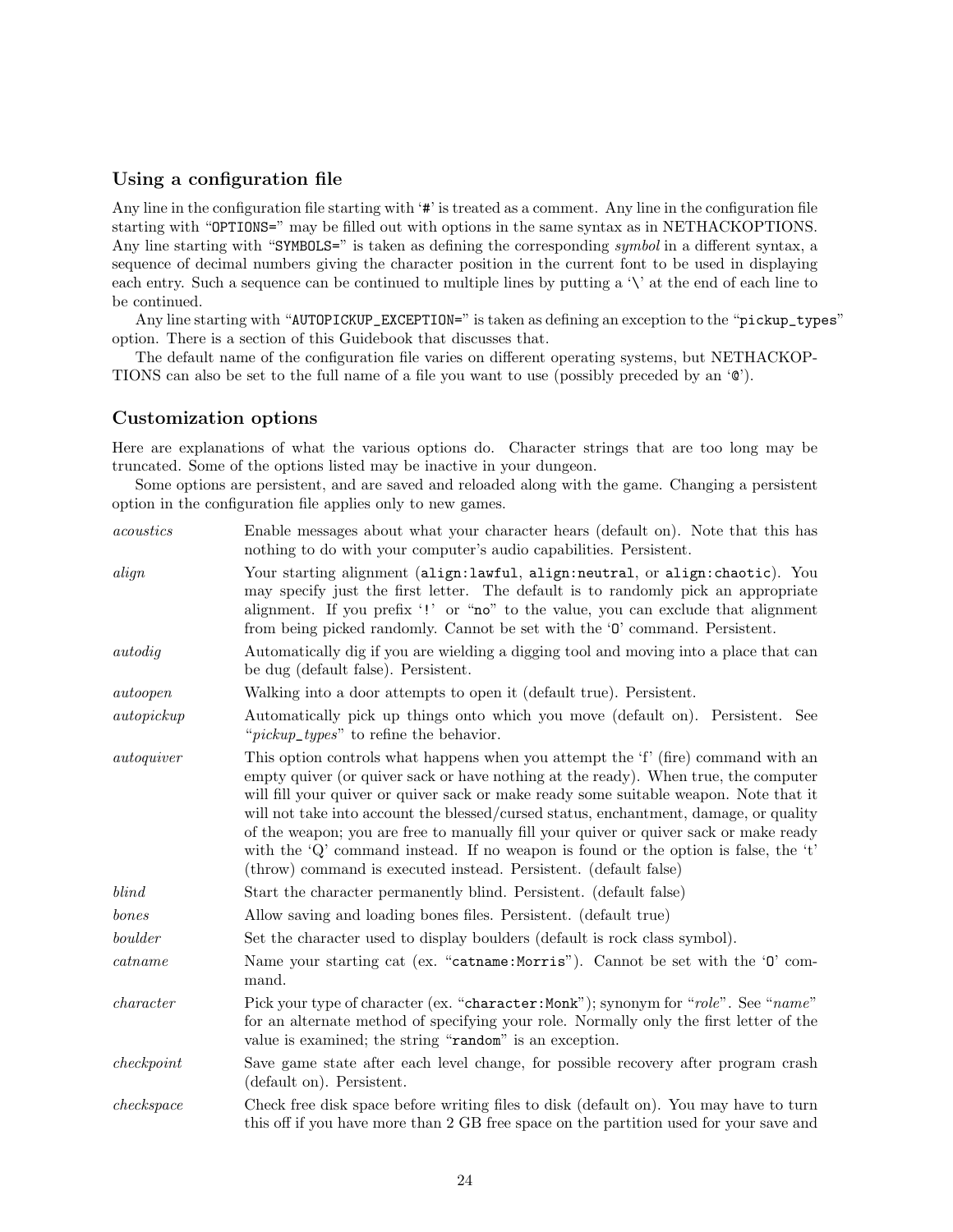|                 | level files. Only applies when MFLOPPY was defined during compilation.                                                                                                                                                                                                                                                                                                                                                                                                                                                                                                           |
|-----------------|----------------------------------------------------------------------------------------------------------------------------------------------------------------------------------------------------------------------------------------------------------------------------------------------------------------------------------------------------------------------------------------------------------------------------------------------------------------------------------------------------------------------------------------------------------------------------------|
| clicklook       | Allows looking at things on the screen by navigating the mouse over them and clicking<br>the right mouse button (default off).                                                                                                                                                                                                                                                                                                                                                                                                                                                   |
| $\,cm\,dassist$ | Have the game provide some additional command assistance for new players if it<br>detects some anticipated mistakes (default on).                                                                                                                                                                                                                                                                                                                                                                                                                                                |
| $\alpha$ nfirm  | Have user confirm attacks on pets, shopkeepers, and other peaceable creatures (default<br>on). Persistent.                                                                                                                                                                                                                                                                                                                                                                                                                                                                       |
| $dark\_room$    | Show out-of-sight areas of lit rooms (default off). Persistent.                                                                                                                                                                                                                                                                                                                                                                                                                                                                                                                  |
| disclose        | Controls what information the program reveals when the game ends. Value is a space<br>separated list of prompting/category pairs (default is 'ni na nv ng nc no', prompt<br>with default response of 'n' for each candidate). Persistent. The possibilities are:<br>$\mathbf{i}$ — disclose your inventory;<br>$a$ — disclose your attributes;<br>$v$ — summarize monsters that have been vanquished;<br>$g$ — list monster species that have been genocided;<br>$c$ — display your conduct;<br>$\circ$ - display dungeon overview.                                              |
|                 | Each disclosure possibility can optionally be preceded by a prefix which lets you refine<br>how it behaves. Here are the valid prefixes:<br>$y$ — prompt you and default to yes on the prompt;                                                                                                                                                                                                                                                                                                                                                                                   |
|                 | $n$ – prompt you and default to no on the prompt;                                                                                                                                                                                                                                                                                                                                                                                                                                                                                                                                |
|                 | $+$ — disclose it without prompting;                                                                                                                                                                                                                                                                                                                                                                                                                                                                                                                                             |
|                 | $\overline{\phantom{a}}$ — do not disclose it and do not prompt.                                                                                                                                                                                                                                                                                                                                                                                                                                                                                                                 |
|                 | (ex. "disclose: yi na +v -g o") The example sets inventory to <i>prompt</i> and default<br>to yes, attributes to prompt and default to no, vanquished to disclose without<br>prompting, genocided to not disclose and not prompt, conduct to implicitly prompt<br>and default to no, overview to disclose without prompting.<br>Note that the vanquished monsters list includes all monsters killed by traps and each<br>other as well as by you. And the dungeon overview shows all levels you had visited<br>but does not reveal things about them that you hadn't discovered. |
| $\log name$     | Name your starting dog (ex. "dogname: Fang"). Cannot be set with the '0' command.                                                                                                                                                                                                                                                                                                                                                                                                                                                                                                |
| extmenu         | Changes the extended commands interface to pop-up a menu of available commands.<br>It is keystroke compatible with the traditional interface except that it does not require<br>that you hit Enter. It is implemented only by the tty port (default off), when the<br>game has been compiled to support tty graphics.                                                                                                                                                                                                                                                            |
| female          | An obsolete synonym for "gender: female". Cannot be set with the '0' command.                                                                                                                                                                                                                                                                                                                                                                                                                                                                                                    |
| fixinv          | An object's inventory letter sticks to it when it's dropped (default on). If this is off,<br>dropping an object shifts all the remaining inventory letters. Persistent.                                                                                                                                                                                                                                                                                                                                                                                                          |
| fruit           | Name a fruit after something you enjoy eating (ex. "fruit:mango") (default "slime<br>mold"). Basically a nostalgic whimsy that NetHack uses from time to time. You<br>should set this to something you find more appetizing than slime mold. Apples,<br>oranges, pears, bananas, and melons already exist in NetHack, so don't use those.                                                                                                                                                                                                                                        |
| gender          | Your starting gender (gender: male or gender: female). You may specify just the<br>first letter. Although you can still denote your gender using the "male" and "female"<br>options, the "gender" option will take precedence. The default is to randomly pick<br>an appropriate gender. If you prefix '!' or "no" to the value, you can exclude that<br>gender from being picked randomly. Cannot be set with the '0' command. Persistent.                                                                                                                                      |
| help            | If more information is available for an object looked at with the $\prime$ command, ask if<br>you want to see it (default on). Turning help off makes just looking at things faster,                                                                                                                                                                                                                                                                                                                                                                                             |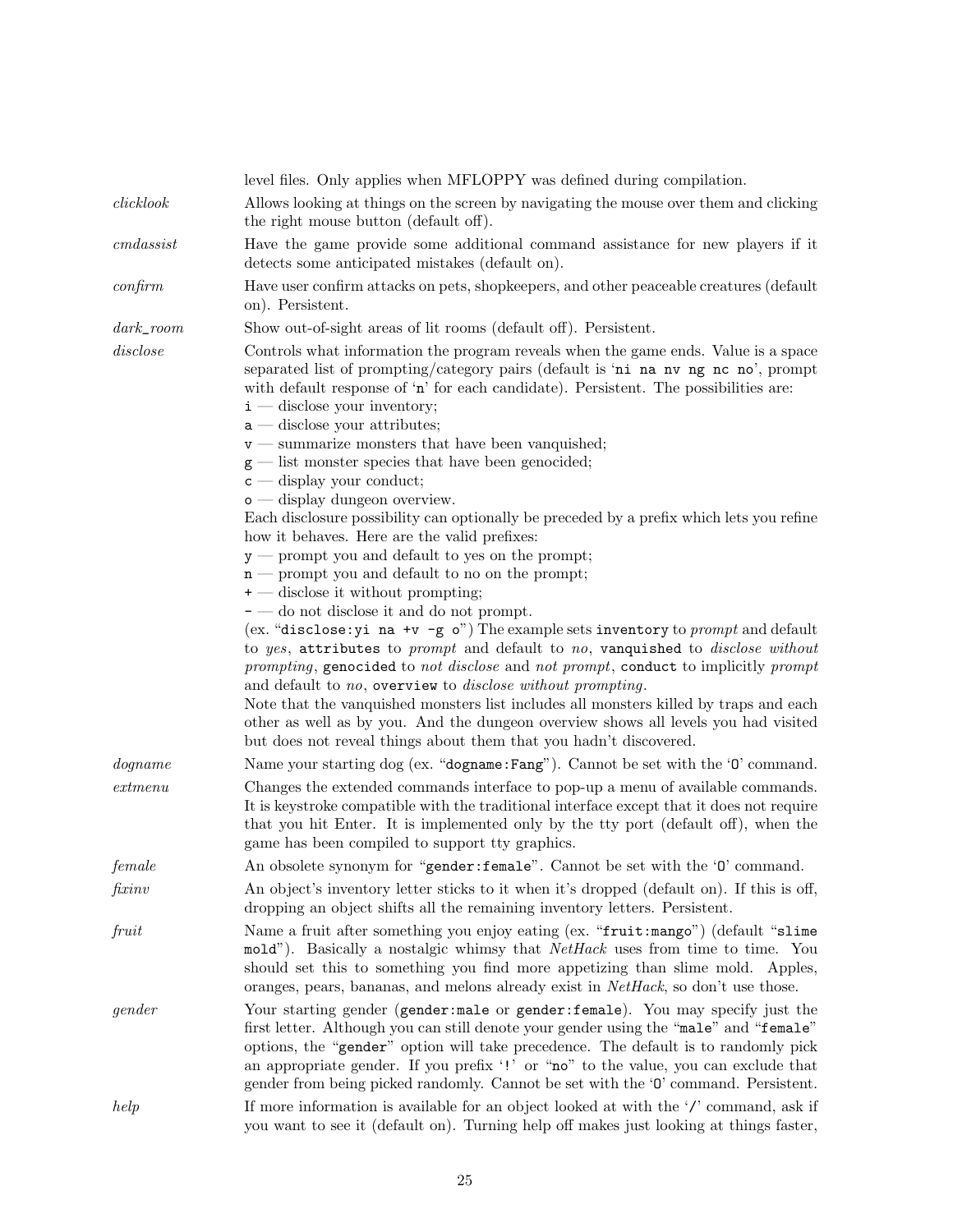|                            | since you aren't interrupted with the "More info?" prompt, but it also means that<br>you might miss some interesting and/or important information. Persistent.                                                                                                                                                                                                                                                                                        |
|----------------------------|-------------------------------------------------------------------------------------------------------------------------------------------------------------------------------------------------------------------------------------------------------------------------------------------------------------------------------------------------------------------------------------------------------------------------------------------------------|
| $hilite\_pet$              | Visually distinguish pets from similar animals (default off). The behavior of this<br>option depends on the type of windowing you use. In text windowing, text highlighting<br>or inverse video is often used; with tiles, generally displays a heart symbol near pets.                                                                                                                                                                               |
| $hilite$ <sub>-pile</sub>  | Visually distinguish piles of objects from individual objects (default off). The behavior<br>of this option depends on the type of windowing you use. In text windowing, text<br>highlighting or inverse video is often used; with tiles, generally displays a small plus-<br>symbol beside the object on the top of the pile.                                                                                                                        |
| horsename                  | Name your starting horse (ex. "horsename: Trigger"). Cannot be set with the '0'<br>command.                                                                                                                                                                                                                                                                                                                                                           |
| ignintr                    | Ignore interrupt signals, including breaks (default off). Persistent.                                                                                                                                                                                                                                                                                                                                                                                 |
| <i>implicit_uncursed</i>   | Omit "uncursed" from inventory lists, if possible (default on).                                                                                                                                                                                                                                                                                                                                                                                       |
| legacy                     | Display an introductory message when starting the game (default on). Persistent.                                                                                                                                                                                                                                                                                                                                                                      |
| lit_corridor               | Show corridor squares seen by night vision or a light source held by your character as<br>lit (default off). Persistent.                                                                                                                                                                                                                                                                                                                              |
| lootabc                    | Use the old 'a', 'b', and 'c' keyboard shortcuts when looting, rather than the mnemon-<br>ics 'o', ' $i'$ ', and 'b' (default off). Persistent.                                                                                                                                                                                                                                                                                                       |
| mail                       | Enable mail delivery during the game (default on). Persistent.                                                                                                                                                                                                                                                                                                                                                                                        |
| male                       | An obsolete synonym for "gender:male". Cannot be set with the '0' command.                                                                                                                                                                                                                                                                                                                                                                            |
| mention_walls              | Give feedback when walking against a wall (default off).                                                                                                                                                                                                                                                                                                                                                                                              |
| $\label{eq:1} menu colors$ | Enable coloring menu lines (default off). See "Configuring Menu Colors" on how to<br>configure the colors.                                                                                                                                                                                                                                                                                                                                            |
| menustyle                  | Controls the interface used when you need to choose various objects (in response<br>to the Drop command, for instance). The value specified should be the first letter<br>of one of the following: traditional, combination, full, or partial. Traditional was<br>the only interface available for early versions; it consists of a prompt for object class<br>characters, followed by an object-by-object prompt for all items matching the selected |
|                            | object class(es). Combination starts with a prompt for object class(es) of interest,<br>but then displays a menu of matching objects rather than prompting one-by-one. Full<br>displays a menu of object classes rather than a character prompt, and then a menu of<br>matching objects for selection. Partial skips the object class filtering and immediately<br>displays a menu of all objects. Persistent.                                        |
|                            | menu_deselect_all Menu character accelerator to deselect all items in a menu. Implemented by the<br>Amiga, Gem, X11 and tty ports. Default '-'.                                                                                                                                                                                                                                                                                                       |
| $menu\_deselect\_page$     | Menu character accelerator to deselect all items on this page of a menu. Imple-<br>mented by the Amiga, Gem and tty ports. Default $\mathcal{N}$ .                                                                                                                                                                                                                                                                                                    |
| menu_first_page            | Menu character accelerator to jump to the first page in a menu. Implemented by the<br>Amiga, Gem and tty ports. Default ".                                                                                                                                                                                                                                                                                                                            |
| menu_headings              | Controls how the headings in a menu are highlighted. Values are "none", "bold",<br>"dim", "underline", "blink", or "inverse". Not all ports can actually display all<br>types.                                                                                                                                                                                                                                                                        |
| $menu\_invert\_all$        | Menu character accelerator to invert all items in a menu. Implemented by the Amiga,<br>Gem, X11 and tty ports. Default $\omega$ .                                                                                                                                                                                                                                                                                                                     |
| $menu\_invert\_page$       | Menu character accelerator to invert all items on this page of a menu. Implemented<br>by the Amiga, Gem and tty ports. Default '                                                                                                                                                                                                                                                                                                                      |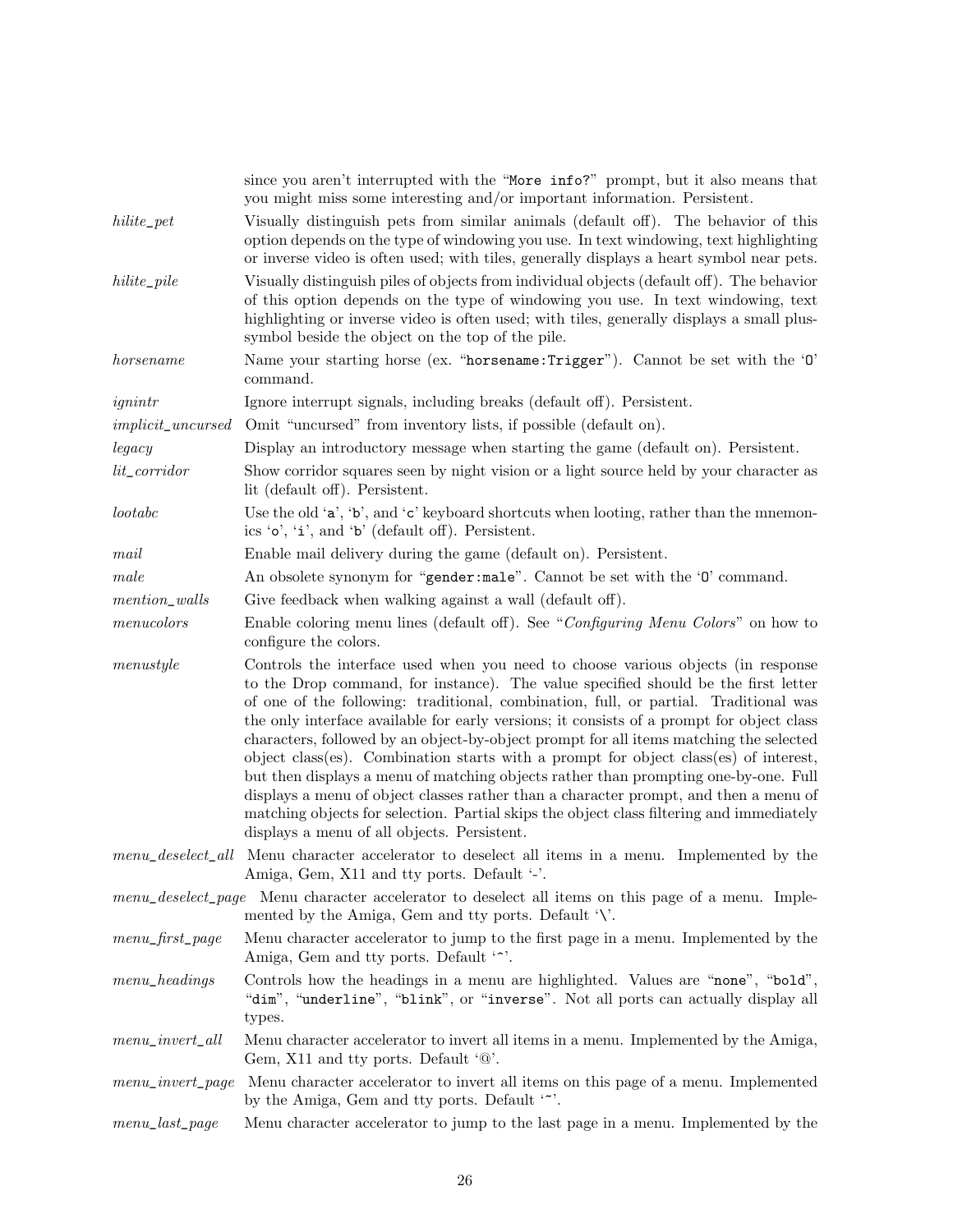|                      | Amiga, Gem and tty ports. Default ' '.                                                                                                                                                                                                                                                                                                                                                                                                                                                                                                                                                                                                                                                                                                                                                                                                                                                                                                                                                                                                                                      |
|----------------------|-----------------------------------------------------------------------------------------------------------------------------------------------------------------------------------------------------------------------------------------------------------------------------------------------------------------------------------------------------------------------------------------------------------------------------------------------------------------------------------------------------------------------------------------------------------------------------------------------------------------------------------------------------------------------------------------------------------------------------------------------------------------------------------------------------------------------------------------------------------------------------------------------------------------------------------------------------------------------------------------------------------------------------------------------------------------------------|
| $menu\_next\_page$   | Menu character accelerator to goto the next menu page. Implemented by the Amiga,<br>Gem and tty ports. Default '>'.                                                                                                                                                                                                                                                                                                                                                                                                                                                                                                                                                                                                                                                                                                                                                                                                                                                                                                                                                         |
| $menu\_objsyms$      | Show object symbols in menu headings in menus where the object symbols act as<br>menu accelerators (default off).                                                                                                                                                                                                                                                                                                                                                                                                                                                                                                                                                                                                                                                                                                                                                                                                                                                                                                                                                           |
|                      | menu_previous_page Menu character accelerator to goto the previous menu page. Implemented by the<br>Amiga, Gem and tty ports. Default '<'.                                                                                                                                                                                                                                                                                                                                                                                                                                                                                                                                                                                                                                                                                                                                                                                                                                                                                                                                  |
| menu_search          | Menu character accelerator to search for a menu item. Implemented by the Amiga,<br>Gem, X11 and tty ports. Default ":'.                                                                                                                                                                                                                                                                                                                                                                                                                                                                                                                                                                                                                                                                                                                                                                                                                                                                                                                                                     |
| $menu\_select\_all$  | Menu character accelerator to select all items in a menu. Implemented by the Amiga,<br>Gem, X11 and tty ports. Default '.'.                                                                                                                                                                                                                                                                                                                                                                                                                                                                                                                                                                                                                                                                                                                                                                                                                                                                                                                                                 |
| $menu\_select\_page$ | Menu character accelerator to select all items on this page of a menu. Implemented<br>by the Amiga, Gem and tty ports. Default ','.                                                                                                                                                                                                                                                                                                                                                                                                                                                                                                                                                                                                                                                                                                                                                                                                                                                                                                                                         |
| msghistory           | The number of top line messages to save (and recall with $\langle \text{P}^{\circ} \rangle$ ) (default 20). Cannot<br>be set with the '0' command.                                                                                                                                                                                                                                                                                                                                                                                                                                                                                                                                                                                                                                                                                                                                                                                                                                                                                                                          |
| $msg\_window$        | Allows you to change the way recalled messages are displayed. (It is currently imple-<br>mented for tty only.) The possible values are:<br>$s$ — single message (default; only choice prior to 3.4.0);<br>$\epsilon$ – combination, two messages as <i>single</i> , then as <i>full</i> ;<br>$f$ – full window, oldest message first;<br>$\mathbf{r}$ — full window reversed, newest message first.<br>For backward compatibility, no value needs to be specified (which defaults to full),                                                                                                                                                                                                                                                                                                                                                                                                                                                                                                                                                                                 |
| name                 | or it can be negated (which defaults to <i>single</i> ).<br>Set your character's name (defaults to your user name). You can also set your char-<br>acter's role by appending a dash and one or more letters of the role (that is, by<br>suffixing one of "-A -B -C -H -K -M -P -Ra -Ro -S -T -V -W"). If "-C" is used<br>for the role, then a random one will be automatically chosen. Cannot be set with the<br>$\theta$ command.                                                                                                                                                                                                                                                                                                                                                                                                                                                                                                                                                                                                                                          |
| news                 | Read the <i>NetHack</i> news file, if present (default on). Since the news is shown at the<br>beginning of the game, there's no point in setting this with the '0' command.                                                                                                                                                                                                                                                                                                                                                                                                                                                                                                                                                                                                                                                                                                                                                                                                                                                                                                 |
| nudist               | Start the character with no armor (default false). Persistent.                                                                                                                                                                                                                                                                                                                                                                                                                                                                                                                                                                                                                                                                                                                                                                                                                                                                                                                                                                                                              |
| null                 | Send padding nulls to the terminal (default on). Persistent.                                                                                                                                                                                                                                                                                                                                                                                                                                                                                                                                                                                                                                                                                                                                                                                                                                                                                                                                                                                                                |
| $number\_pad$        | Use digit keys instead of letters to move (default 0 or off).<br>Valid settings are:<br>$0$ — move by letters; 'yuhjklbn'<br>$1$ — move by numbers; digit '5' acts as 'G' movement prefix<br>$2$ — like 1 but '5' works as 'g' prefix instead of as 'G'<br>3 — by numbers using phone key layout; 123 above, 789 below<br>$4$ – combines 3 with 2; phone layout plus MSDOS compatibility<br>$-1$ — by letters but use 'z' to go northwest, 'y' to zap wands<br>For backward compatibility, omitting a value is the same as specifying 1 and negating<br>number_pad is the same as specifying 0. (Settings 2 and 4 are for compatibility with<br>MSDOS or old PC Hack; in addition to the different behavior for '5', 'Alt-5' acts<br>as 'G' and 'Alt-0' acts as 'I'. Setting $-1$ is to accommodate some German keyboards<br>which have the location of the 'y' and 'z' keys swapped.) When moving by numbers,<br>to enter a count prefix for those commands which accept one (such as "12s" to search<br>twelve times), precede it with the letter $\hat{n}$ (" $n12s$ "). |
| packet               | Specify the order to list object types in (default "") $[\%7 + ! = / (*'0]$ "). The value of<br>this option should be a string containing the symbols for the various object types.                                                                                                                                                                                                                                                                                                                                                                                                                                                                                                                                                                                                                                                                                                                                                                                                                                                                                         |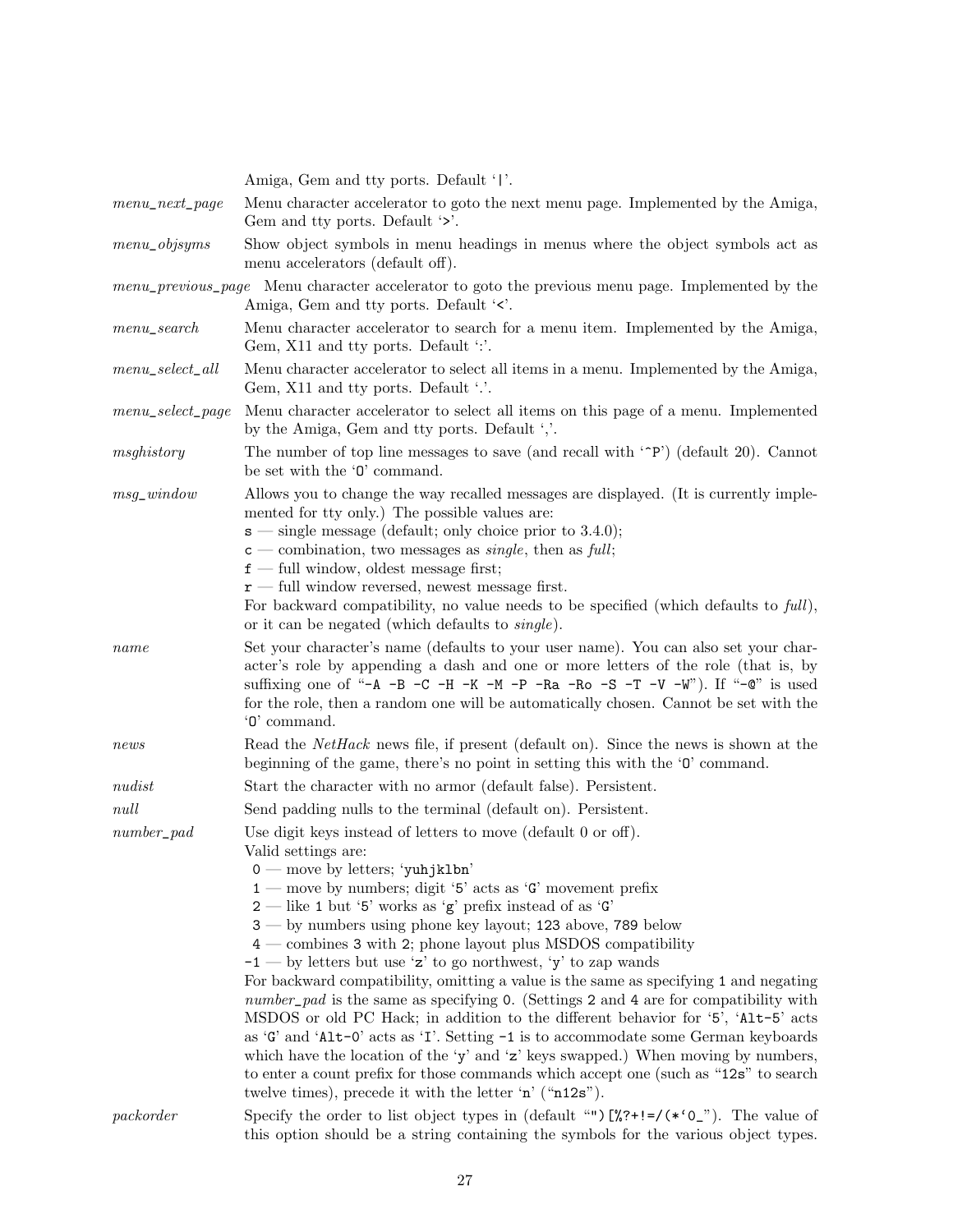|                  |                                                                                                                                                                                                                                                                                                                                                                                                                                                                                                                                  | Any omitted types are filled in at the end from the previous order.                                                                                                                                                                                                                       |
|------------------|----------------------------------------------------------------------------------------------------------------------------------------------------------------------------------------------------------------------------------------------------------------------------------------------------------------------------------------------------------------------------------------------------------------------------------------------------------------------------------------------------------------------------------|-------------------------------------------------------------------------------------------------------------------------------------------------------------------------------------------------------------------------------------------------------------------------------------------|
|                  |                                                                                                                                                                                                                                                                                                                                                                                                                                                                                                                                  | paranoid_confirmation A space separated list of specific situations where alternate prompting is desired.<br>The default is " <i>paranoid_confirmation:pray</i> ".                                                                                                                        |
|                  |                                                                                                                                                                                                                                                                                                                                                                                                                                                                                                                                  | Confirm for any prompts which are set to require "yes" rather than 'y', also require<br>"no" to reject instead of accepting any non-yes response as no;                                                                                                                                   |
|                  | quit                                                                                                                                                                                                                                                                                                                                                                                                                                                                                                                             | require "yes" rather than 'y' to confirm quitting the game or switching into<br>non-scoring explore mode;                                                                                                                                                                                 |
|                  | die                                                                                                                                                                                                                                                                                                                                                                                                                                                                                                                              | require "yes" rather than 'y' to confirm dying (not useful in normal play;<br>applies to explore mode);                                                                                                                                                                                   |
|                  | bones                                                                                                                                                                                                                                                                                                                                                                                                                                                                                                                            | require "yes" rather than 'y' to confirm saving bones data when dying in<br>debug mode                                                                                                                                                                                                    |
|                  | attack<br>pray                                                                                                                                                                                                                                                                                                                                                                                                                                                                                                                   | require "yes" rather than 'y' to confirm attacking a peaceful monster;<br>require 'y' to confirm an attempt to pray rather than immediately praying;<br>on by default;                                                                                                                    |
|                  | Remove                                                                                                                                                                                                                                                                                                                                                                                                                                                                                                                           | wand require "yes" rather than 'y' to confirm breaking a wand;<br>require selection from inventory for 'R' and 'T' commands even when wearing<br>just one applicable item.                                                                                                                |
|                  |                                                                                                                                                                                                                                                                                                                                                                                                                                                                                                                                  | By default, the pray choice is enabled, the others disabled. To disable it with-<br>out setting any of the other choices, use "paranoid_confirmation:none". To keep<br>it enabled while setting others, include it in the list, such as "paranoid_confirma-<br>tion: attack pray Remove". |
| $perm\_invent$   |                                                                                                                                                                                                                                                                                                                                                                                                                                                                                                                                  | If true, always display your current inventory in a window. This only makes sense for<br>windowing system interfaces that implement this feature. Persistent.                                                                                                                             |
| pettype          | Specify the type of your initial pet, if you are playing a character class that uses<br>multiple types of pets; or choose to have no initial pet at all. Possible values are<br>"cat", "dog", "horse" and "none". If the choice is not allowed for the role you<br>are currently playing, it will be silently ignored. For example, "horse" will only be<br>honored when playing a knight. Cannot be set with the '0' command.                                                                                                   |                                                                                                                                                                                                                                                                                           |
| $pickup\_burden$ |                                                                                                                                                                                                                                                                                                                                                                                                                                                                                                                                  | When you pick up an item that would exceed this encumbrance level (Unencumbered,<br>Burdened, streSsed, straiNed, overTaxed, or overLoaded), you will be asked if you<br>want to continue. (Default 'S'). Persistent.                                                                     |
| $pickup\_thrown$ | on. Persistent.                                                                                                                                                                                                                                                                                                                                                                                                                                                                                                                  | If this option is on and " <i>autopickup</i> " is also on, try to pick up things that you threw,<br>even if they aren't in " <i>pickup_types</i> " or match an autopickup exception. Default is                                                                                           |
| $pickup\_types$  | Specify the object types to be picked up when " <i>autopickup</i> " is on. Default is all<br>types. You can use " <i>autopickup_exception</i> " configuration file lines to further refine<br>" <i>autopickup</i> " behavior. Persistent.                                                                                                                                                                                                                                                                                        |                                                                                                                                                                                                                                                                                           |
| $pile\_limit$    | When walking across a pile of objects on the floor, threshold at which the message<br>"there are few/several/many objects here" is given instead of showing a popup list of<br>those objects. A value of 0 means "no limit" (always list the objects); a value of 1<br>effectively means "never show the objects" since the pile size will always be at least<br>that big; default value is 5. Persistent.                                                                                                                       |                                                                                                                                                                                                                                                                                           |
| playmode         | Values are <i>normal</i> , explore, or <i>debug</i> . Allows selection of explore mode (also known as<br>discovery mode) or debug mode (also known as wizard mode) instead of normal play.<br>Debug mode might only be allowed for someone logged in under a particular user<br>name (on multi-user systems) or specifying a particular character name (on single-<br>user systems) or it might be disabled entirely. Requesting it when not allowed or not<br>possible results in explore mode instead. Default is normal play. |                                                                                                                                                                                                                                                                                           |
| push weapon      |                                                                                                                                                                                                                                                                                                                                                                                                                                                                                                                                  | Using the 'w' (wield) command when already wielding something pushes the old item                                                                                                                                                                                                         |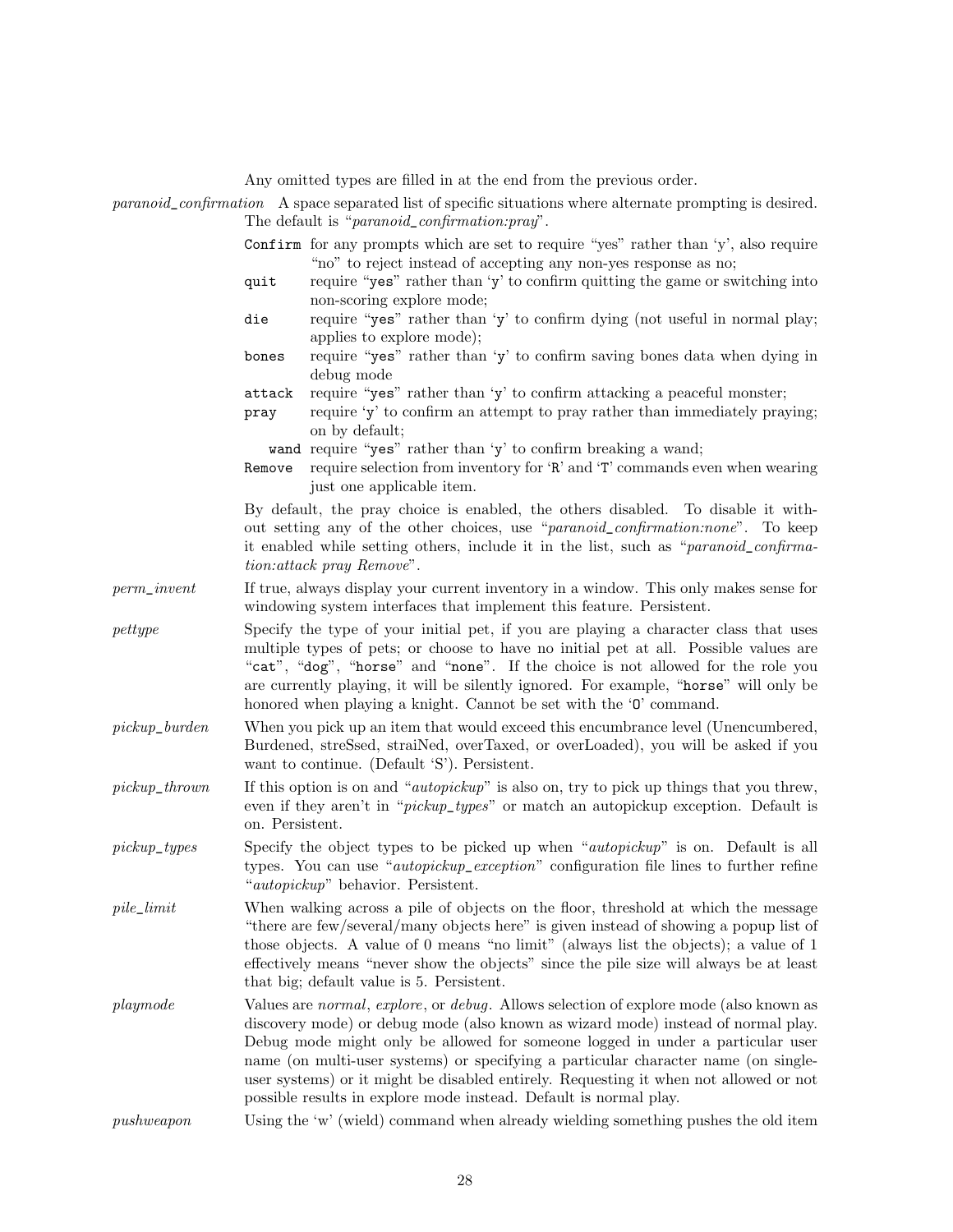|                   | into your alternate weapon slot (default off). Likewise for the 'a' (apply) command<br>if it causes the applied item to become wielded. Persistent.                                                                                                                                                                                                                                                                                                                                                                                                                                                                                                                                                                                                                    |
|-------------------|------------------------------------------------------------------------------------------------------------------------------------------------------------------------------------------------------------------------------------------------------------------------------------------------------------------------------------------------------------------------------------------------------------------------------------------------------------------------------------------------------------------------------------------------------------------------------------------------------------------------------------------------------------------------------------------------------------------------------------------------------------------------|
| race              | Selects your race (for example, "race:human"). Default is random. If you prefix '!'<br>or "no" to the value, you can exclude that race from being picked randomly. Cannot<br>be set with the '0' command. Persistent.                                                                                                                                                                                                                                                                                                                                                                                                                                                                                                                                                  |
| $rest\_on\_space$ | Make the space bar a synonym for the $\cdot$ .' (rest) command (default off). Persistent.                                                                                                                                                                                                                                                                                                                                                                                                                                                                                                                                                                                                                                                                              |
| role              | Pick your type of character (ex. "role: Samurai"); synonym for "character". See<br>"name" for an alternate method of specifying your role. Normally only the first letter<br>of the value is examined; 'r' is an exception with "Rogue", Ranger", and "random"<br>values. If you prefix '!' or "no" to the value, you can exclude that role from being<br>picked randomly. Persistent.                                                                                                                                                                                                                                                                                                                                                                                 |
| roguesymset       | This option may be used to select one of the named symbol sets found within symbols<br>to alter the symbols displayed on the screen on the rogue level.                                                                                                                                                                                                                                                                                                                                                                                                                                                                                                                                                                                                                |
| $r$ lecomp        | When writing out a save file, perform run length compression of the map. Not all<br>ports support run length compression. It has no effect on reading an existing save<br>file.                                                                                                                                                                                                                                                                                                                                                                                                                                                                                                                                                                                        |
| runmode           | Controls the amount of screen updating for the map window when engaged in multi-<br>turn movement (running via shift+direction or control+direction and so forth, or<br>via the travel command or mouse click). The possible values are:<br>$teleport$ - update the map after movement has finished;<br>$run$ — update the map after every seven or so steps;<br>$walk$ — update the map after each step;<br>$craw1$ — like walk, but pause briefly after each step.<br>This option only affects the game's screen display, not the actual results of moving.<br>The default is $run$ ; versions prior to 3.4.1 used <i>teleport</i> only. Whether or not the<br>effect is noticeable will depend upon the window port used or on the type of terminal.<br>Persistent. |
| $safe\_pet$       | Prevent you from (knowingly) attacking your pets (default on). Persistent.                                                                                                                                                                                                                                                                                                                                                                                                                                                                                                                                                                                                                                                                                             |
| scores            | Control what parts of the score list you are shown at the end (ex. "scores: 5top<br>scores/4around my score/own scores"). Only the first letter of each category ('t',<br>'a' or 'o') is necessary. Persistent.                                                                                                                                                                                                                                                                                                                                                                                                                                                                                                                                                        |
| showexp           | Show your accumulated experience points on bottom line (default off). Persistent.                                                                                                                                                                                                                                                                                                                                                                                                                                                                                                                                                                                                                                                                                      |
| showrace          | Display yourself as the glyph for your race, rather than the glyph for your role (default<br>off). Note that this setting affects only the appearance of the display, not the way<br>the game treats you. Persistent.                                                                                                                                                                                                                                                                                                                                                                                                                                                                                                                                                  |
| showscore         | Show your approximate accumulated score on bottom line (default off). Persistent.                                                                                                                                                                                                                                                                                                                                                                                                                                                                                                                                                                                                                                                                                      |
| silent            | Suppress terminal beeps (default on). Persistent.                                                                                                                                                                                                                                                                                                                                                                                                                                                                                                                                                                                                                                                                                                                      |
| sortloot          | Controls the sorting behavior of pickup lists for inventory and $\#$ loot commands and<br>some others. Persistent.<br>The possible values are: $\text{full}$ — always sort the lists;<br>$\lambda$ loot — only sort the lists that don't use inventory letters, like with the #loot and<br>pickup commands;<br>$none$ — show lists the traditional way without sorting.                                                                                                                                                                                                                                                                                                                                                                                                |
| sortpack          | Sort the pack contents by type when displaying inventory (default on). Persistent.                                                                                                                                                                                                                                                                                                                                                                                                                                                                                                                                                                                                                                                                                     |
| sparkle           | Display a sparkly effect when a monster (including yourself) is hit by an attack to<br>which it is resistant (default on). Persistent.                                                                                                                                                                                                                                                                                                                                                                                                                                                                                                                                                                                                                                 |
| standout          | Boldface monsters and "--More--" (default off). Persistent.                                                                                                                                                                                                                                                                                                                                                                                                                                                                                                                                                                                                                                                                                                            |
| $status hilites$  | Enable coloring of status fields (default off). See "Configuring Status Hilites" for                                                                                                                                                                                                                                                                                                                                                                                                                                                                                                                                                                                                                                                                                   |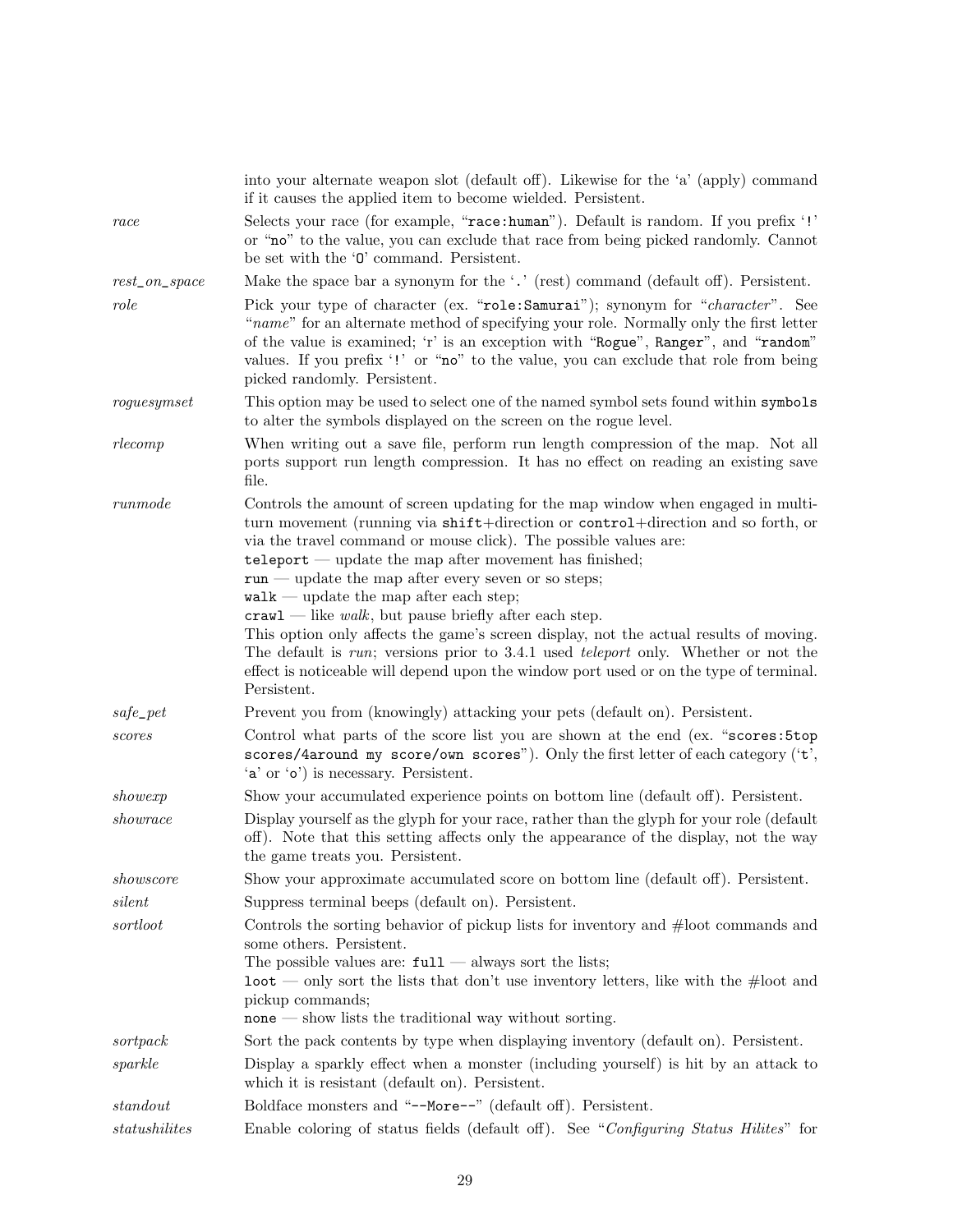|                   | further information.                                                                                                                                                                                                                                                                                                |
|-------------------|---------------------------------------------------------------------------------------------------------------------------------------------------------------------------------------------------------------------------------------------------------------------------------------------------------------------|
| $suppress\_alert$ | This option may be set to a NetHack version level to suppress a left notification mes-<br>sages about feature changes for that and prior versions (ex. "suppress_alert: 3.3.1")                                                                                                                                     |
| symset            | This option may be used to select one of the named symbol sets found within symbols<br>to alter the symbols displayed on the screen.                                                                                                                                                                                |
| time              | Show the elapsed game time in turns on bottom line (default off). Persistent.                                                                                                                                                                                                                                       |
| timed_delay       | When pausing momentarily for display effect, such as with explosions and moving<br>objects, use a timer rather than sending extra characters to the screen. (Applies to<br>"tty" interface only; "X11" interface always uses a timer based delay. The default is<br>on if configured into the program.) Persistent. |
| tombstone         | Draw a tombstone graphic upon your death (default on). Persistent.                                                                                                                                                                                                                                                  |
| to ptenwin        | Put the ending display in a NetHack window instead of on stdout (default off). Setting<br>this option makes the score list visible when a windowing version of NetHack is started<br>without a parent window, but it no longer leaves the score list around after game end<br>on a terminal or emulating window.    |
| travel            | Allow the travel command (default on). Turning this option off will prevent the game<br>from attempting unintended moves if you make inadvertent mouse clicks on the map<br>window. Persistent.                                                                                                                     |
| verbose           | Provide more commentary during the game (default on). Persistent.                                                                                                                                                                                                                                                   |
| windowtype        | Select which windowing system to use, such as "tty" or "X11" (default depends on<br>version). Cannot be set with the '0' command.                                                                                                                                                                                   |
| zerocomp          | When writing out a save file, perform zero-comp compression of the contents. Not<br>all ports support zero-comp compression. It has no effect on reading an existing save<br>file.                                                                                                                                  |

## Window Port Customization options

Here are explanations of the various options that are used to customize and change the characteristics of the windowtype that you have chosen. Character strings that are too long may be truncated. Not all window ports will adjust for all settings listed here. You can safely add any of these options to your config file, and if the window port is capable of adjusting to suit your preferences, it will attempt to do so. If it can't it will silently ignore it. You can find out if an option is supported by the window port that you are currently using by checking to see if it shows up in the Options list. Some options are dynamic and can be specified during the game with the 'O' command.

| $align\_message$       | Where to align or place the message window (top, bottom, left, or right)                                                                  |
|------------------------|-------------------------------------------------------------------------------------------------------------------------------------------|
| $align\_status$        | Where to align or place the status window (top, bottom, left, or right).                                                                  |
| $ascii\_map$           | NetHack should display an ascii map if it can.                                                                                            |
| color                  | NetHack should display color if it can for different monsters, objects, and dungeon<br>features                                           |
| $eight\_bit\_tty$      | Pass eight-bit character values (for example, specified with the <i>traps</i> option) straight<br>through to your terminal (default off). |
| $font\_map$            | NetHack should use a font by the chosen name for the map window.                                                                          |
| $font$ <sub>menu</sub> | NetHack should use a font by the chosen name for menu windows.                                                                            |
| font_message           | NetHack should use a font by the chosen name for the message window.                                                                      |
| $font\_status$         | NetHack should use a font by the chosen name for the status window.                                                                       |
| $font\_text$           | Net Hack should use a font by the chosen name for text windows.                                                                           |
| $font\_size\_map$      | NetHack should use this size font for the map window.                                                                                     |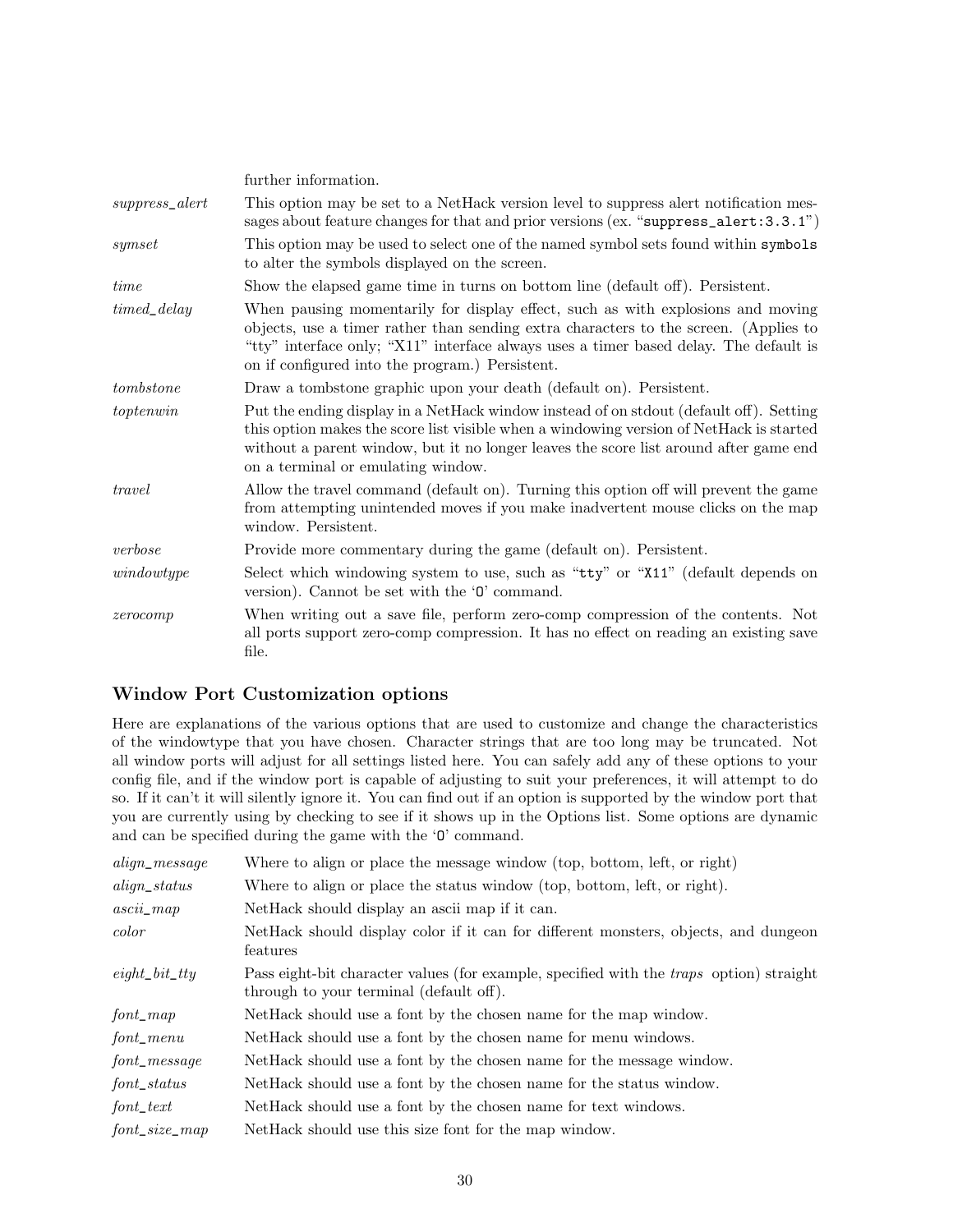| $font\_size\_menu$      | NetHack should use this size font for menu windows.                                                                                                                                                                                                                                                                |
|-------------------------|--------------------------------------------------------------------------------------------------------------------------------------------------------------------------------------------------------------------------------------------------------------------------------------------------------------------|
| $font\_size\_message$   | NetHack should use this size font for the message window.                                                                                                                                                                                                                                                          |
| $font\_size\_status$    | NetHack should use this size font for the status window.                                                                                                                                                                                                                                                           |
| $font\_size\_text$      | NetHack should use this size font for text windows.                                                                                                                                                                                                                                                                |
| fullscreen              | NetHack should try and display on the entire screen rather than in a window.                                                                                                                                                                                                                                       |
| $large\_font$           | NetHack should use a large font.                                                                                                                                                                                                                                                                                   |
| $map\_mode$             | NetHack should display the map in the manner specified.                                                                                                                                                                                                                                                            |
| $mouse\_support$        | Allow use of the mouse for input and travel.                                                                                                                                                                                                                                                                       |
| $player\_selection$     | NetHack should pop up dialog boxes or use prompts for character selection.                                                                                                                                                                                                                                         |
| $popup\_dialog$         | NetHack should pop up dialog boxes for input.                                                                                                                                                                                                                                                                      |
| $preload\_tiles$        | NetHack should preload tiles into memory. For example, in the protected mode<br>MSDOS version, control whether tiles get pre-loaded into RAM at the start of the<br>game. Doing so enhances performance of the tile graphics, but uses more memory.<br>(default on). Cannot be set with the $\mathcal O'$ command. |
| $\small scroll\_amount$ | NetHack should scroll the display by this number of cells when the hero reaches the<br>scroll_margin.                                                                                                                                                                                                              |
| $scroll\_margin$        | NetHack should scroll the display when the hero or cursor is this number of cells away<br>from the edge of the window.                                                                                                                                                                                             |
| select saved            | NetHack should display a menu of existing saved games for the player to choose from<br>at game startup, if it can. Not all ports support this option.                                                                                                                                                              |
| softkeyboard            | Display an onscreen keyboard. Handhelds are most likely to support this option.                                                                                                                                                                                                                                    |
| $splash\_screen$        | NetHack should display an opening splash screen when it starts up (default yes).                                                                                                                                                                                                                                   |
| $tiled\_map$            | NetHack should display a tiled map if it can.                                                                                                                                                                                                                                                                      |
| $tile$ <sub>-file</sub> | Specify the name of an alternative tile file to override the default.                                                                                                                                                                                                                                              |
| $tile\_height$          | Specify the preferred height of each tile in a tile capable port.                                                                                                                                                                                                                                                  |
| $tile\_width$           | Specify the preferred width of each tile in a tile capable port                                                                                                                                                                                                                                                    |
| $use\_darkgray$         | Use bold black instead of blue for black glyphs (TTY only).                                                                                                                                                                                                                                                        |
| $use\_inverse$          | NetHack should display inverse when the game specifies it.                                                                                                                                                                                                                                                         |
| $vary\_msgcount$        | NetHack should display this number of messages at a time in the message window.                                                                                                                                                                                                                                    |
| windowcolors            | NetHack should display windows with the specified foreground/background colors if<br>it can.                                                                                                                                                                                                                       |
| $wsqrt$                 | NetHack port should wrap long lines of text if they don't fit in the visible area of the<br>window.                                                                                                                                                                                                                |

## Platform-specific Customization options

Here are explanations of options that are used by specific platforms or ports to customize and change the port behavior.

| altkeyhandler | Select an alternate keystroke handler dll to load (Win32 tty NetHack only). The<br>name of the handler is specified without the dll extension and without any path<br>information. Cannot be set with the '0' command. |
|---------------|------------------------------------------------------------------------------------------------------------------------------------------------------------------------------------------------------------------------|
| altmeta       | On Amiga, this option controls whether typing "Alt" plus another key functions as a<br>meta-shift for that key (default on).                                                                                           |
| altmeta       | On other (non-Amiga) systems where this option is available, it can be set to tell<br>nethack to convert a two character sequence beginning with ESC into a meta-shifted                                               |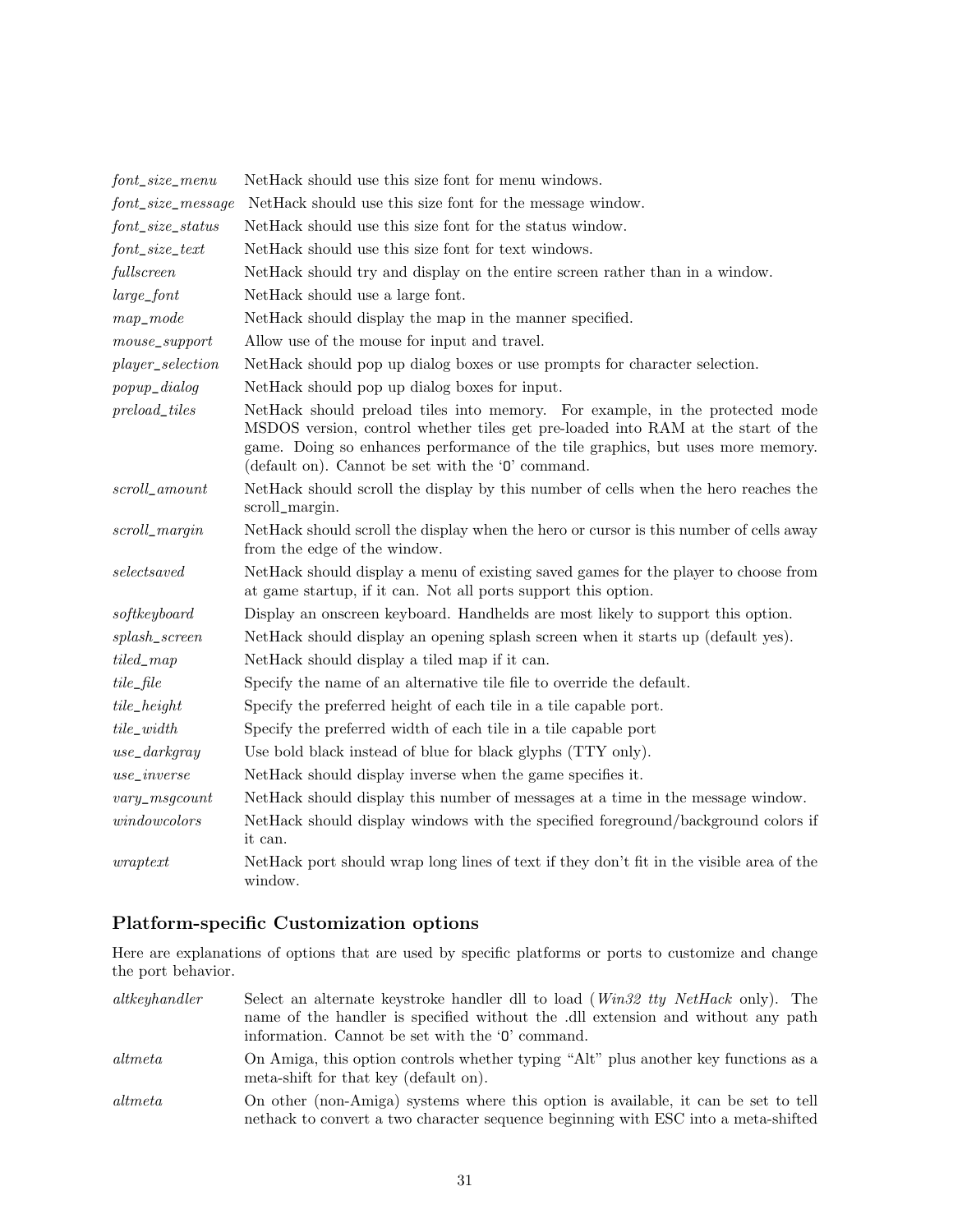|                 | version of the second character (default off).<br>This conversion is only done for commands, not for other input prompts. Note that<br>typing one or more digits as a count prefix prior to a command—preceded by n if the<br>number_pad option is set—is also subject to this conversion, so attempting to abort<br>the count by typing ESC will leave nethack waiting for another character to complete<br>the two character sequence. Type a second ESC to finish cancelling such a count. At<br>other prompts a single ESC suffices. |
|-----------------|------------------------------------------------------------------------------------------------------------------------------------------------------------------------------------------------------------------------------------------------------------------------------------------------------------------------------------------------------------------------------------------------------------------------------------------------------------------------------------------------------------------------------------------|
| <b>BIOS</b>     | Use BIOS calls to update the screen display quickly and to read the keyboard (allowing<br>the use of arrow keys to move) on machines with an IBM PC compatible BIOS ROM<br>(default off, $OS/2$ , PC and ST NetHack only).                                                                                                                                                                                                                                                                                                               |
| $\mathit{fush}$ | (default off, $Amiga$ NetHack only).                                                                                                                                                                                                                                                                                                                                                                                                                                                                                                     |
| Macgraphics     | (default on, <i>Mac NetHack</i> only).                                                                                                                                                                                                                                                                                                                                                                                                                                                                                                   |
| $page\_wait$    | (default off, Mac NetHack only).                                                                                                                                                                                                                                                                                                                                                                                                                                                                                                         |
| rawio           | Force raw (non-cbreak) mode for faster output and more bullet proof input (MS-DOS<br>sometimes treats ' $\hat{P}$ ' as a printer toggle without it) (default off, OS/2, PC and ST<br><i>NetHack</i> only). Note: DEC Rainbows hang if this is turned on. Cannot be set with<br>the '0' command.                                                                                                                                                                                                                                          |
| soundcard       | (default off, PC NetHack only). Cannot be set with the ' $0$ ' command.                                                                                                                                                                                                                                                                                                                                                                                                                                                                  |
| subkey value    | (Win32 tty NetHack only). May be used to alter the value of keystrokes that the<br>operating system returns to NetHack to help compensate for international keyboard<br>issues. OPTIONS=subkeyvalue: $171/92$ will return 92 to NetHack, if 171 was origi-<br>nally going to be returned. You can use multiple subkeyvalue statements in the config<br>file if needed. Cannot be set with the '0' command.                                                                                                                               |
| video           | Set the video mode used (PC NetHack only). Values are autodetect, default, or vga.<br>Setting vga (or <i>autodetect</i> with vga hardware present) will cause the game to display<br>tiles. Cannot be set with the '0' command.                                                                                                                                                                                                                                                                                                          |
| video colors    | Set the color palette for PC systems using NO_TERMS (default 4-2-6-1-5-3-15-<br>$12-10-14-9-13-11$ , <i>PC NetHack</i> only). The order of colors is red, green, brown,<br>blue, magenta, cyan, bright.white, bright.red, bright.green, yellow, bright.blue,<br>bright.magenta, and bright.cyan. Cannot be set with the '0' command.                                                                                                                                                                                                     |
| video shades    | Set the intensity level of the three gray scales available (default dark normal light, PC<br><i>NetHack</i> only). If the game display is difficult to read, try adjusting these scales; if<br>this does not correct the problem, try ! color. Cannot be set with the '0' command.                                                                                                                                                                                                                                                       |

### Regular Expressions

Regular expressions are normally POSIX extended regular expressions. It is possible to compile NetHack without regular expression support on a platform where there is no regular expression library. While this is not true of any modern platform, if your NetHack was built this way, patterns are instead glob patterns.

## Configuring Autopickup Exceptions

You can further refine the behavior of the "autopickup" option beyond what is available through the "pickup\_types" option.

By placing "autopickup\_exception" lines in your configuration file, you can define patterns to be checked when the game is about to autopickup something.

autopickup\_exception Sets an exception to the 'pickup\_types' option. The autopickup\_exception option should be followed by a regular expression to be used as a pattern to match against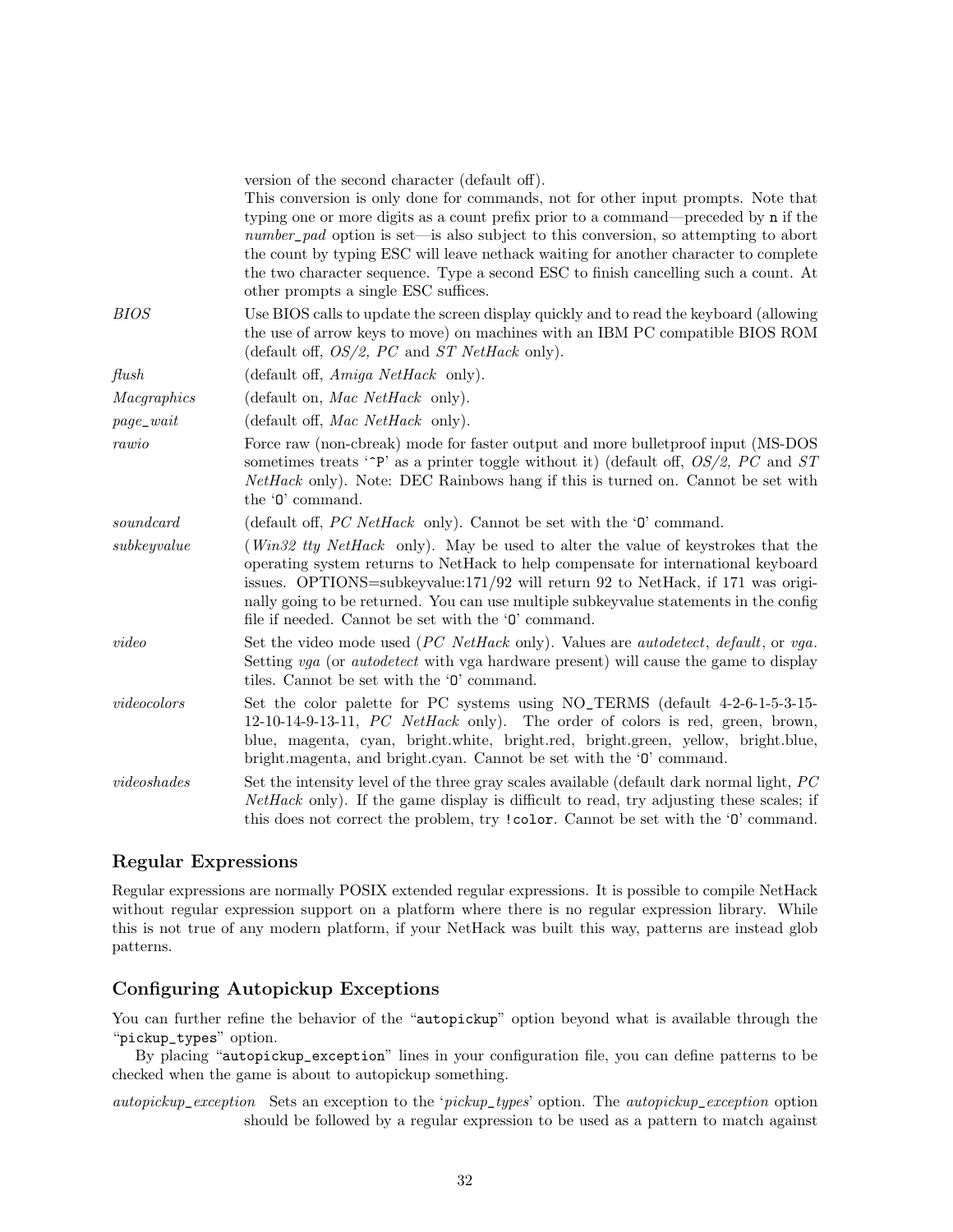the singular form of the description of an object at your location.

In addition, some characters are treated specially if they occur as the first character in the pattern, specifically:

< — always pickup an object that matches rest of pattern;

> — never pickup an object that matches rest of pattern.

A 'never pickup' rule takes precedence over an 'always pickup' rule if both match. Exceptions can be set with the 'O' command, but ones set that way will not be preserved across saves and restores.

Here are some examples:

```
autopickup_exception="<*arrow"
autopickup_exception=">*corpse"
autopickup_exception=">* cursed*"
```
The first example above will result in autopickup of any type of arrow. The second example results in the exclusion of any corpse from autopickup. The last example results in the exclusion of items known to be cursed from autopickup.

### Configuring Message Types

You can change the way the messages are shown in the message area, when the message matches a user-defined pattern.

In general, the config file entries to configure the message types look like this:

MSGTYPE=type "pattern"

| type | how the message should be shown:                                             |
|------|------------------------------------------------------------------------------|
|      | $\text{show}$ — show message normally.                                       |
|      | $hide$ — never show the message.                                             |
|      | $stop$ — wait for user with more-prompt.                                     |
|      | norep — show the message once, but not again if no other message is shown in |
|      | between.                                                                     |
|      |                                                                              |

pattern to match. The pattern should be a regular expression.

Here's an example of message types using NetHack's internal pattern matching facility:

```
MSGTYPE=stop "You feel hungry."
MSGTYPE=hide "You displaced *."
```
specifies that whenever a message "You feel hungry" is shown, the user is prompted with more-prompt, and a message matching "You displaced  $\leq$  something  $\geq$ " is not shown at all.

The order of the defined MSGTYPE-lines is important; the last matching rule is used. Put the general case first, exceptions below them.

## Configuring Menu Colors

Some platforms allow you to define colors used in menu lines when the line matches a user-defined pattern. At this time the tty, win32tty and win32gui support this.

In general, the config file entries to configure the menu color mappings look like this:

MENUCOLOR="pattern"=color&attribute

| pattern | the pattern to match;                            |
|---------|--------------------------------------------------|
| color   | the color to use for lines matching the pattern; |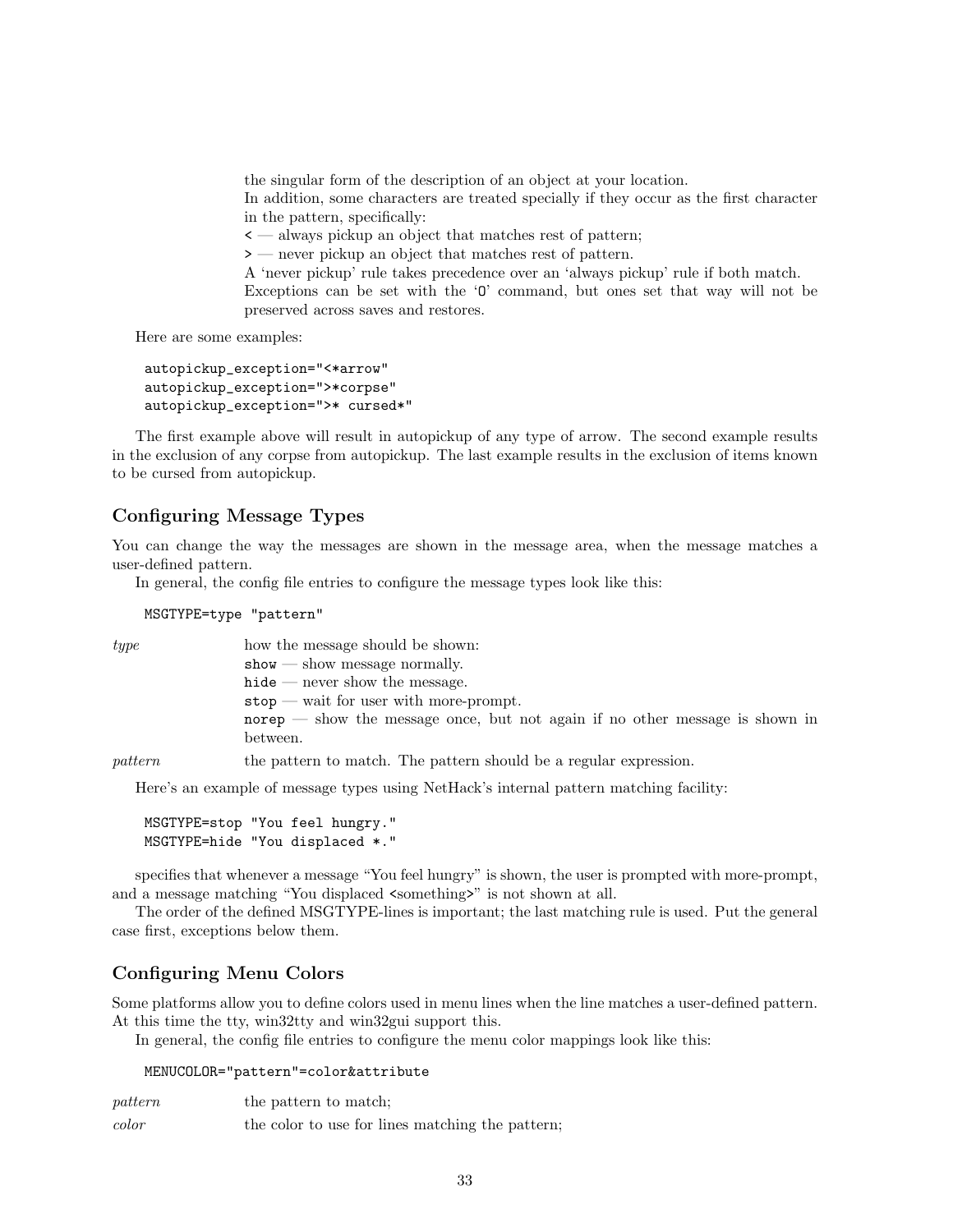attribute the attribute to use for lines matching the pattern. The attribute is optional, and if left out, you must also leave out the preceding ampersand. If no attribute is defined, no attribute is used.

The pattern should be a regular expression.

Allowed colors are black, red, green, brown, blue, magenta, cyan, gray, orange, lightgreen, yellow, lightblue, lightmagenta, lightcyan, and white.

Allowed attributes are none, bold, dim, underline, blink, and inverse. Note that the platform used may interpret the attributes any way it wants.

Here's an example of menu colors using NetHack's internal pattern matching facility:

```
MENUCOLOR="* blessed *"=green
MENUCOLOR="* cursed *"=red
MENUCOLOR="* cursed *(being worn)"=red&underline
```
specifies that any menu line with " blessed " contained in it will be shown in green color, lines with " cursed " will be shown in red, and lines with " cursed " followed by "(being worn)" on the same line will be shown in red color and underlined. You can have multiple MENUCOLOR entries in your config file, and the last MENUCOLOR-line in your config file that matches a menu line will be used for the line.

Note that if you intend to have one or more color specifications match " uncursed ", you will probably want to turn the *implicit\_uncursed* option off so that all items known to be uncursed are actually displayed with the "uncursed" description.

#### Configuring User Sounds

Some platforms allow you to define sound files to be played when a message that matches a user-defined pattern is delivered to the message window. At this time the Qt port and the win32tty and win32gui ports support the use of user sounds.

The following config file entries are relevant to mapping user sounds to messages:

| SOUNDDIR | The directory that houses the sound files to be played.                         |
|----------|---------------------------------------------------------------------------------|
| SOUND    | An entry that maps a sound file to a user-specified message pattern. Each SOUND |
|          | entry is broken down into the following parts:                                  |
|          | MESG — message window mapping (the only one supported in 3.6);                  |
|          | $\mathbf{pattern}$ — the pattern to match;                                      |
|          | sound $file$ — the sound file to play;                                          |
|          | volume $-$ the volume to be set while playing the sound file.                   |

The pattern should be a regular expression.

#### Configuring Status Hilites

Your copy of NetHack may have been compiled with support for *Status Hilites*. If so, you can customize your game display by setting thresholds to change the color or appearance of fields in the status display.

For example, the following line in your config file will cause the hitpoints field to display in the color red if your hitpoints drop to or below a threshold of 30

```
OPTION=hilite_status: hitpoints/30%/red/normal
```
For another example, the following line in your config file will cause wisdom to be displayed red if it drops and green if it rises.

```
OPTION=hilite_status: wisdom/updown/red/green
```
You can adjust the display of the following status fields: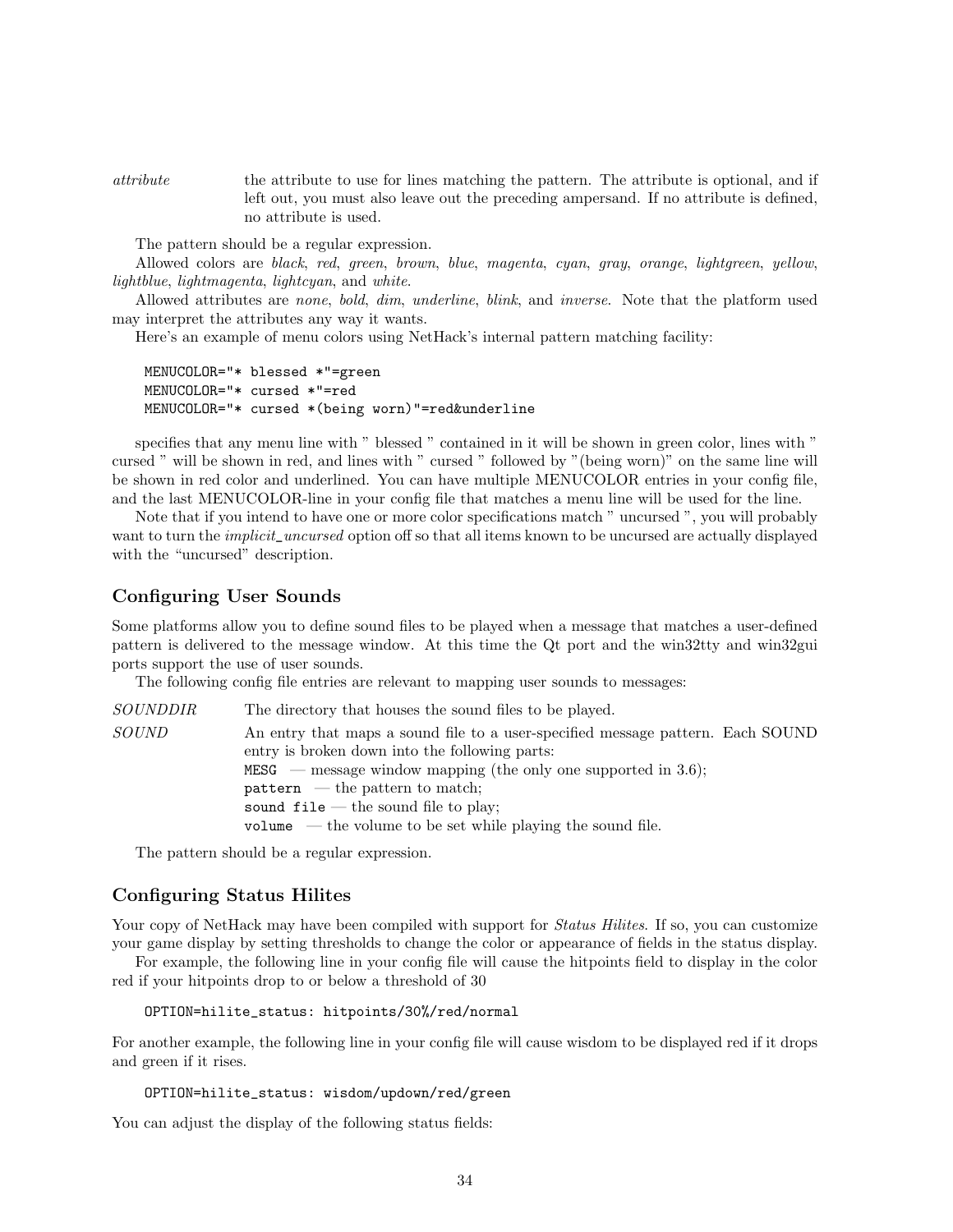| title             | strength         | dexterity     |
|-------------------|------------------|---------------|
| constitution      | intelligence     | wisdom        |
| charisma          | alignment        | score         |
| carrying-capacity | gold             | power         |
| power-max         | experience-level | armor-class   |
| HD                | time             | hunger        |
| hitpoints         | hitpoints-max    | dungeon-level |
| experience        | condition        |               |

Allowed colors are black, red, green, brown, blue, magenta, cyan, gray, orange, lightgreen, yellow, lightblue, lightmagenta, lightcyan, and white.

Behaviours can occur based on percentage thresholds, updown, or absolute values. The in-game options menu can help you determine the correct syntax for a config file.

The whole feature can be disable by setting option *statushilites* off.

### Modifying NetHack Symbols

NetHack can load entire symbol sets from the symbol file.

The options that are used to select a particular symbol set from the symbol file are:

 $synset \hspace{1.6cm} \textbf{Set the name of the symbol set that you want to load. } symbols.$ 

roguesymset Set the name of the symbol set that you want to load for display on the rogue level.

You can also override one or more symbols using the SYMBOLS config file option. Symbols are specified as *name:value* pairs. Note that *NetHack* escape-processes the *value* string in conventional C fashion. This means that '\' is a prefix to take the following character literally. Thus '\' needs to be represented as '\\'. The special escape form '\m' switches on the meta bit in the symbol value, and the  $\lq\lq\lq$  prefix causes the following character to be treated as a control character.

| Default      | Symbol Name       | Description              |
|--------------|-------------------|--------------------------|
|              | $S_$ air          | (air)                    |
|              | $S_{\rm -}$ altar | (altar)                  |
| $\mathbf{u}$ | S_amulet          | (amulet)                 |
| A            | S_angel           | (angelic being)          |
| a            | S_ant             | (ant or other insect)    |
|              | S_anti_magic_trap | (anti-magic field)       |
|              | S_armor           | (suit or piece of armor) |
|              | S_armour          | (suit or piece of armor) |
|              | S_arrow_trap      | arrow trap)              |
| 0            | S_ball            | (iron ball)              |
| #            | S_bars            | (iron bars)              |
| B            | S_bat             | (bat or bird)            |
|              | S_bear_trap       | (bear trap)              |
|              | S_blcorn          | (bottom left corner)     |
| b            | S_blob            | (blob)                   |
| $\ddot{}$    | S_book            | (spellbook)              |
|              | S_boomleft        | (boomerang open left)    |
|              | S_boomright       | (boomerang open right)   |
|              | S_boulder         | (boulder)                |
|              | S_brcorn          | (bottom right corner)    |
| C            | S_centaur         | (centaur)                |
|              | S_chain           | (iron chain)             |
| #            | S_cloud           | (cloud)                  |
| c            | S_cockatrice      | cockatrice)              |

#### Table 1: NetHack Symbols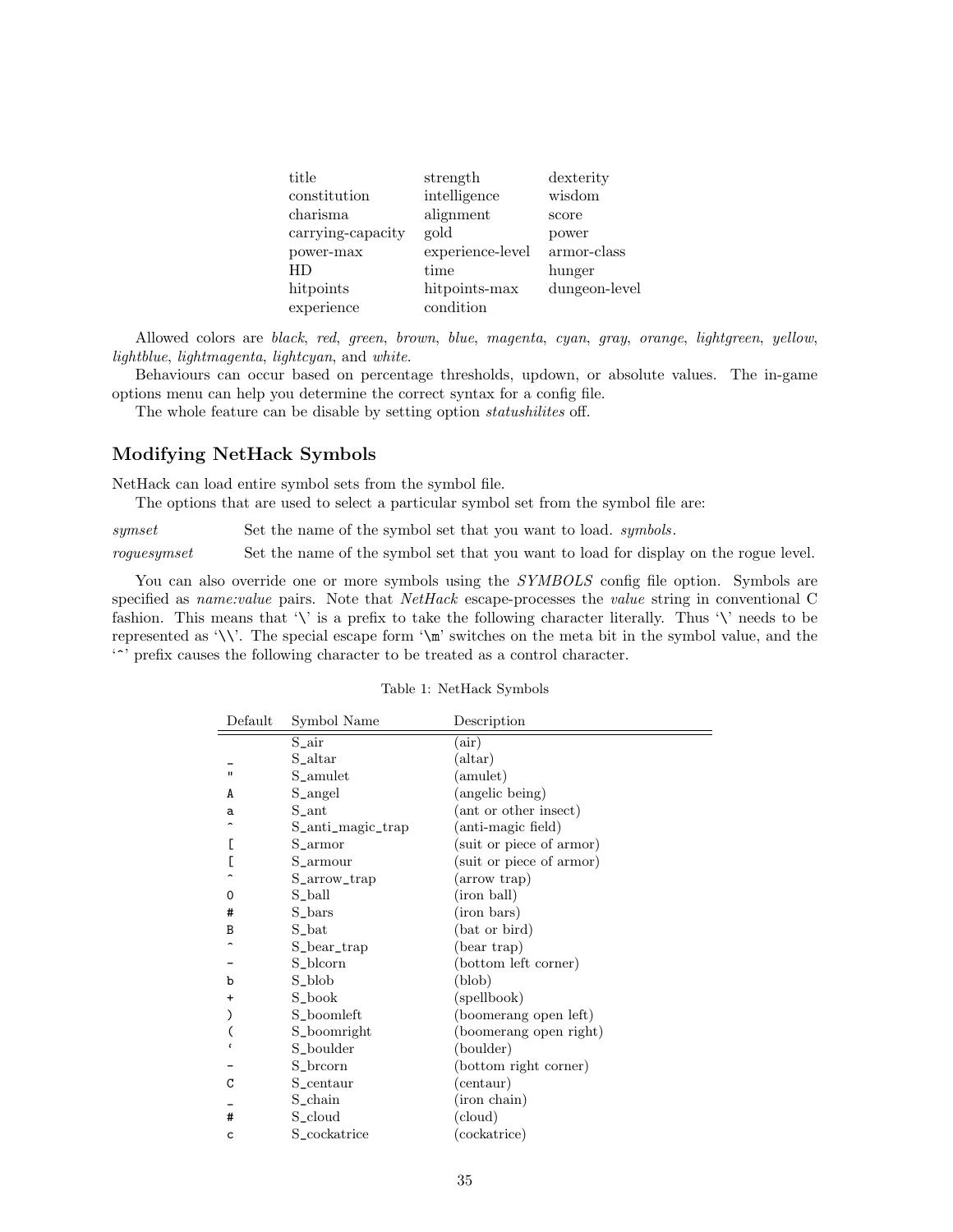| Default      | Symbol Name         | Description                     |
|--------------|---------------------|---------------------------------|
| \$           | $S_{\rm -coin}$     | (pile of coins)                 |
| #            | $S_{\rm -corr}$     | (corridor)                      |
|              | S_crwall            | (wall)                          |
|              | S_dart_trap         | (dart trap)                     |
| &            | S_demon             | (major demon)                   |
| *            | S_digbeam           | (dig beam)                      |
| ⋗            | S_dnladder          | (ladder down)                   |
| >            | S_dnstair           | (staircase down)                |
| d            | $S_d$ dog           | (dog or other canine)           |
| D            | S_dragon            | (dragon)                        |
| ;            | S_eel               | (sea monster)                   |
| Ε            | S_elemental         | (elemental)                     |
| 7            | S_explode1          | (explosion top left)            |
|              | S_explode2          | (explosion top center)          |
| ∖            | S_explode3          | (explosion top right)           |
| I            | S_explode4          | (explosion middle left)         |
|              | S_explode5          | (explosion middle center)       |
| $\mathsf{l}$ | S_explode6          | (explosion middle right)        |
| ∖            | S_explode7          | (explosion bottom left)         |
|              | S_explode8          | (explosion bottom center)       |
| 7            | S_explode9          | (explosion bottom right)        |
| е            | S_eye               | (eye or sphere)                 |
|              | S_falling_rock_trap | (falling rock trap)             |
| f            | S_feline            | (cat or other feline)           |
|              | S_fire_trap         | (fire trap)                     |
| Ţ            | S_flashbeam         | (flash beam)                    |
| %            | S_food              | (piece of food)                 |
| €            | S_fountain          | (fountain)                      |
| F            | S_fungus            | (fungus or mold)                |
| ∗            | $S_{gem}$           | (gem or rock)                   |
|              | S_ghost             | (ghost)                         |
| Η            | S_giant             | (giant humanoid)                |
| G            | S_gnome             | (gnome)                         |
| ,            | S_golem             | (golem)                         |
| I            | S_grave             | (grave)                         |
| g            | $S_{\text{-}graph}$ | (gremlin)                       |
|              | S_hbeam             | (wall)                          |
| #            | S_hcdbridge         | (horizontal raised drawbridge)  |
| +            | S_hcdoor            | (closed door)                   |
|              | S_hodbridge         | (horizontal lowered drawbridge) |
| I            | S_hodoor            | (open door)                     |
|              | S_hole              | (hole)                          |
| Q            | S_human             | (human or elf)                  |
| h            | S_humanoid          | (humanoid)                      |
|              | S_hwall             | (horizontal wall)               |
|              | S_ice               | (ice)                           |
| i            | $S_{\text{-imp}}$   | (imp or minor demon)            |
| J            | S_jabberwock        | (jabberwock)                    |
| j            | S_jelly             | (ielly)                         |
| k            | S_kobold            | (kobold)                        |
| Κ            | $S_{\text{-}kop}$   | (Keystone Kop)                  |
| ÷            | S_land_mine         | (land mine)                     |
| }            | S_lava              | (molten lava)                   |
| 1            | S_leprechaun        | (leprechaun)                    |

Table 1: NetHack Symbols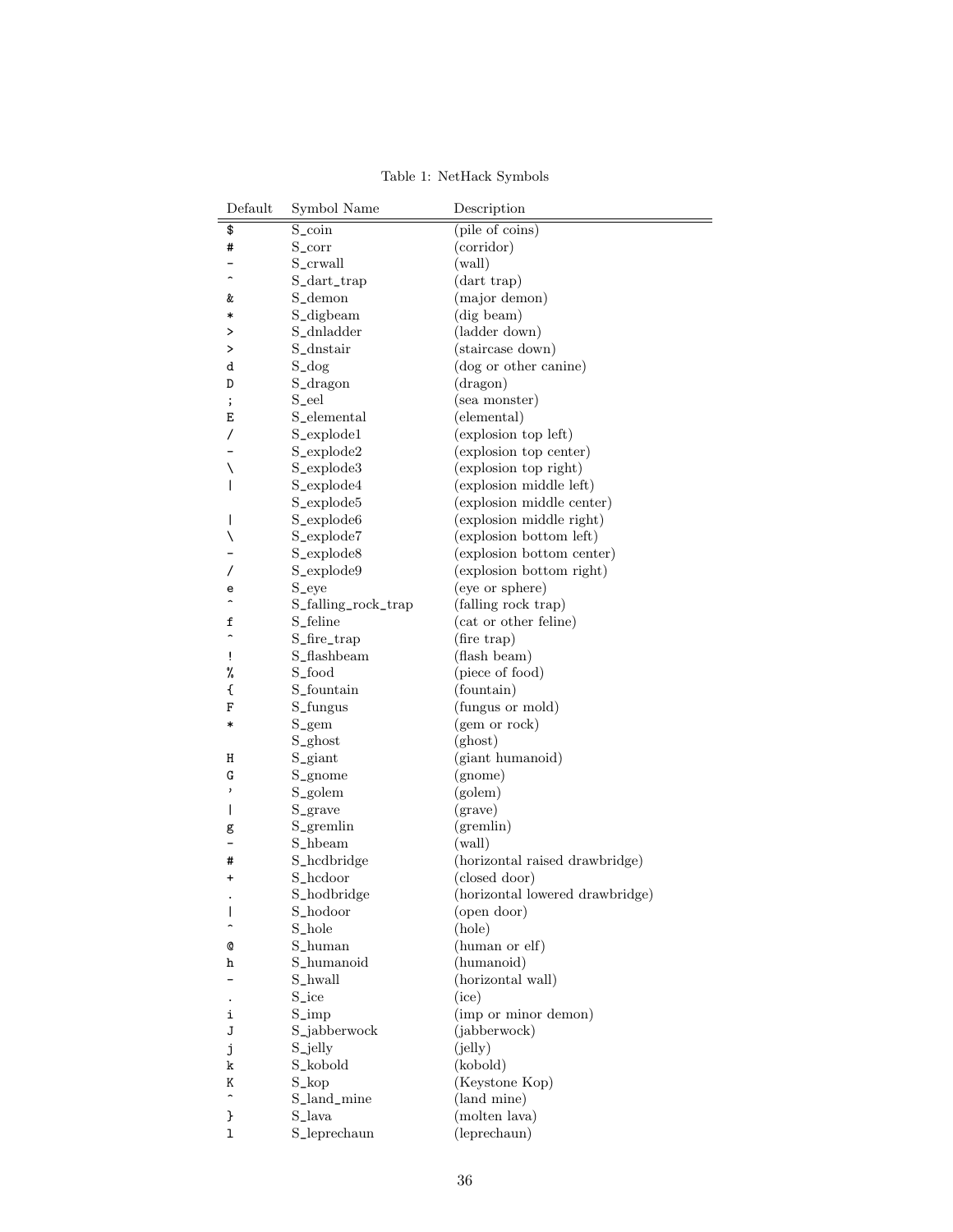| Default        | Symbol Name            | Description                    |
|----------------|------------------------|--------------------------------|
| $\lambda$      | S_level_teleporter     | (level teleporter)             |
| L              | S_lich                 | (lich)                         |
| у              | S_light                | (light)                        |
| #              | S_litcorr              | (lit corridor)                 |
| $\ddot{\cdot}$ | S_lizard               | (lizard)                       |
| ∖              | S_lslant               | (wall)                         |
|                | S_magic_portal         | (magic portal)                 |
|                | S_magic_trap           | (magic trap)                   |
| m              | S_mimic                | (min)                          |
| J              | S_mimic_def            | (mimic)                        |
| Μ              | $S_{\text{-}mump}$     | (mummy)                        |
| N              | $S$ _naga              | (naga)                         |
|                | S_ndoor                | (doorway)                      |
| n              | $S_nymph$              | (nymph)                        |
| 0              | S_ogre                 | (ogre)                         |
| о              | S_orc                  | $($ orc $)$                    |
|                | S_piercer              | (piercer)                      |
| p              |                        | $(\text{pit})$                 |
|                | $S_{\text{-}pit}$      |                                |
| #<br>∽         | S_poisoncloud          | (poison cloud)                 |
|                | S_polymorph_trap       | (polymorph trap)               |
| }              | S_pool                 | (water)                        |
| ï              | S_potion               | (potion)                       |
| Ρ              | S_pudding              | (pudding or ooze)              |
| q              | S_quadruped            | (quadruped)                    |
| Q              | S_quantmech            | (quantum mechanic)             |
| $\epsilon$     | S_ring                 | (ring)                         |
|                | S_rock                 | (boulder or statue)            |
| r              | S_rodent               | (rodent)                       |
|                | S_rolling_boulder_trap | (rolling boulder trap)         |
|                | S_room                 | (floor of a room)              |
| 7              | S_rslant               | (wall)                         |
|                | $S_$ rust_trap         | (rust trap)                    |
| R              | S_rustmonst            | (rust monster or disenchanter) |
| ?              | S_scroll               | (scroll)                       |
| #              | $S\_sink$              | $(\sin k)$                     |
|                | S_sleeping_gas_trap    | (sleeping gas trap)            |
| S              | S_snake                | (snake)                        |
| S              | S_spider               | (arachnid or centipede)        |
|                | S_spiked_pit           | (spiked pit)                   |
| ∽              | S_squeaky_board        | (squeaky board)                |
| 0              | $S$ _ss $1$            | (magic shield $1$ of $4$ )     |
| #              | $S$ _ss2               | (magic shield 2 of 4)          |
| Q              | $S$ _ss $3$            | (magic shield $3$ of $4$ )     |
| ∗              | $S$ <sub>SS4</sub>     | (magic shield 4 of 4)          |
|                | S_statue_trap          | (statue trap)                  |
|                | S_stone                | (dark part of a room)          |
|                | S_sw_bc                | (swallow bottom center)        |
| ∖              | $S_{sw}$ _bl           | (swallow bottom left)          |
|                | $S_{sw\_br}$           | (swallow bottom right)         |
|                | $S_{\text{-sw\_ml}}$   | (swallow middle left)          |
|                | $S_{\text{-SW\_mr}}$   | (swallow middle right)         |
|                | $S_{\text{-sw\_tc}}$   | (swallow top center)           |
|                | $S_{sw_t}$ tl          | (swallow top left)             |
| ∖              | $S_{\text{-SW\_tr}}$   | (swallow top right)            |
|                |                        |                                |

Table 1: NetHack Symbols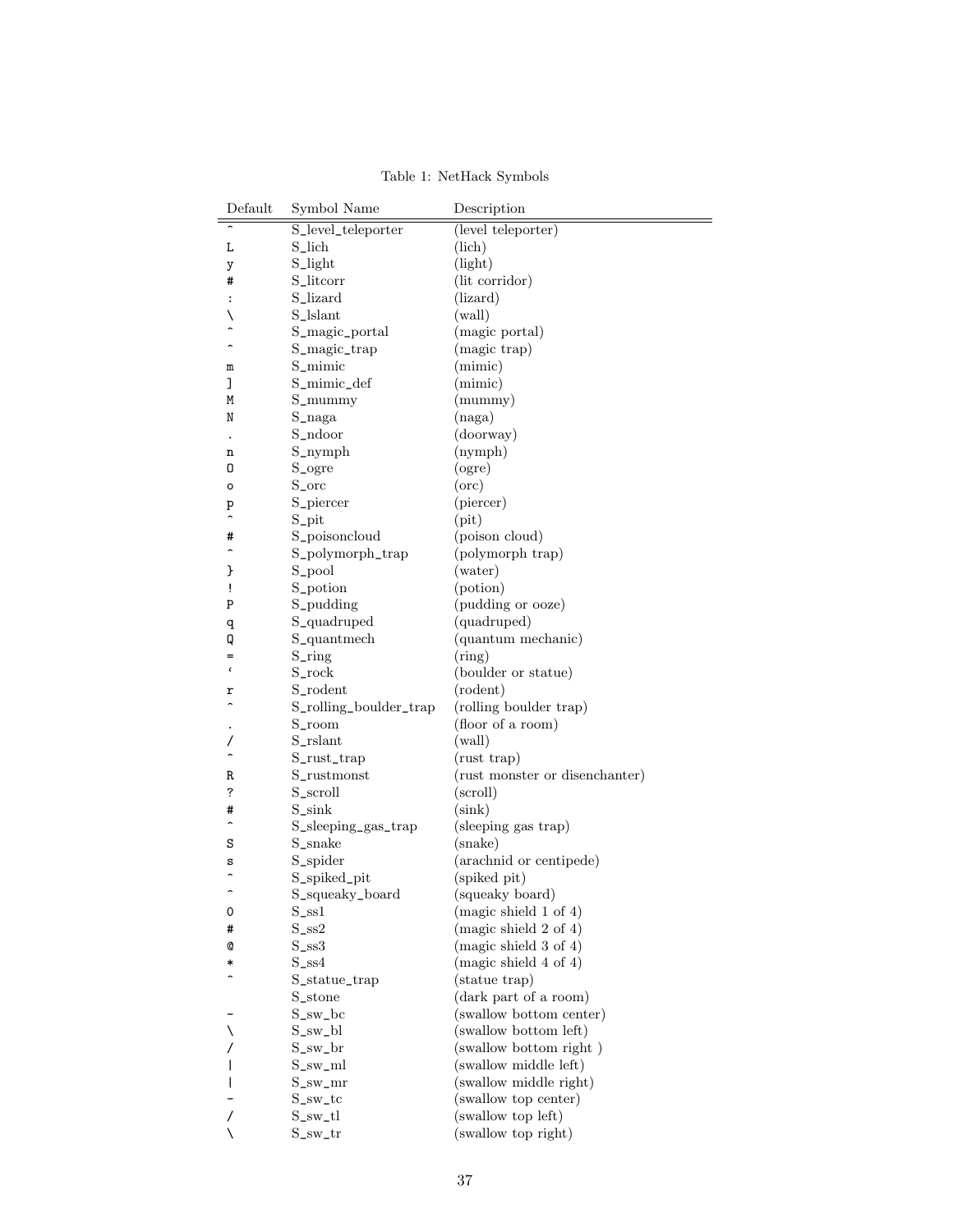| Default      | Symbol Name          | Description                              |
|--------------|----------------------|------------------------------------------|
|              | S_tdwall             | (wall)                                   |
|              | S_teleportation_trap | (teleportation trap)                     |
|              | S_throne             | (opulent throne)                         |
|              | S_tlcorn             | (top left corner)                        |
|              | S_tlwall             | (wall)                                   |
|              | S_tool               | (useful item (pick-axe key lamp))        |
|              | S_trap_door          | (trap door)                              |
| t            | S_trapper            | (trapper or lurker above)                |
|              | S_trcorn             | (top right corner)                       |
| #            | S_tree               | $(\text{tree})$                          |
| T            | S_troll              | $(\text{troll})$                         |
| I            | S_trwall             | (wall)                                   |
|              | S_tuwall             | (wall)                                   |
| U            | S_umber              | (umber hulk)                             |
| u            | S_unicorn            | (unicorn or horse)                       |
| <            | S_upladder           | (ladder up)                              |
| <            | S_upstair            | (staircase up)                           |
| V            | S_vampire            | (vampire)                                |
| I            | S_vbeam              | (wall)                                   |
| #            | S_vcdbridge          | (vertical raised drawbridge)             |
| +            | S_vcdoor             | (closed door)                            |
|              | S_venom              | (splash of venom)                        |
|              | S_vibrating_square   | (vibrating square)                       |
|              | S_vodbridge          | (vertical lowered drawbridge)            |
|              | S_vodoor             | (open door)                              |
| $\mathbf v$  | S_vortex             | (vortex)                                 |
|              | S_vwall              | (vertical wall)                          |
|              | S_wand               | (wand)                                   |
| ł            | S_water              | (water)                                  |
| ⟩            | S_weapon             | (weapon)                                 |
| $\mathbf{u}$ | S_web                | $(\text{web})$                           |
| W            | S_worm               | (worm)                                   |
|              | S_worm_tail          | (long worm tail)                         |
| W            | S_wraith             | (wraith)                                 |
| х            | $S_{xan}$            | (xan or other mythical/fantastic insect) |
| χ            | S_xorn               | (xorn)                                   |
| Υ            | S_yeti               | (apelike creature)                       |
| Z            | S_zombie             | (zombie)                                 |
| z            | S_zruty              | (zruty)                                  |

Table 1: NetHack Symbols

### Configuring NetHack for Play by the Blind

NetHack can be set up to use only standard ASCII characters for making maps of the dungeons. This makes the MS-DOS versions of NetHack completely accessible to the blind who use speech and/or Braille access technologies. Players will require a good working knowledge of their screen-reader's review features, and will have to know how to navigate horizontally and vertically character by character. They will also find the search capabilities of their screen-readers to be quite valuable. Be certain to examine this Guidebook before playing so you have an idea what the screen layout is like. You'll also need to be able to locate the PC cursor. It is always where your character is located. Merely searching for an @-sign will not always find your character since there are other humanoids represented by the same sign. Your screenreader should also have a function which gives you the row and column of your review cursor and the PC cursor. These co-ordinates are often useful in giving players a better sense of the overall location of items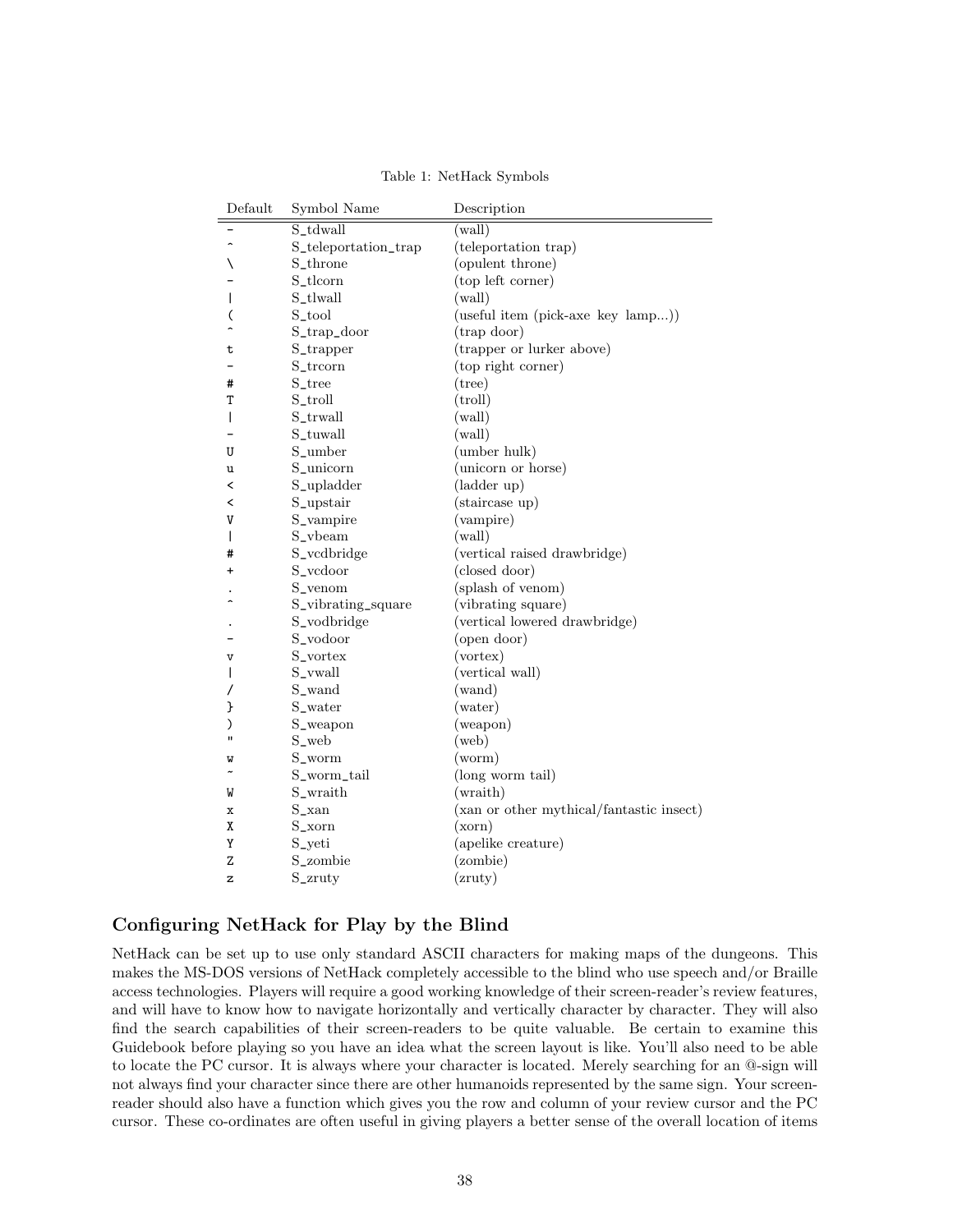on the screen. While it is not difficult for experienced users to edit the defaults.nh file to accomplish this, novices may find this task somewhat daunting. Included within the symbol file of all official distributions of NetHack is a symset called NHAccess. Selecting that symset in your configuration file will cause the game to run in a manner accessible to the blind. After you have gained some experience with the game and with editing files, you may want to alter settings via SYMBOLS= in your configuration file to better suit your preferences. The most crucial settings to make the game accessible are:

symset:NHAccess Load a symbol set appropriate for use by blind players.

roguesymset:NHAccess Load a symbol set for the rogue level that is appropriate for use by blind players. menustyle:traditional This will assist in the interface to speech synthesizers.

number\_pad A lot of speech access programs use the number-pad to review the screen. If this is the case, disable the number\_pad option and use the traditional Rogue-like commands.

#### Global Configuration for System Administrators

If NetHack is compiled with the SYSCF option, a system administrator should set up a global configuration; this is a file in the same format as the traditional per-user configuration file (see above).

This file should be named sysconf and placed in the same directory as the other NetHack support files. The options recognized in this file are listed below. Any option not set uses a compiled-in default (which may not be appropriate for your system).

| WIZARDS         | A space-separated list of user name who are allowed to play in wizard mode (the<br>debugging mode, not the magic-useing role). A value of a single asterisk $(*)$ allows<br>anyone to start a game in wizard mode. |
|-----------------|--------------------------------------------------------------------------------------------------------------------------------------------------------------------------------------------------------------------|
| <b>SHELLERS</b> | A list of users who are allowed to use the shell escape command (!). The syntax is<br>the same as WIZARDS.                                                                                                         |
| EXPLORERS       | A list of users who are allowed to use the explore mode. The syntax is the same as<br>WIZARDS.                                                                                                                     |
| MAXPLAYERS      | Limit the maximum number of games taht can be running at the same time.                                                                                                                                            |
| <i>SUPPORT</i>  | A string explaining how to get local support (no default value).                                                                                                                                                   |
| <i>RECOVER</i>  | A string explaining how to recover a game on this system (no default value).                                                                                                                                       |
| <b>SEDUCE</b>   | $0$ or $1$ to disable or enable, respectively, the SEDUCE option (see the source) for<br>details on this function.                                                                                                 |

 $CHECK\_SAVE\_UID$  0 or 1 to disable or enable, respectively, the UID checking for savefiles.

The following options affect the score file:

| <i>PERSMAX</i>     | Maximum number of entries for one person                                                                   |
|--------------------|------------------------------------------------------------------------------------------------------------|
| ENTRYMAX           | Maximum number of entries in the score file                                                                |
| POINTSMIN          | Minimum number of points to get an entry in the score file.                                                |
| <i>PERS IS UID</i> | 0 or 1 to use user names or numeric userids, respectively, to identify unique people<br>for the score file |

## 11 Scoring

NetHack maintains a list of the top scores or scorers on your machine, depending on how it is set up. In the latter case, each account on the machine can post only one non-winning score on this list. If you score higher than someone else on this list, or better your previous score, you will be inserted in the proper place under your current name. How many scores are kept can also be set up when NetHack is compiled.

Your score is chiefly based upon how much experience you gained, how much loot you accumulated, how deep you explored, and how the game ended. If you quit the game, you escape with all of your gold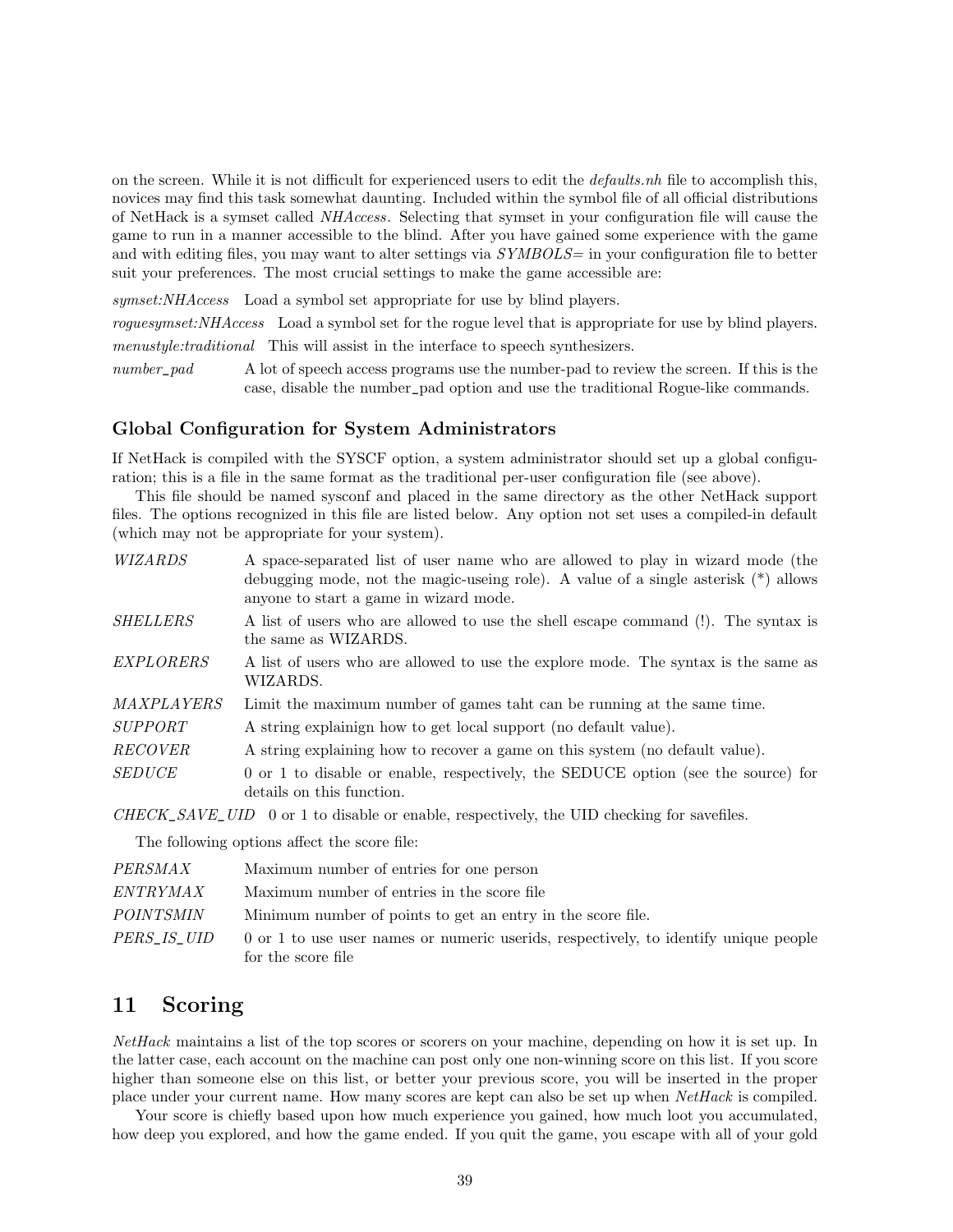intact. If, however, you get killed in the Mazes of Menace, the guild will only hear about 90 % of your gold when your corpse is discovered (adventurers have been known to collect finder's fees). So, consider whether you want to take one last hit at that monster and possibly live, or quit and stop with whatever you have. If you quit, you keep all your gold, but if you swing and live, you might find more.

If you just want to see what the current top players/games list is, you can type

nethack -s all

on most versions.

## 12 Explore mode

NetHack is an intricate and difficult game. Novices might falter in fear, aware of their ignorance of the means to survive. Well, fear not. Your dungeon comes equipped with an "explore" or "discovery" mode that enables you to keep old save files and cheat death, at the paltry cost of not getting on the high score list.

There are two ways of enabling explore mode. One is to start the game with the  $-X$  command-line switch or with the *playmode: explore* option. The other is to issue the '#exploremode' extended command while already playing the game. Starting a new game in explore mode provides your character with a wand of wishing in initial inventory; switching during play does not. The other benefits of explore mode are left for the trepid reader to discover.

#### Debug mode

Debug mode, also known as wizard mode, is undocumented aside from this brief description. It is intended for tracking down problems within the program rather than to provide god-like powers to your character, and players who attempt debugging are expected to figure out how to use it themselves. It is initiated by starting the game with the  $-D$  command-line switch or with the *playmode:debug* option.

For some systems, the player must be logged in under a particular user name to be allowed to use debug mode; for others, the hero must be given a particular character name (but may be any role; there's no connection between "wizard mode" and the Wizard role). And on any system, the program might have been configured to omit debug mode entirely. Attempting to start a game in debug mode when not allowed or not available will result in falling back to explore mode instead.

## 13 Credits

The original hack game was modeled on the Berkeley UNIX rogue game. Large portions of this paper were shamelessly cribbed from A Guide to the Dungeons of Doom, by Michael C. Toy and Kenneth C. R. C. Arnold. Small portions were adapted from Further Exploration of the Dungeons of Doom, by Ken Arromdee.

NetHack is the product of literally dozens of people's work. Main events in the course of the game development are described below:

Jay Fenlason wrote the original Hack with help from Kenny Woodland, Mike Thome, and Jon Payne.

Andries Brouwer did a major re-write, transforming Hack into a very different game, and published (at least) three versions (1.0.1, 1.0.2, and 1.0.3) for UNIX machines to the Usenet.

Don G. Kneller ported Hack 1.0.3 to Microsoft C and MS-DOS, producing PC Hack 1.01e, added support for DEC Rainbow graphics in version 1.03g, and went on to produce at least four more versions (3.0, 3.2, 3.51, and 3.6).

R. Black ported PC Hack 3.51 to Lattice C and the Atari 520/1040ST, producing ST Hack 1.03.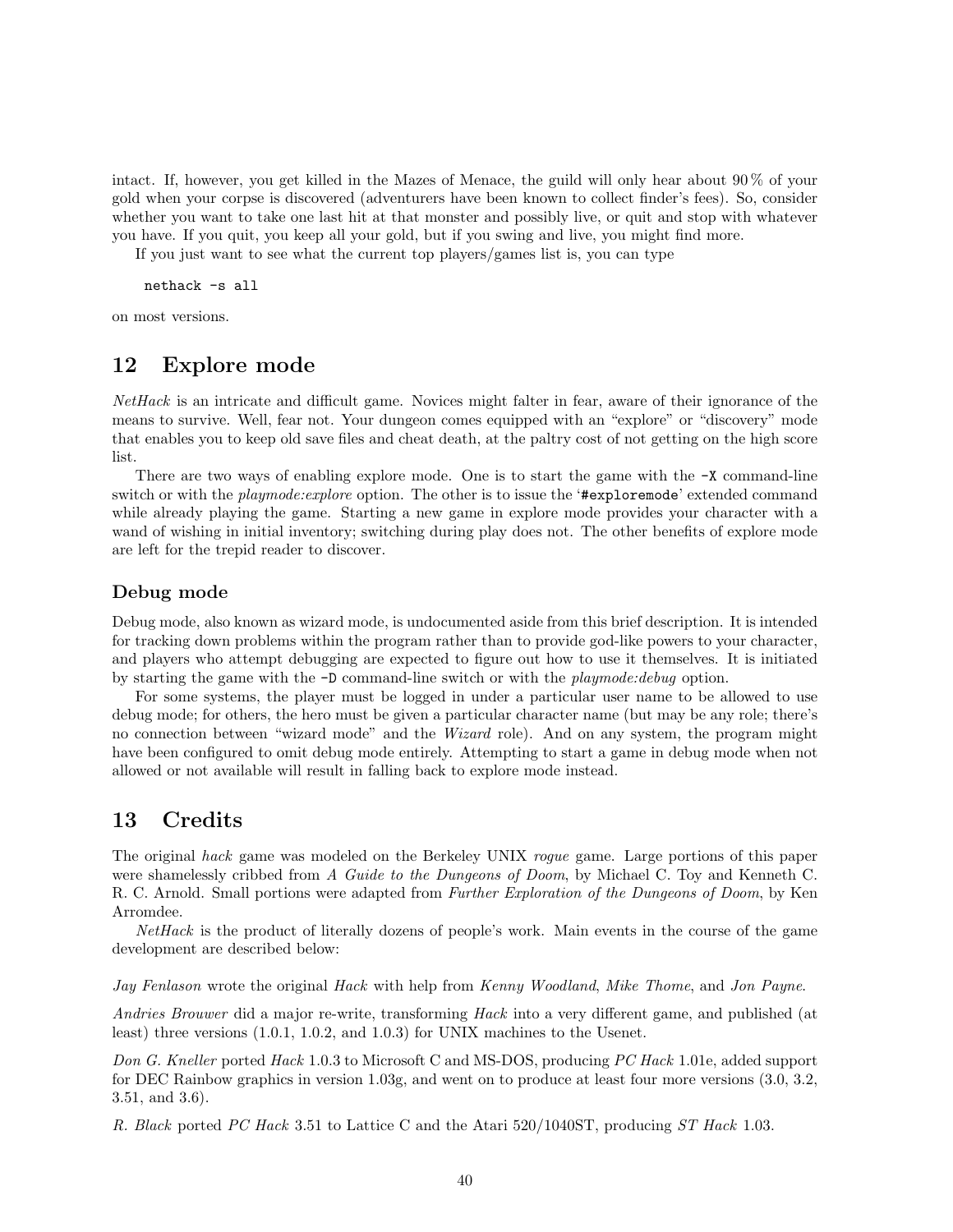Mike Stephenson merged these various versions back together, incorporating many of the added features, and produced NetHack version 1.4. He then coordinated a cast of thousands in enhancing and debugging NetHack 1.4 and released NetHack versions 2.2 and 2.3.

Later, Mike coordinated a major rewrite of the game, heading a team which included Ken Arromdee, Jean-Christophe Collet, Steve Creps, Eric Hendrickson, Izchak Miller, Eric S. Raymond, John Rupley, Mike Threepoint, and Janet Walz, to produce NetHack 3.0c.

 $NetHack$  3.0 was ported to the Atari by *Eric R. Smith*, to  $OS/2$  by *Timo Hakulinen*, and to VMS by David Gentzel. The three of them and Kevin Darcy later joined the main development team to produce subsequent revisions of 3.0.

Olaf Seibert ported NetHack 2.3 and 3.0 to the Amiga. Norm Meluch, Stephen Spackman and Pierre Martineau designed overlay code for PC NetHack 3.0. Johnny Lee ported NetHack 3.0 to the Macintosh. Along with various other Dungeoneers, they continued to enhance the PC, Macintosh, and Amiga ports through the later revisions of 3.0.

Headed by Mike Stephenson and coordinated by Izchak Miller and Janet Walz, the development team which now included Ken Arromdee, David Cohrs, Jean-Christophe Collet, Kevin Darcy, Matt Day, Timo Hakulinen, Steve Linhart, Dean Luick, Pat Rankin, Eric Raymond, and Eric Smith undertook a radical revision of 3.0. They re-structured the game's design, and re-wrote major parts of the code. They added multiple dungeons, a new display, special individual character quests, a new endgame and many other new features, and produced NetHack 3.1.

Ken Lorber, Gregg Wonderly and Greg Olson, with help from Richard Addison, Mike Passaretti, and Olaf Seibert, developed *NetHack* 3.1 for the Amiga.

Norm Meluch and Kevin Smolkowski, with help from Carl Schelin, Stephen Spackman, Steve VanDevender, and Paul Winner, ported NetHack 3.1 to the PC.

Jon W{tte and Hao-yang Wang, with help from Ross Brown, Mike Engber, David Hairston, Michael Hamel, Jonathan Handler, Johnny Lee, Tim Lennan, Rob Menke, and Andy Swanson, developed NetHack 3.1 for the Macintosh, porting it for MPW. Building on their development, Barton House added a Think C port.

Timo Hakulinen ported NetHack 3.1 to OS/2. Eric Smith ported NetHack 3.1 to the Atari. Pat Rankin, with help from *Joshua Delahunty*, was responsible for the VMS version of *NetHack* 3.1. *Michael Allison* ported NetHack 3.1 to Windows NT.

Dean Luick, with help from David Cohrs, developed NetHack 3.1 for X11. Warwick Allison wrote a tiled version of NetHack for the Atari; he later contributed the tiles to the DevTeam and tile support was then added to other platforms.

The 3.2 development team, comprised of Michael Allison, Ken Arromdee, David Cohrs, Jessie Collet, Steve Creps, Kevin Darcy, Timo Hakulinen, Steve Linhart, Dean Luick, Pat Rankin, Eric Smith, Mike Stephenson, Janet Walz, and Paul Winner, released version 3.2 in April of 1996.

Version 3.2 marked the tenth anniversary of the formation of the development team. In a testament to their dedication to the game, all thirteen members of the original development team remained on the team at the start of work on that release. During the interval between the release of 3.1.3 and 3.2, one of the founding members of the development team, Dr. Izchak Miller, was diagnosed with cancer and passed away. That release of the game was dedicated to him by the development and porting teams.

During the lifespan of *NetHack* 3.1 and 3.2, several enthusiasts of the game added their own modifications to the game and made these "variants" publicly available:

Tom Proudfoot and Yuval Oren created NetHack++, which was quickly renamed NetHack−−. Working independently, Stephen White wrote NetHack Plus. Tom Proudfoot later merged NetHack Plus and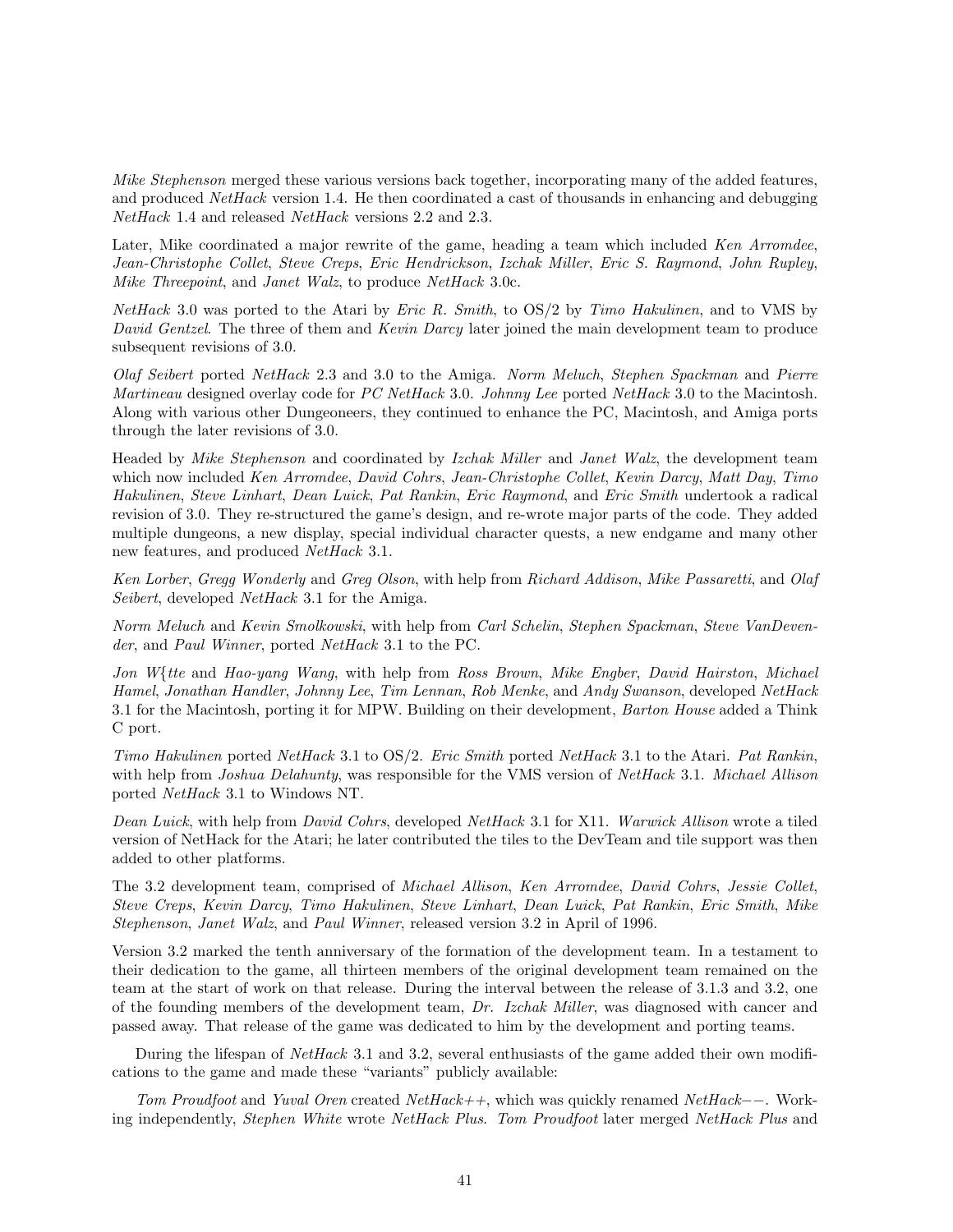his own NetHack−− to produce SLASH. Larry Stewart-Zerba and Warwick Allison improved the spell casting system with the Wizard Patch. Warwick Allison also ported NetHack to use the Qt interface.

Warren Cheung combined SLASH with the Wizard Patch to produce Slash'em, and with the help of Kevin Hugo, added more features. Kevin later joined the DevTeam and incorporated the best of these ideas into NetHack 3.3.

The final update to 3.2 was the bug fix release 3.2.3, which was released simultaneously with 3.3.0 in December 1999 just in time for the Year 2000.

The 3.3 development team, consisting of Michael Allison, Ken Arromdee, David Cohrs, Jessie Collet, Steve Creps, Kevin Darcy, Timo Hakulinen, Kevin Hugo, Steve Linhart, Ken Lorber, Dean Luick, Pat Rankin, Eric Smith, Mike Stephenson, Janet Walz, and Paul Winner, released 3.3.0 in December 1999 and 3.3.1 in August of 2000.

Version 3.3 offered many firsts. It was the first version to separate race and profession. The Elf class was removed in preference to an elf race, and the races of dwarves, gnomes, and orcs made their first appearance in the game alongside the familiar human race. Monk and Ranger roles joined Archeologists, Barbarians, Cavemen, Healers, Knights, Priests, Rogues, Samurai, Tourists, Valkyries and of course, Wizards. It was also the first version to allow you to ride a steed, and was the first version to have a publicly available web-site listing all the bugs that had been discovered. Despite that constantly growing bug list, 3.3 proved stable enough to last for more than a year and a half.

The 3.4 development team initially consisted of Michael Allison, Ken Arromdee, David Cohrs, Jessie Collet, Kevin Hugo, Ken Lorber, Dean Luick, Pat Rankin, Mike Stephenson, Janet Walz, and Paul Winner, with Warwick Allison joining just before the release of NetHack 3.4.0 in March 2002.

As with version 3.3, various people contributed to the game as a whole as well as supporting ports on the different platforms that NetHack runs on:

#### Pat Rankin maintained 3.4 for VMS.

Michael Allison maintained NetHack 3.4 for the MS-DOS platform. Paul Winner and Yitzhak Sapir provided encouragement.

Dean Luick, Mark Modrall, and Kevin Hugo maintained and enhanced the Macintosh port of 3.4.

Michael Allison, David Cohrs, Alex Kompel, Dion Nicolaas, and Yitzhak Sapir maintained and enhanced 3.4 for the Microsoft Windows platform. Alex Kompel contributed a new graphical interface for the Windows port. Alex Kompel also contributed a Windows CE port for 3.4.1.

Ron Van Iwaarden was the sole maintainer of NetHack for OS/2 the past several releases. Unfortunately Ron's last OS/2 machine stopped working in early 2006. A great many thanks to Ron for keeping NetHack alive on OS/2 all these years.

Janne Salmijärvi and Teemu Suikki maintained and enhanced the Amiga port of 3.4 after Janne Salmijärvi resurrected it for 3.3.1.

Christian "Marvin" Bressler maintained 3.4 for the Atari after he resurrected it for 3.3.1.

The release of NetHack 3.4.3 in December 2003 marked the beginning of a long release hiatus. 3.4.3 proved to be a remarkably stable version that provided continued enjoyment by the community for more than a decade. The devteam slowly and quietly continued to work on the game behind the scenes during the tenure of 3.4.3. It was during that same period that several new variants emerged within the NetHack community. Notably sporkhack by Derek S. Ray, unnethack by Patric Mueller, nitrohack and its successors originally by Daniel Thaler and then by Alex Smith, and Dynahack by Tung Nguyen. Some of those variants continue to be developed, maintained, and enjoyed by the community to this day.

At the beginning of development for what would eventually get released as 3.6.0, the development team consisted of Warwick Allison, Michael Allison, Ken Arromdee, David Cohrs, Jessie Collet, Ken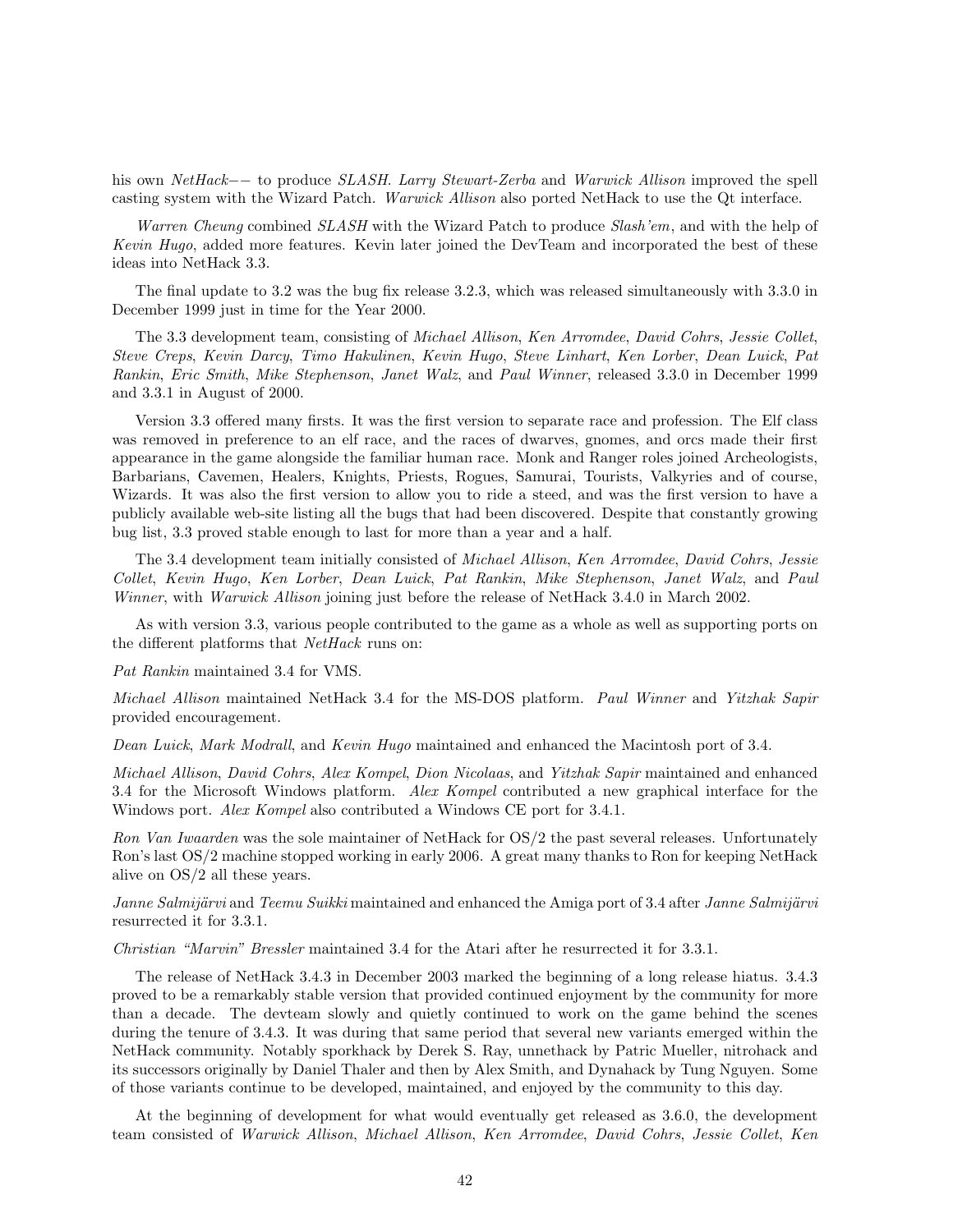Lorber, Dean Luick, Pat Rankin, Mike Stephenson, Janet Walz, and Paul Winner. Leading up to the release of 3.6.0 in early 2015, new members Sean Hunt, Pasi Kallinen, and Derek S. Ray joined the NetHack development team.

In September 2014, an interim snapshot of the code under development was released publicly by other parties. Since that code was a work-in-progress and had not gone through the process of debugging it as a suitable release, it was decided that the version numbers present on that code snapshot would be retired and never used in an official NetHack release. An announcement was posted on the devteam's official nethack.org website to that effect, stating that there would never be a 3.4.4, 3.5, or 3.5.0 official release version.

In November 2014, preparation began for the release of NetHack 3.6. The 3.6 version merges work done by the development team since the previous release with some of the beloved community patches. Many bugs were fixed and a large amount of code was restructured.

The development team, as well as Steve VanDevender and Kevin Smolkowski ensured that NetHack 3.6.0 continued to operate on various Unix flavors and maintained the X11 interface.

Ken Lorber, Haoyang Wang, Pat Rankin, and Dean Luick maintained the port of NetHack 3.6.0 for Mac.

Michael Allison, Derek S. Ray, Yitzhak Sapir, Alex Kompel, and Dion Nicolaas maintained the port of NetHack 3.6.0 for Microsoft Windows.

The official NetHack web site is maintained by Ken Lorber at http://www.nethack.org/.

#### Shout Outs

The devteam would like to give a special "shout-out" to thank the generous people primarily responsible for the public NetHack servers available for playing the game at nethack.alt.org and devnull.net. In addition to providing a way for the public to play a game of NetHack from almost anywhere, they have hosted annual NetHack tournaments for many, many years. On behalf of the NetHack community, thank you very much to M. Drew Streib, Pasi Kallinen and Robin Bandy.